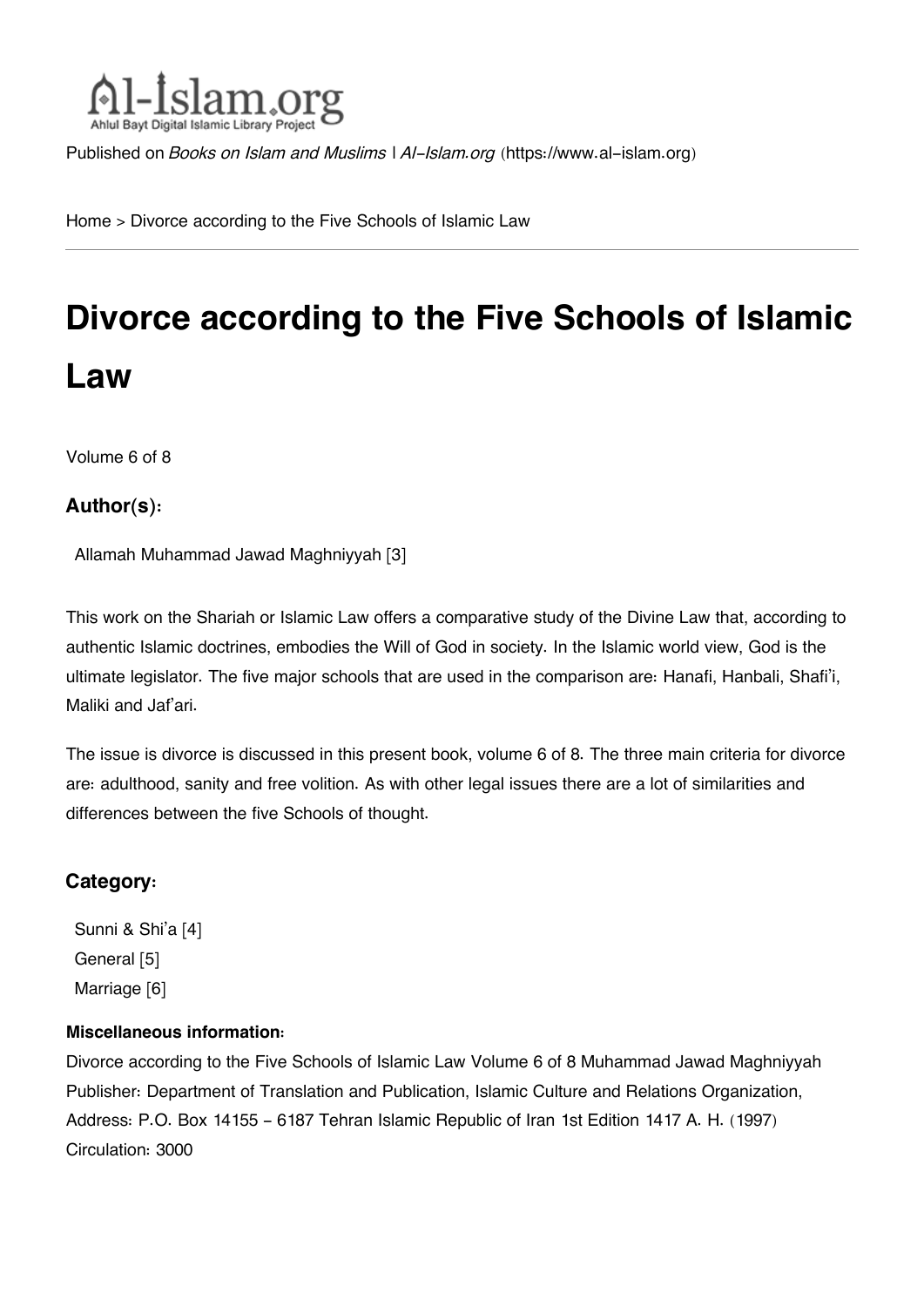### **Featured Category:**

[Debates & discussions](https://www.al-islam.org/feature/debates-discussions) [7] [Resources for Further Research](https://www.al-islam.org/feature/resources-further-research) [8] [Responses to Misconceptions](https://www.al-islam.org/feature/responses-misconceptions) [9]

## **Preface**

The Islamic *fiqh* (jurisprudence) is divided into several sections: *'Ibadat* (rituals) that include: ritual purity (*taharah*), prayers (*salat*), fasting (*sawm*), alms (*zakat*), one-fifth (*khums*) and pilgrimage (*hajj*). These six chapters are included in the first part of the Book *al-Fiqh 'ala al-madhahib al-khamsah* (*Fiqh* according to five schools of Islamic Law), which was published first by Dar al-'Ilm li al-Malayin, achieving unprecedented circulation, that prompted this foundation to republish it for the second, third and fourth time, all of which have run out of print.

The second section of Islamic *fiqh* contains the Individual conditions (*al-'Ahwal al-shakhsiyah*), that include: marriage, divorce, will and bequest, endowment (*waqf* ) and legal disability (*hajr*), which constitute the second part of the book published by Dar al-'llm li al-Malayin, whose copies have run out of print.

Some honourable personages suggested to the Dar to republish the two parts in one volume, of which the first part to be *'Ibadat* and the second *al-Ahwal al-Shakhsiyah*. The Dar has complied, as the subject of the two parts being one, by the same author. I hope that this work will be beneficial for the readers.

The Almighty Allah is the guarantor of success.

#### **Author**

## **Divorce**

## **[The Divorcer \(al-Mutalliq\)](#page--1-0)**

A divorcer should possess the following characteristics:

1. Adulthood: Divorce by a child is not valid, even if of a discerning age (*mumayyiz*), according to all the schools except the Hanbali, which observes: Divorce by a discerning child is valid even if his age is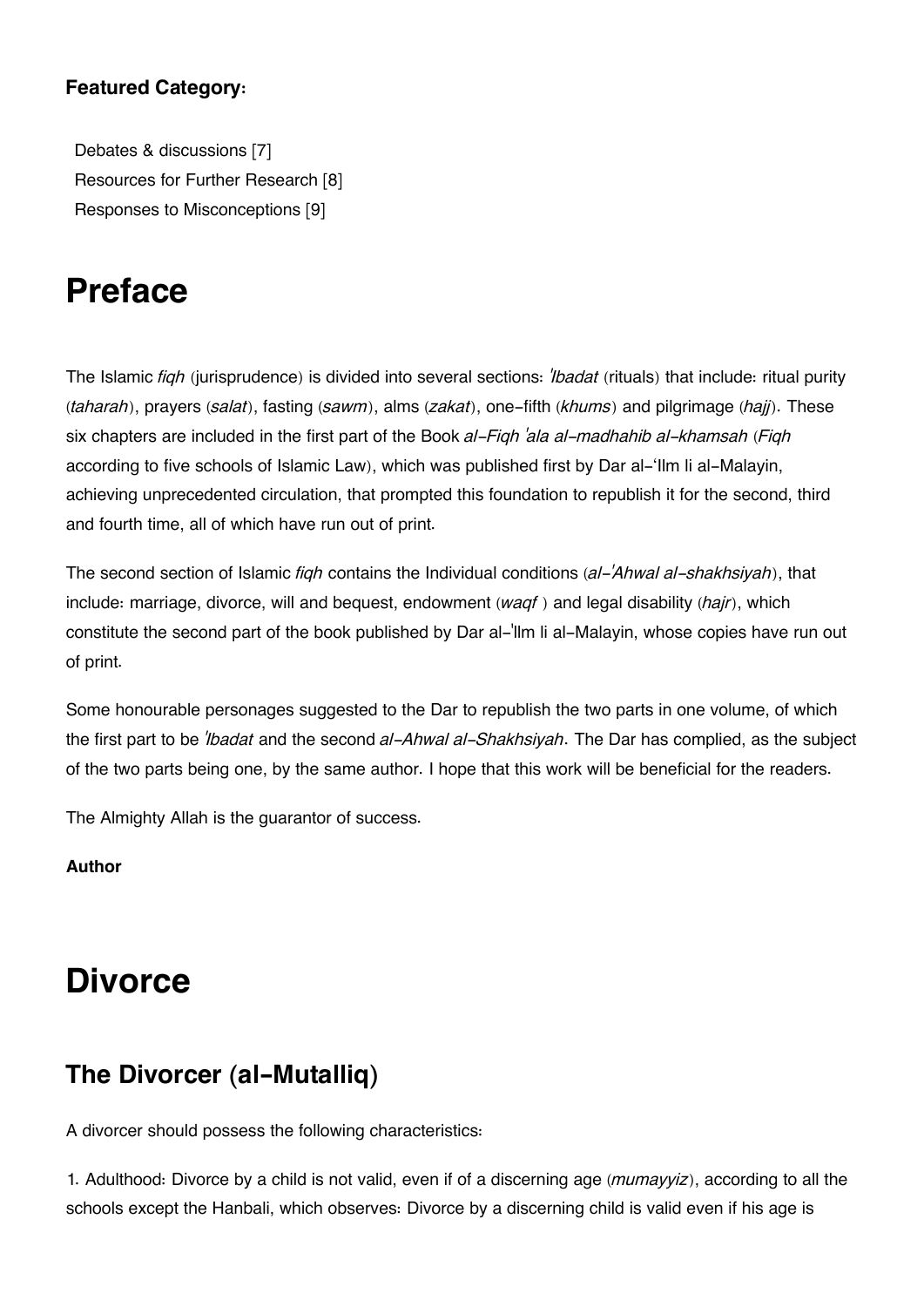below ten years.

2. Sanity: Divorce by an insane person is not valid, irrespective of the insanity being permanent or recurring, when the divorce is pronounced during the state of insanity. Divorce by an unconscious person and one in a state of delirium due to high fever is also not valid. The schools differ regarding the state of intoxication. The Imamiyah observe: Such a divorce is not valid under any circumstance. The other four schools[1](#page--1-0) remark: The divorce is valid if the divorcer has voluntarily consumed an unlawful intoxicant. But if he drinks something permissible and is stupefied, or is coerced to drink, the divorce does not materialize.

Divorce by a person in a fit of anger is valid if the intention to divorce exists. But if he loses his senses completely, the rule which applies to an insane person will apply to him.

3. Free volition: All the schools except the Hanafi concur that divorce by a person under duress does not take place in view of the tradition:

رُفع عن أُمتى الخطأ والنسيان وما استكرهوا عليه

My ummah have been exculpated of genuine mistakes, forgetfulness, and that which they are coerced to do.

The Hanafis say: Divorce by a person under duress is valid.

The practice of the Egyptian courts has been not to recognize the divorce by a person under duress or intoxication.

4. Intention: According to the Imamiyyah, divorce pronounced unintentionally or by mistake or in jest is not valid.

Abu Zuhrah says (page 283): The Hanafi school considers divorce by all persons except minors, lunatics and idiots as valid. Thus divorce pronounced by a person in jest or under intoxication by an unlawful intoxicant, or under duress, is valid. On page 286 he writes: It is the accepted view of the Hanafi school that a divorce by mistake or in a state of forgetfulness is valid. On page 284 he observes: Malik and al-Shafi'i concur with Abu Hanifah and his followers regarding a divorce pronounced in jest, while Ahmad differs and regards such a divorce as invalid.

Ibn Rushd states (*Bidayat al-mujtahid*, vol. 2, p. 74): Al-Shafi'i and Abu Hanifah have said, "Intention (*niyyah*) is not required in divorce".

The Imamiyyah have narrated from the Imams of the Ahl al-Bayt (A):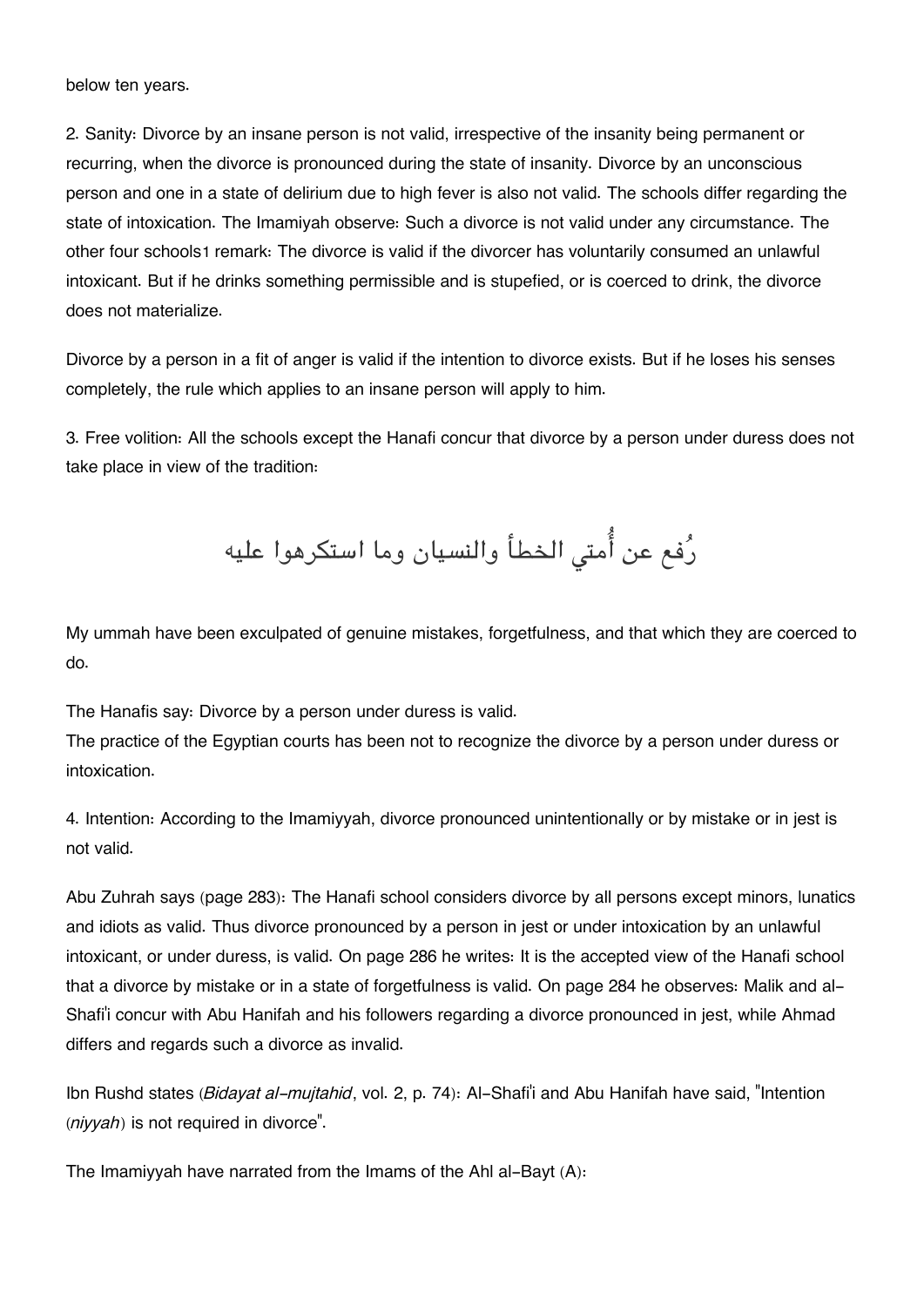## لا طلاق إلا لمن أراد الطلاق ، لا طلاق إلا بنية

No divorce (takes effect) except by one who intends divorce. Divorce does not take place except by intention.

The author of *al-Jawahir* says: If one pronounces divorce and subsequently denies intention, his word shall be accepted as long as the divorcee is undergoing her *'iddah*, because the fact of his intention cannot be known except from him.

### **[Divorce by the Guardian \(Talaq al-Wali\)](#page--1-0)**

The Imamiyyah, the Hanafi and the Shafi'i schools state: A father may not divorce on behalf of his minor son, because of the tradition:

## الطلاق لمن أخذ بالساق

The Malikis state: A father may divorce his minor son's wife in the *khul'* form of divorce. Two opinions are ascribed to Ahmad.

The Imamiyyah observe: When a child of an unsound mind matures, his father or paternal grandfather may pronounce divorce on his behalf if it is beneficial for him. If the father and the paternal grandfather do not exist, the judge may pronounce the divorce on his behalf. As mentioned earlier, the Imamiyyah allow the wife of a lunatic to annul the marriage.

The Hanafis state: If a lunatic's wife suffers harm by living with him, she may raise the issue before a judge and demand separation. The judge is empowered to pronounce divorce to rescue her from the harm and the husband's father has no say in this affair.

All the schools concur that divorce by a stupid husband (*safih*) and his agreeing to *khul'* are both valid.[2](#page--1-0)

## **[The Divorcee \(al-Mutallaqah\)](#page--1-0)**

There is consensus that the divorcee is the wife. For the validity of the divorce of a wife with whom intercourse has occurred, the Imamiyyah require that she should not have undergone menopause nor she should be pregnant, that she be free from menses at the time of divorce, and that intercourse should not have occurred during the period of purity. Thus, if she is divorced during her menses or *nifas*,[3](#page--1-0) or in a period of purity in which she has been copulated with, the divorce will be invalid.

Al-Razi in his exegesis of the first verse of *Surat al-Talaq*: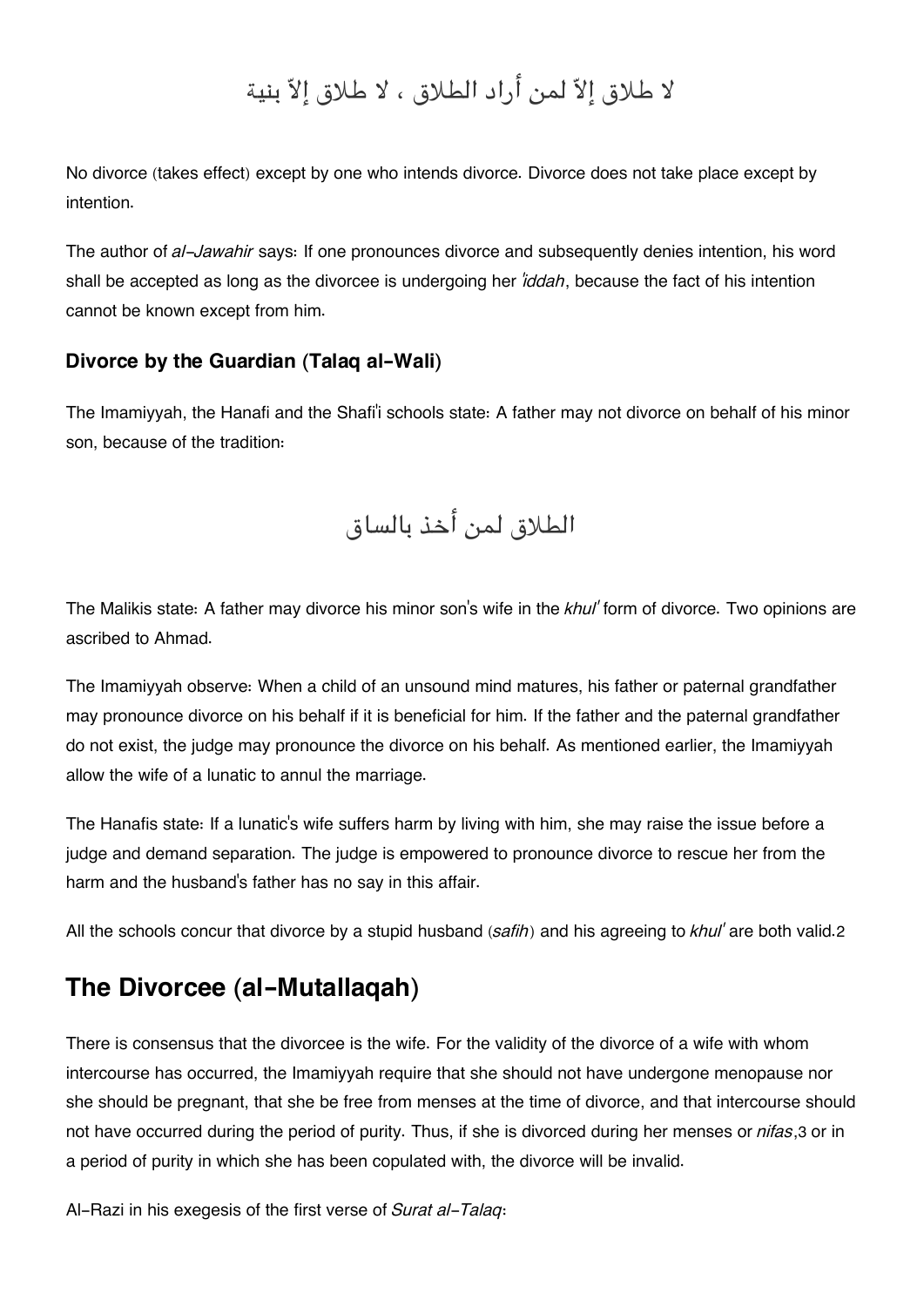# ياايها النَّبِ اذَا طَلَّقْتُم النّساء فَطَلّقُوهن لعدَّتهِن

has said, "By *'iddah* is meant the period of purity from menses, by consensus of all Muslims. A group of exegetes has observed that by divorce at the time of '*iddah* is meant that the wife may be divorced only during the period of purity in which intercourse has not occurred. In brief, it is compulsory that divorce occur during the period of purity, otherwise it will not be according to the Sunnah, and divorce according to the Sunnah is conceivable only in the case of an adult wife with whom marriage has been consummated, and one who is neither pregnant nor menopausal."

For there is no *sunnah* concerning the divorce of a minor wife, a wife who has not been copulated with, or a wife in menopause or pregnancy. This is exactly what the Imamiyyah hold.

In *al-Mughni* (vol.7, p.98, 3rd.ed.) the author states: "The meaning of a *sunnah* divorce (*talaq al-sunnah*) is a divorce in consonance with the command of God and His Prophet (S); it is divorce given during a period of purity in which intercourse with her has not occurred." He continues (p. 99): "A divorce contrary to the *sunnah* (*talaq al-bid'ah*) is a divorce given during menses or during a period of purity in which she has been copulated with. But if a person pronounces such a divorce, he sins, though the divorce is valid according to the view generally held by the scholars. Ibn al-Mundhir and lbn 'Abd al-Birr have said: None oppose the validity of this form of divorce except the heretics (*ahl al-bida' wa al-dalalah*)"! If to follow the command of Allah and the Sunnah of His prophet (S) is heresy and misguidance, then it is of course proper that following Satan be called *'sunnah'* and 'guidance'.

Whatever the case, the Sunnis and the Shi'ah concur that Islam has prohibited the divorcing of an adult, non-pregnant wife with whom marriage has been consummated, who is either undergoing periods or has been copulated with during her period of purity. But the Sunni schools add that the Shari'ah's prohibition makes the divorce *haram* (unlawful) but not invalid, and one who pronounces divorce in the absence of these conditions sins and is liable to punishment, but the divorce will be valid. The Shi'ah state: The Shari'ah's prohibition is for invalidating such a divorce, not for making it *haram*, for the mere pronouncing of divorce is not *haram* and the sole purpose is to nullify the divorce as if it had not taken place at all, exactly like the prohibition of sale of liquor and swine, where the mere recital of the contract of sale is not *haram*, only the transfer of ownership fails to take effect.

The Imamiyyah permit the divorce of the following five classes of wives, regardless of their state of menstruation or purity:

1. A minor wife under the age of nine.

2. A wife whose marriage has not been consummated, regardless of whether she was a virgin or not, and irrespective of his having enjoyed privacy with her.

3. A menopausal wife; menopause is taken to set in at fifty for ordinary women and at sixty for Qurayshi women.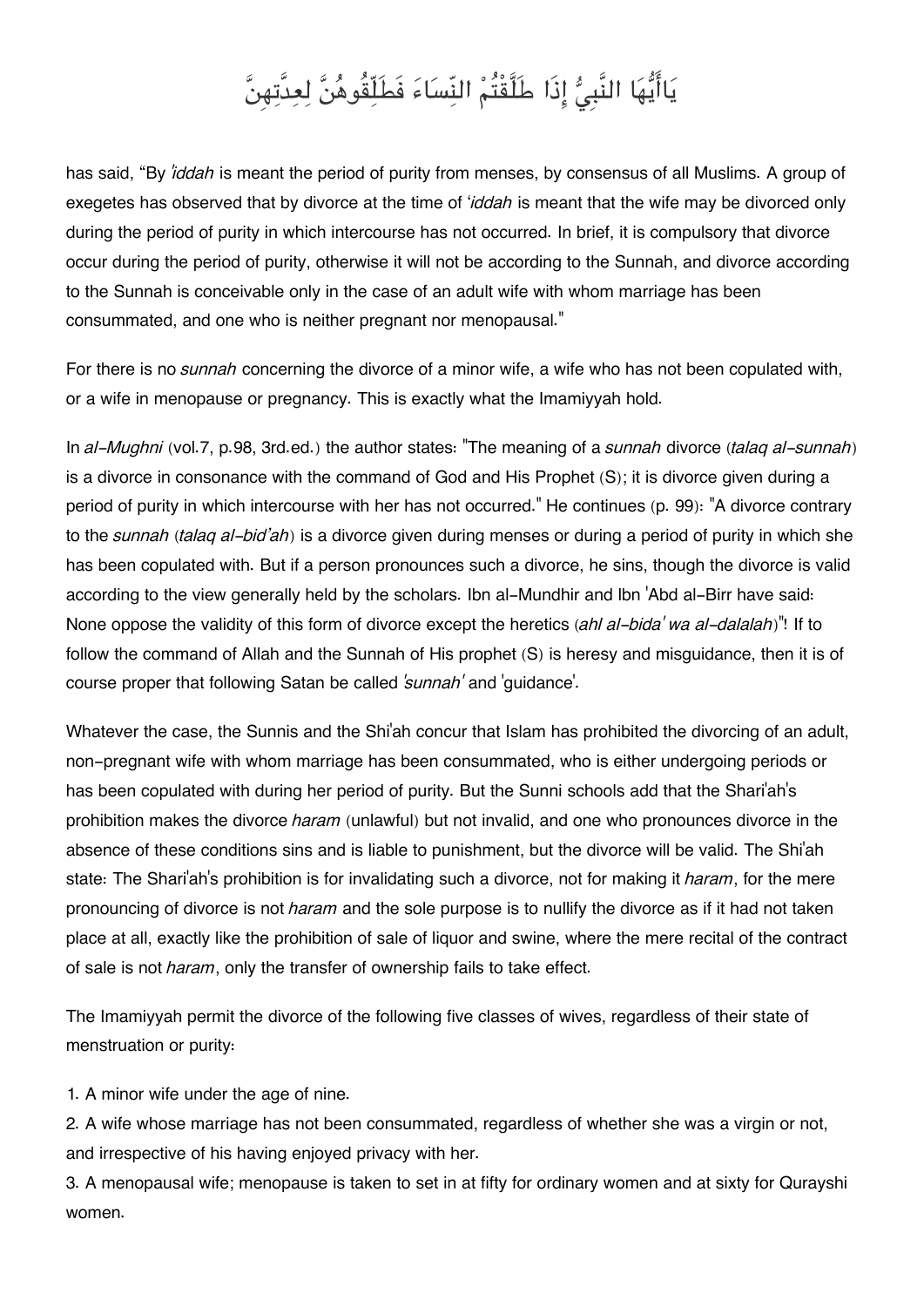4. A wife who is pregnant.

5. A wife whose husband has been away from her for a whole month and the divorce is given during his absence from her, since it is not possible for him to determine her condition (whether she is in her menses or not). A prisoner husband is similar to a husband who has been away.

The Imamiyyah state: The divorce of a wife who has reached the age of menstruation but does not have menses due to some defect or disease or childbirth, is not valid unless the husband abstains from intercourse with her for three months. Such a woman is called *al-mustarabah* (a term derived from *rayb*, doubt).

## **[The Pronouncement of Divorce \(al-Sighah\)](#page--1-0)**

The Imamiyyah observe: Divorce requires the pronouncement of a specific formula without which it does not take place. This formula is:

**طالق ِأنت**)you are divorced), or **طالق فلانة**') so and so' is divorced), or **طالق ه**) she is divorced). Thus if the husband uses the words: **الطالق** or **قةّالمطل** or **قتّلُط**, or **الطلاق** or **قاتّالمطل** etc., it will have no effect even if he intends a divorce because the form **طالق** is absent despite the presence of its root (*t-lq*). It is necessary that the formula be properly recited without any error in pronunciation and that it be

unconditional. Even a condition of certain occurrence such as, 'at sunrise', etc. is not adequate.

If the husband gives the wife the option of divorcing herself and she does so, divorce will not take place according to Imami scholars. Similarly, divorce will not take place if the husband is questioned. "Have you divorced your wife", and he answers affirmatively with the intention of effecting a divorce. If the husband says, "You are divorced, three times", or repeats the words, "You are divorced", thrice, only a single divorce takes place if the other conditions are fulfilled. Divorce does not take place through writing or by gesticulation, unless the divorcer is dumb, incapable of speech. It is necessary that the divorce be recited in Arabic when possible. It is better for a non-Arab and a dumb person to appoint an attorney, if possible, to recite the divorce on his behalf. Similarly, according to the Imamiyyah, divorce will not take place by an oath, a vow, a pledge or any other thing except by the word **طالق**, on fulfillment of all the limitations and conditions.

The author of *al-Jawahir*, citing a statement from *al-Kafi*, says: "There can be no divorce except (in the form) as narrated by Bukayr ibn A'yan, and it is this: The husband says to his wife (while she is free from menses and has not been copulated with during that period of purity): **طالق ِانت**) You are divorced), and (his pronouncement is witnessed by two just (*'adil*) witnesses. Every other form except this one is void". Then the author of *al-Jawahir* quotes *al-Intisar* to the effect that there exists consensus on this issue among the Imamiyyah.

Consequently, the Imamiyyah have restricted the scope of divorce to its extreme limits and impose severe conditions regarding the divorcer, the divorcee, the formula of divorce, and the witnesses to divorce. All this is because marriage is a bond of love and mercy, a covenant with God. The Qur'an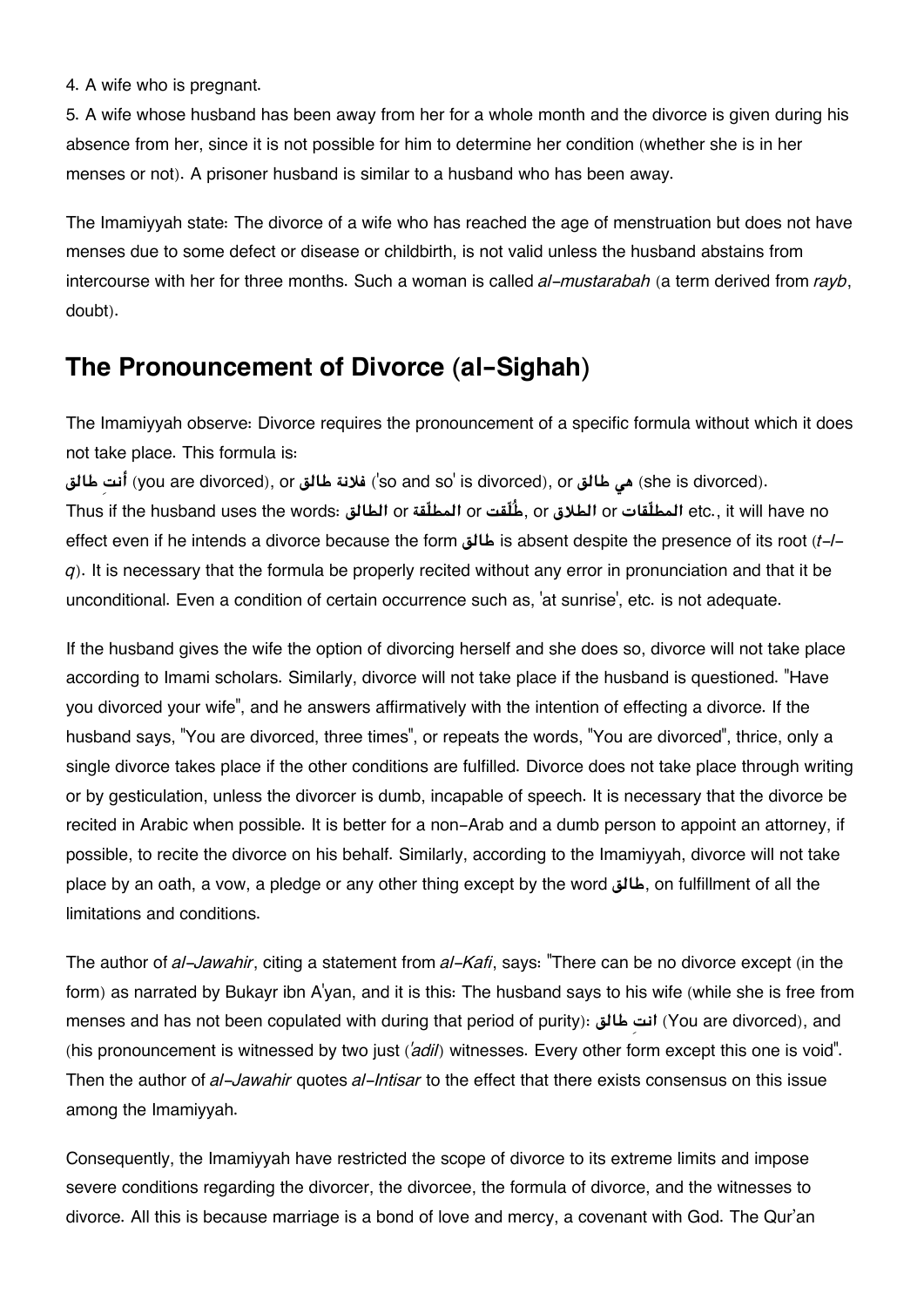و كيف تأخذونه و قَدْ افْض بعضم الَ بعضٍ واخَذْنَ منْم ميثَاقاً غَليظاً

*How can you take it back after one of you hath gone in into the other, and they (the wives) have taken a strong pledge from you? (4:21)*

ومن آياته انْ خَلَق لَم من انفُسم ازْواجاً لتَسنُوا الَيها وجعل بينَم مودةً ورحمةً

*And one of His signs is that He created mates for you from yourselves that you may find tranquility in them, and He ordained between you love and compassion. (30:21)*

وَلاَ تُمْسِكُوا بِعِصَمِ الْكَوَافِرِ

#### *...And hold not to the ties of marriage of unbelieving women.... (60:10)*

Therefore, it is not permissible in any manner that one break this bond of love and compassion, this pledge and covenant, except with a knowledge that leaves no doubt that the Shari'ah has surely dissolved the marriage and has broken the tie which it had earlier established and confirmed.

But the other schools allow divorce in any manner in which there is an indication of it, either by oral word or in writing, explicitly or implicitly (such as when the husband says: "You are *haram* for me", or "You are separated" or "Go, get married", or "You are free to go wherever you want," or "Join your family," and so on). Similarly, these schools allow an unconditional as well as a conditional divorce (such as when the husband says: "If you leave the house, you are divorced," or. "If you speak to your father you are divorced," or "If I do this, you are divorced," or "Any woman I marry, she is divorced:" in the last case the divorce takes place as soon as the contract of marriage is concluded!). There are various other pronouncements through which divorce is effected, but our discussion does not warrant such detail. These schools also permit a divorce in which the wife or someone else has been authorized to initiate it. They also allow a triple divorce by the use of a single pronouncement. The legists of these schools have filled many a long page with no result except undermining the foundation of the family and letting it hang in the air.[4](#page--1-0)

The Egyptian government has done well in following the Imamiyyah in most aspects of divorce. Apart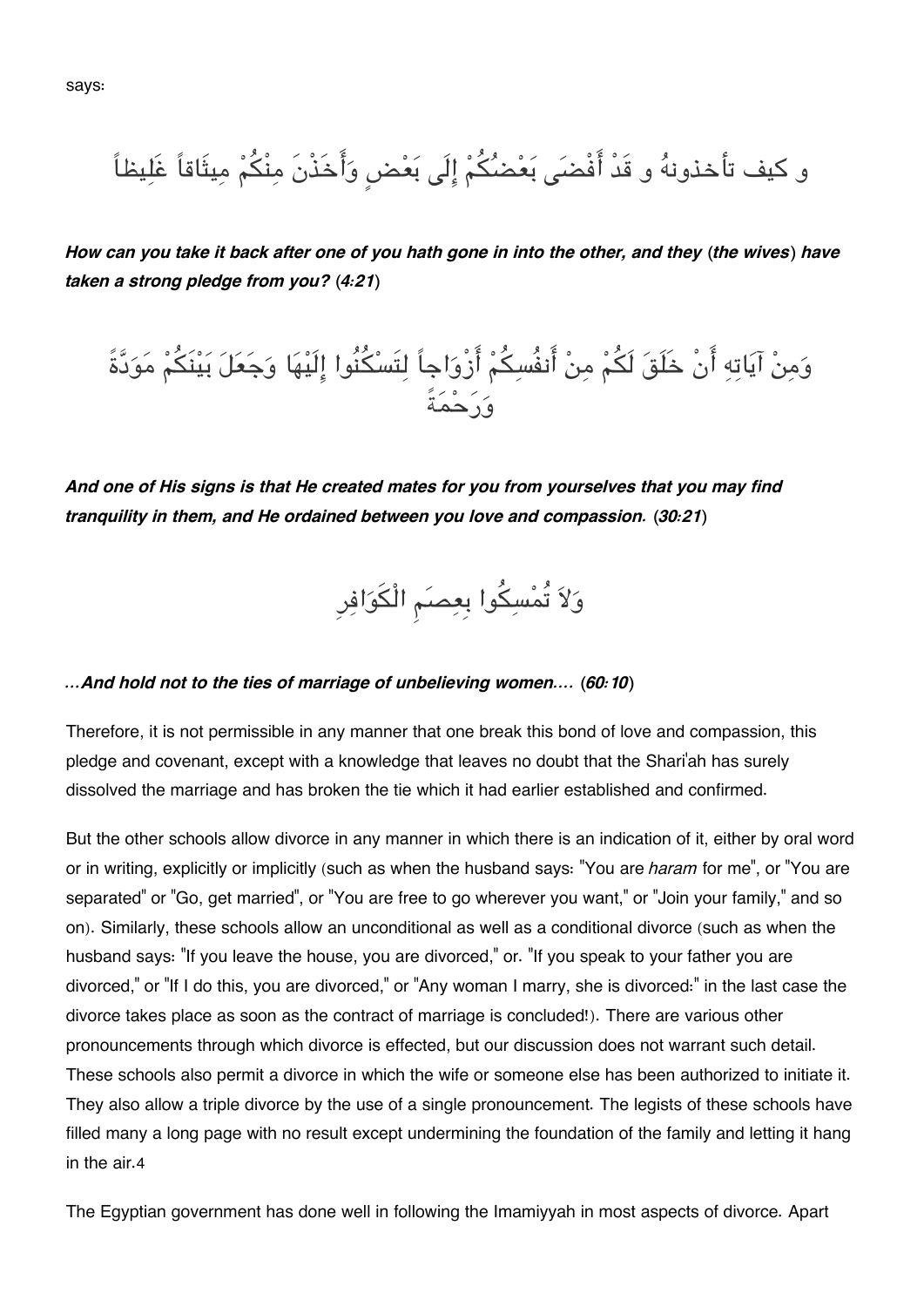from this, the four schools do not consider the presence of witnesses a condition for the validity of divorce, whereas the Imamiyyah consider it an essential condition. We hand over the discussion to al-Shaykh Abu Zuhrah regarding this issue.

### **[Divorce and Witnesses](#page--1-0)**

In *al-Ahwal al-shakhsiyyah* (p. 365), al-Shaykh Abu Zuhrah has observed: "The Twelve-Imami Shi'i legists and the Isma'iliyah state: A divorce does not materialize if not witnessed by two just (*'adil*) witnesses, in accordance with the Divine utterance regarding the rules of divorce and its pronouncement:

فَاذا بِلَغْنَ اجَلَهَنَّ فَأَمسِكُوهُنَّ بِمعروفٍ أو فَأَرِقوهُنَّ بِمعروفٍ وَأَشْهِدُوا ذَوَى عَدْلٍ مِنكُمْ وَأَقِيمُوا الشَّهَادَةَ لِلَّهِ ذَلِكُمْ يُوعَظُ بِهِ مَنْ كَانَ يُؤْمِنَ بِاللَّهِ وَالْيَوْمِ الآخِرِ وَمَنْ يتَّق اله يجعل لَه مخْرجاً \* ويرزُقْه من حيث لا يحتَسب

*Then when they (the wives) have reached their 'iddah retain them honourably, or part from them honourablv. And have two just men from among yourselves bear witness, and give testimony for Allah's sake. By this then is admonished he who believes in Allah and the Last Day. And whoever is careful of (his duty to) Allah, He will provide for him an outlet and give him sustenance from whence he never reckoned .... (65:2-3)*

This command about the witnesses in the Qur'an follows the mention of divorce and the validity of revoking it. Therefore, it is appropriate that the calling in of witnesses should be related to divorce. Moreover, the reason given for calling in the witnesses, that God seeks thereby to admonish those who believe in God and the Last Day, confirms this interpretation, because the presence of just witnesses is not without the good advice which they would offer to the couple; and this could bring about for them an escape from divorce, which is the most hated of lawful things in the eyes of God. If it were for us to choose the law to be acted upon in Egypt, we would choose this opinion, which requires the presence of two just witnesses for effecting a divorce".

Together with the restrictions that the Imamiyyah have laid down for the divorcer, the divorcee, and the pronouncement of divorce, they have also laid down an additional limitation regarding the witnesses by demanding that if all conditions are fulfilled except that the two just witnesses do not hear the pronouncement of the divorce, the divorce will not take place. Therefore, a single witness will not suffice even if he is a good substitute, not even if he is an infallible (*ma'sum*) person.[5](#page--1-0)

Further, the witnessing of the pronouncement by one of them by listening and of the other by testifying to their admission (of having concluded the divorce) is not sufficient. The testimony of a group of people will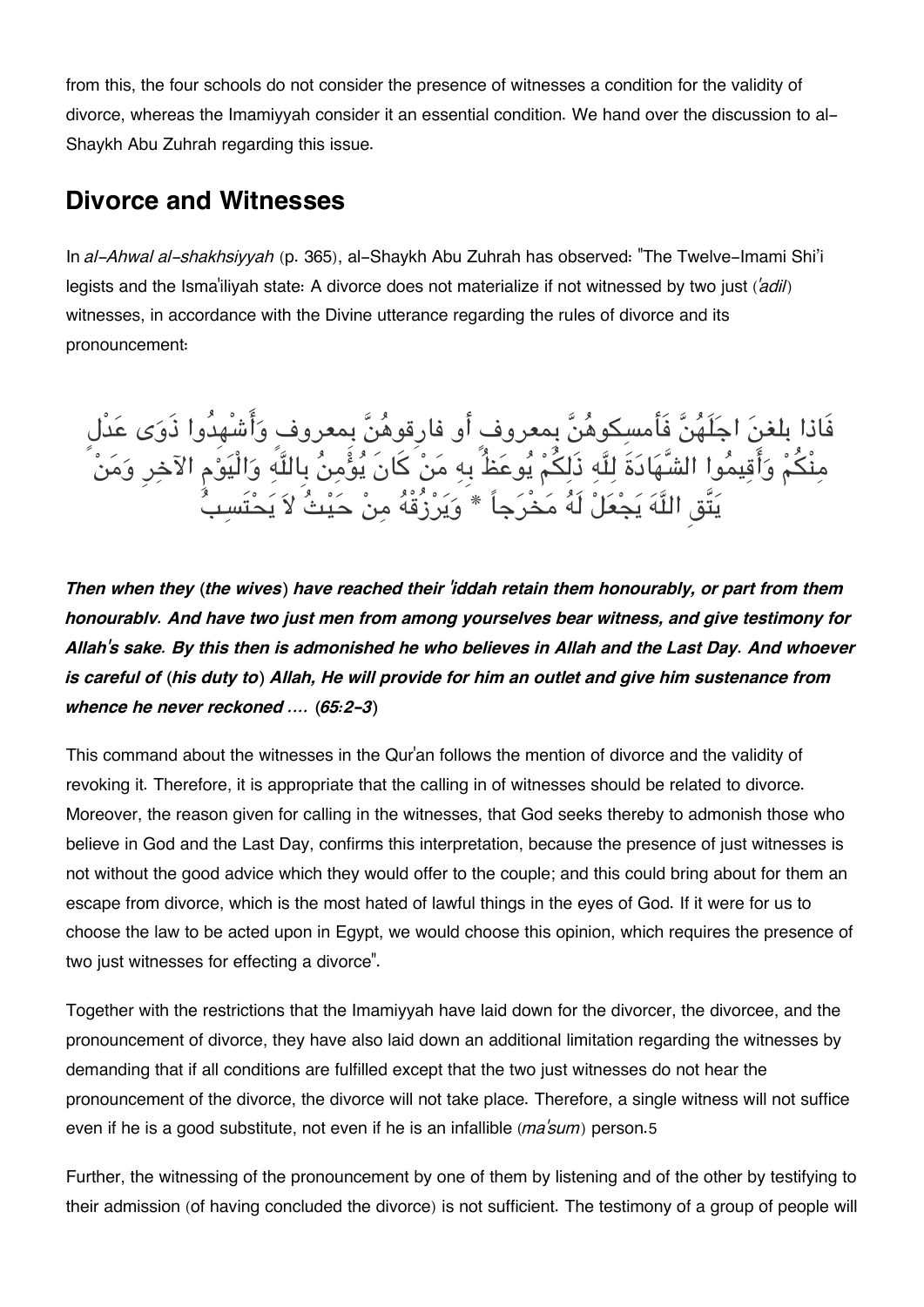also not suffice, even if it is big enough to make the divorce a known public fact. The testimony of women, with or without the testimony of men, is not sufficient. Similarly, if the husband pronounces the divorce and then brings in the witnesses, it will have no effect.

#### **[The Case of a Sunni Husband and a Shi](#page--1-0)'i Wife**

If a Sunni husband divorces his Shi'i wife, either through a conditional divorce contingent upon something, or in a period of purity during which sexual intercourse has occurred, or during menses or *nifas*, or without two just witnesses being present or by an oath of divorce, or by saying, **غاربك عل حبلك**; "Go wherever you want," or in any other form which is valid in accordance with Sunni law and invalid according to Shi'i law, is such a divorce considered valid by the Shi'ah, so that the woman may remarry after completing her *'iddah*?

The answer is that there is consensus among the Imami jurists that every sect is bound by its own precepts,[6](#page--1-0) and that the transactions of its followers, as well as their affairs pertaining to inheritance, marriage and divorce, are valid if performed according to rules of their *shari'ah*. A tradition has been narrated from the Imams of Ahl al-Bayt (A):

ألزموهم من ذلك ما ألزموا أنفسهم

Bind them with the laws with which they have bound themselves.

In another tradition, al-Imam al-Sadiq (A) was questioned regarding a woman who had been divorced by a Sunni husband against the principles of the Sunnah, whose compliance is necessary for the validity of a divorce according to the Shi'ah. The Imam (A) replied:

تتزوج، ولا تُترك المرأة من غير زوج

She will marry, and a woman shall not be left without a husband.

In a third tradition it is stated:

يجوز على أهل كل دين ما يستحلّون

For the followers of every religion, that which they consider lawful is permissible for them.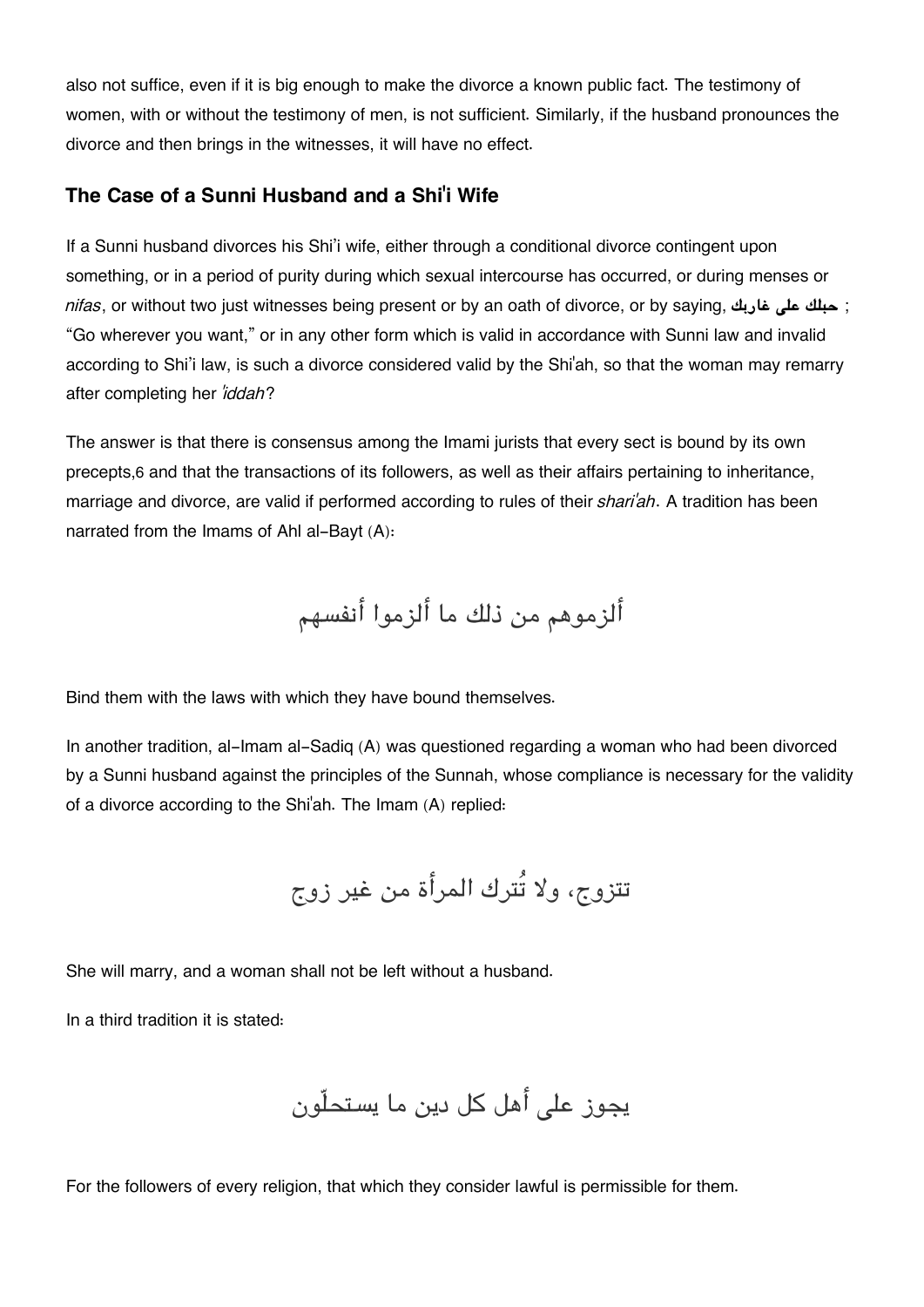من دان بدين قوم لزمته أحامهم

One who follows the religion of a particular sect, is bound by its rules, (*al-Jawahir*, vol. 5, the discussion regarding *sighat al-talaq*).

Consequently, if a Shi'i husband divorces his Sunni wife according to the principles of her school and not his, the divorce is invalid, and if a Sunni divorces his Shi'i wife according to the principles of his own school, the divorce is valid.

## **[Revocable and Irrevocable Divorce](#page--1-0)**

A divorce is either revocable or irrevocable. The schools concur that a revocable divorce is one in which the husband is empowered to revoke the divorce during the *'iddah*, irrespective of the divorcee's consent. One of the conditions of a revocable divorce is that the marriage should have been consummated, because a wife divorced before consummation does not have to observe the *'iddah* in accordance with verse 49 of *Surat al-Ahzab*:

# يا ايها الَّذِين آمنُوا اذَا نَحتُم الْمومنَاتِ ثُم طَلَّقْتُموهن من قَبل انْ تَمسوهن فَما لَم علَيهِن من عدَّة تَعتَدُّونَها

### *O believers! When you marry the believing women and then divorce them before you touch them, you are not entitled to reckon for them an 'iddah....*

Among the other conditions of a revocable divorce are that the divorce should not have been given on the payment of a consideration and that it should not be one which completes three divorces.

The divorcee in a revocable divorce enjoys the rights of a wife, and the divorcer has all the rights of a husband. Therefore, both will inherit from each other in the event of death of one of them during the *'iddah*. The deferred *mahr* payable on the occurrence of any of the two events, death or divorce, will become payable only after the expiry of the *'iddah* if the husband does not revoke the divorce during that period. On the whole, a revocable divorce does not give rise to a new situation except its being accountable for ascertaining whether the number of divorces has reached three.

In an irrevocable divorce, the divorcer may not return to the divorced wife, who belongs to one of the following categories: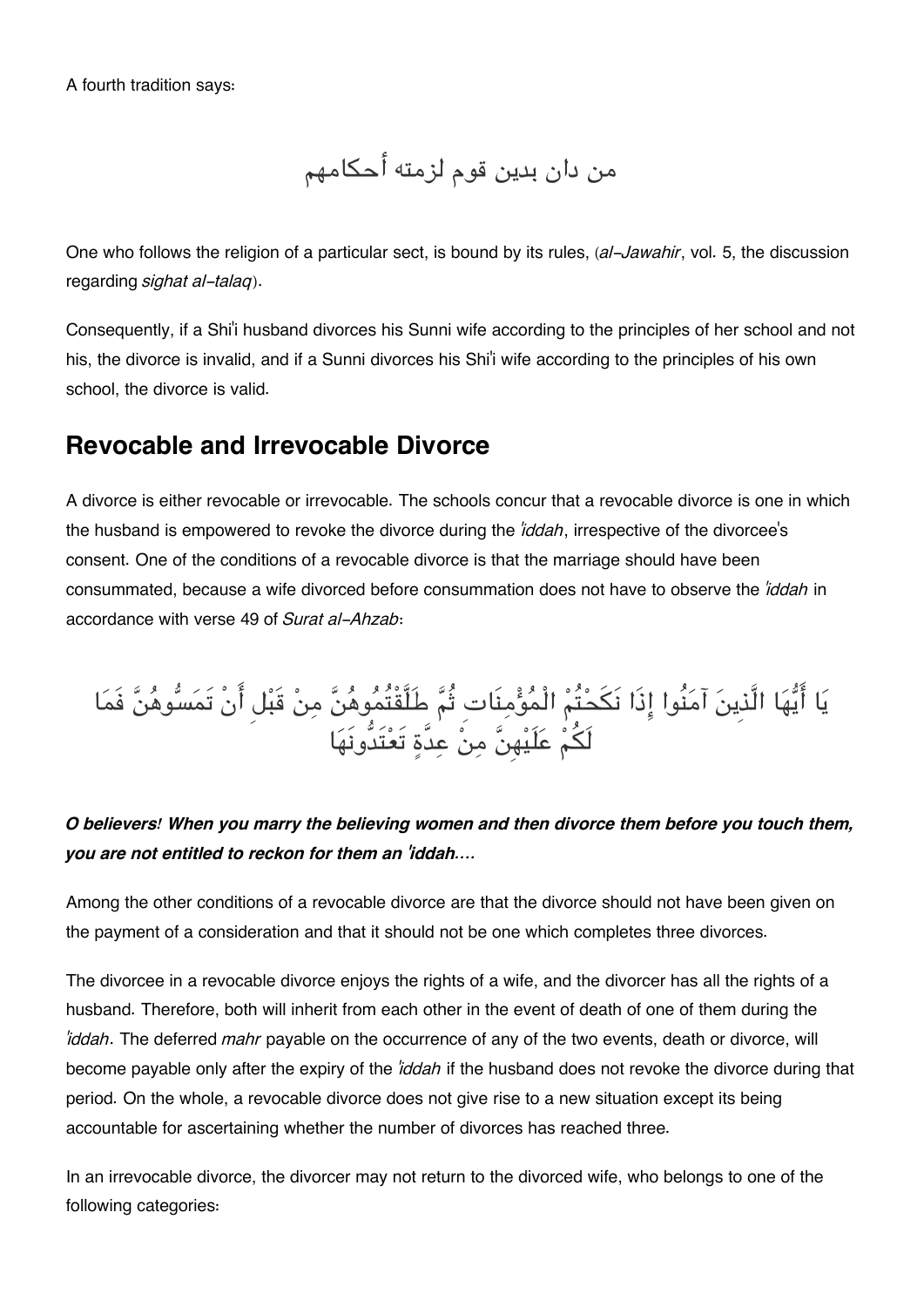1. A wife divorced before consummation, by consensus of all the schools.

2. A wife who has been divorced thrice. There is consensus here as well.

3. A divorcee through *khul'*. Some legists consider this form of divorce void and say that it is not a divorce at all.

4. A menopausal divorcee, in the Imami school, which observes: She has no *'iddah* and the rules applicable to a divorcee before consummation apply to her as well. According to it, in verse 4 of *Surat al-Talaq*:

وَاللاَّئِي يَئِسْنَ مِنْ الْمَحِيضِ مِنْ نِسَائِكُمْ إِنْ ارْتَبْتُمْ فَعِدَّتُهُنَّ ثَلاَثَةُ أَشْهُرٍ وَاللاَّئِي لَمْ يحضن

### *If you are in doubt concerning those of your wives who have ceased menstruating, know that their waiting period is three months, and (the same is the waiting period of) those who have not yet menstruated ...*

the phrase· **اللائى يئسن** does not imply those women who are known to have reached menopause but those whose menses have stopped and it is not known whether the reason is disease or age; consequently, their *'iddah* is three months. There is no question of doubt regarding those whose menopause is certain. The doubt arises in cases of uncertainty, as indicated by the words: **مُتبَتار ْنا**) if you are in doubt) of the verse, because it is not the Lawgiver's wont when explaining a law to say: "If you are in doubt regarding the law regarding something, the law is that....". This confirms that the doubt mentioned in the verse relates to the fact of menopause, in which case she is to observe an *'iddah* of three months. As to the phrase: **نضحي مَل ئاللاو** it refers to women who despite attaining the age of menses do not have them due to some congenital or contingent factor. Many traditions have been narrated from the Imams of the Ahl al-Bayt (A) with this interpretation of this verse.

5. The Hanafis say: Valid seclusion (*khalwah*) with the wife, even without consummation, requires the observance of *'iddah*. But the divorcer is not entitled to return to her during the *'iddah*, because here the divorce is irrevocable.

The Hanbalis state: Seclusion is similar to consummation in all respects so far as the necessity of *'iddah* and the right of revocation is concerned. As mentioned earlier, seclusion has no effect according to the Imamiyyah and the Shafi'i schools.

The Hanafis observe: If a husband says to his wife: "You are divorced irrevocably" or "divorced firmly," "(with a divorce as firm) as a mountain," and such similar strong words, the divorce will be irrevocable and the divorcer will not be entitled to return during the *'iddah*. Similarly, a divorce pronounced by using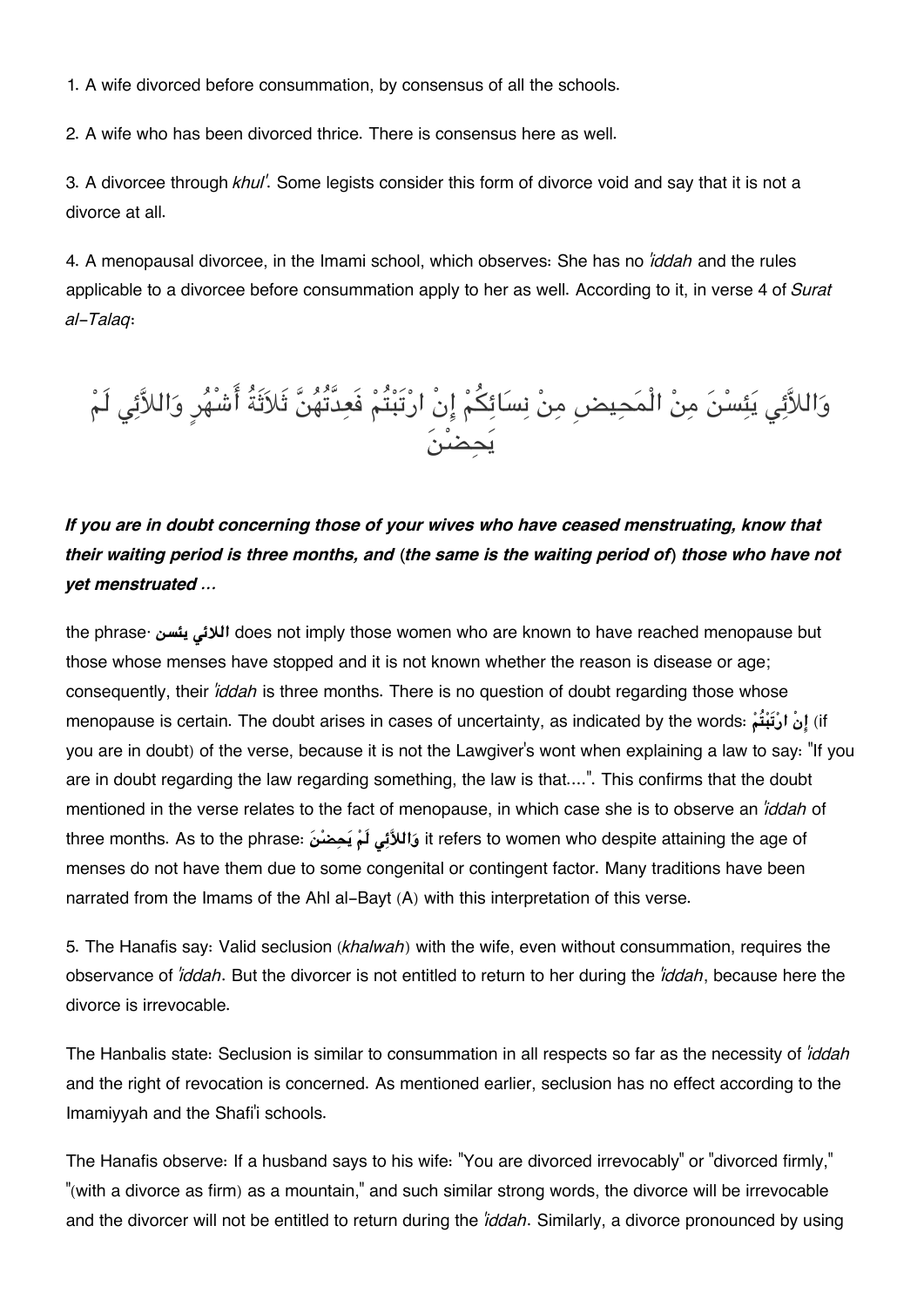words which connote a break of relationship (such as, "She is separated," "cut off," "disassociated").

#### **[The Triple Divorcee](#page--1-0)**

The schools concur that a husband who divorces his wife thrice cannot remarry her unless she marries another person through a valid *nikah*, and this second person consummates the marriage, in accordance with verse 230 of *Surat al-Baqarah*:

# فَإِنْ طَلَّقَهَا فَلاَ تَحِلُّ لَهُ مِنْ بَعْدُ حَتَّى تَنكِحَ زَوْجاً غَيْرَهُ

### *So if he divorces her, she shall not be lawful to him afterwards, until she marries another husband .... (2:230)*

The Imami and the Maliki schools consider it necessary that the person who marries her (*muhallil*) be an adult. The Hanafi, the Shafi'i and the Hanbali schools consider his capacity for intercourse as sufficient, even if he is not an adult. The Imami and the Hanbali schools state: If in a marriage contract *tahlil* (causing the woman to become permissible for her former husband to remarry) is included as a condition (such as when the second husband says, "I am marrying you to make you *halal* for your divorcer), the condition is void and the contract valid. But the Hanafis add: If the woman fears that the *muhallil* may not divorce her after the *tahlil*, it is permissible for her to say, "I marry you on the condition that the power to divorce be in my hands," and for the *muhallil* to say, '"I accept this condition." Then the contract will be valid and she will be entitled to divorce herself whenever she desires. But if the *muhallil* says to her: '"I marry you on the condition that your affair (of divorce) be in your own hands," the contract is valid and the condition void.

The Maliki, the Shafi'i and the Hanbali schools state: The contract is void *ab initio* if *tahlil* is included as a condition. The Maliki and Hanbali schools further add: Even if *tahlil* is intended and not expressed the contract is void.

The Malikis and some Imami legists consider it necessary that the second husband (*muhallil*) have intercourse with her in a lawful manner (such as when she is not menstruating or having *nifas*, and while both are not fasting a Ramadan fast). But most Imami legists give no credence to this condition and regard mere intercourse, even if unlawful, to be sufficient for *tahlil*.

Whatever be the case, when a divorcee marries another husband and is separated from him, either due to his death or by divorce, and completes the *'iddah*, it becomes permissible for the first husband to contract a new marriage with her. Then, if he again divorces her thrice, she will become *haram* for him until she marries another. This is how she will become *haram* for him after every third divorce, and will again become *halal* by marrying a *muhallil*, even if she is divorced a hundred times.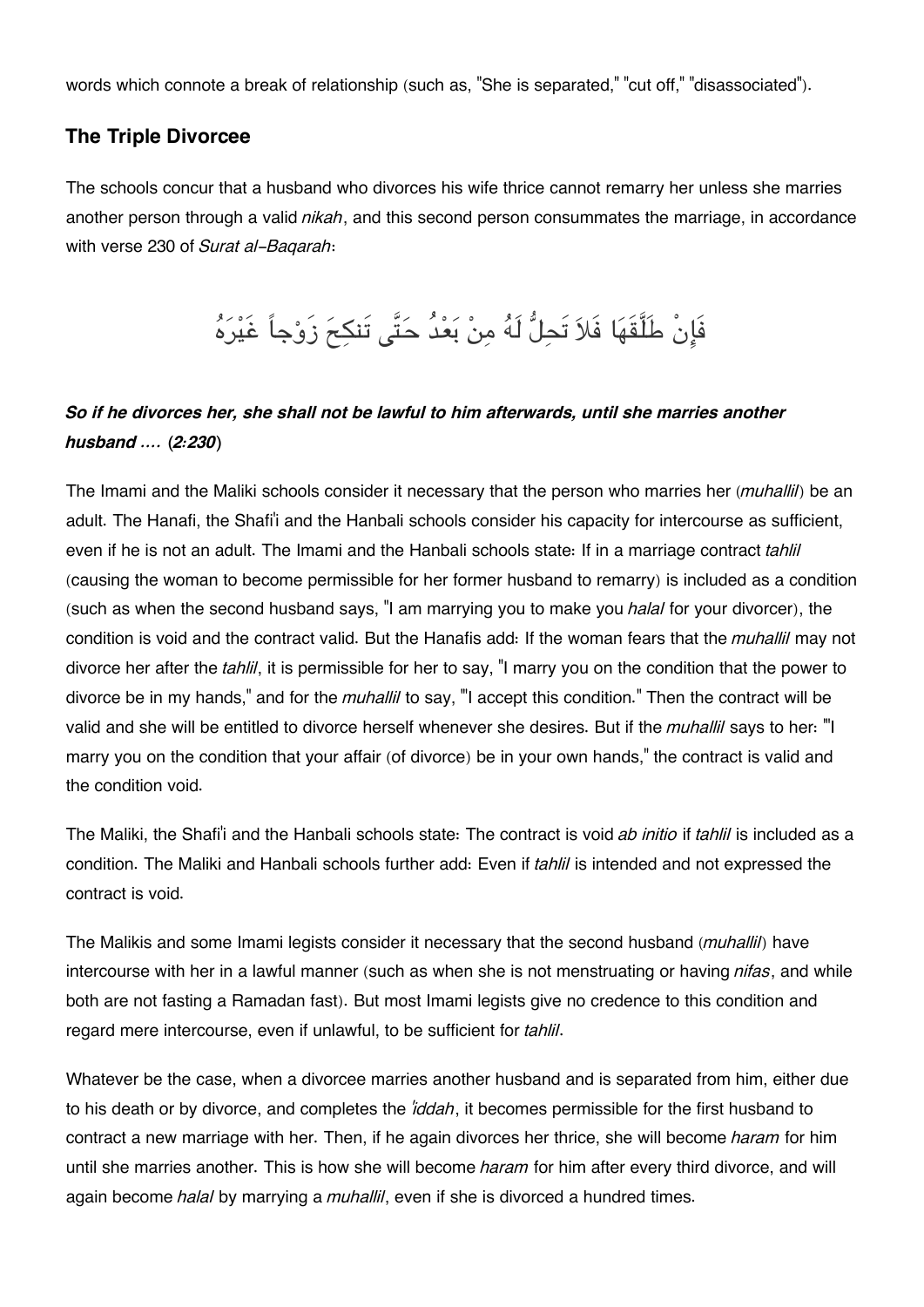But the Imamiyyah state: If a wife is divorced nine times in the *talaq al-'iddah* form, and is married twice (i.e. following *tahlil* after every third divorce), she will become permanently *haram*. The meaning of *talaq al-'iddah*, according to the Imamiyyah, is a divorce in which the husband after divorcing returns to her during the *'iddah* and has intercourse with her, and then divorces her again in another period of purity, then returns to her and has intercourse, then divorces her for a third time and remarries her, after a *muhallil* does the *tahlil*, by concluding a fresh contract, and divorces her thrice in the same manner, with a *muhallil* doing the second *tahlil*, and remarries her again. Now if he divorces her thrice again, the ninth *talaq al-'iddah* completed, she will become *haram* for him permanently. But if the divorce is not a *talaq al-'iddah* (such as when he divorces her, then returns to her and then divorces her again before having intercourse), she will not become *haram* perpetually, and will become *halal* through a *muhallil*, even if the number of divorces is countless.

#### **[Doubt in the Number of Divorces](#page--1-0)**

The schools (except the Maliki) concur that he who has doubt regarding the number of divorces (whether a single divorce has taken place or more) will base his count on the lower number. The Malikis observe: The aspect of divorce shall preponderate and the count will be based on the higher number.

#### **Divorcee['s Claim of Tahlil](#page--1-0)**

The Imami, the Shafi'i and the Hanafi schools state: If the husband divorces his wife thrice, and he or she knows nothing about the other for some time and thereafter she claims having married a second husband and separated from him and having completed the *'iddah,* her word will be accepted without an oath if this period is sufficient for her undergoing all this, and her first husband is entitled to marry her if he is satisfied regarding her veracity, and it is not necessary for him to inquire further. (*al-Jawahir*, Ibn 'Abidin, and *Maqsad al-nabih*)

[5.](#page--1-0) The use of the expression 'infallible' (ma'sum) here belongs to the author of al-Jawahir.

[<sup>1.</sup>](#page--1-0) The Hanafi and the Maliki schools are explicit regarding the validity of a divorce by an intoxicated person. Two opinions have been narrated from al-Shafi'i and Ahmad, the preponderant among them is that the divorce does take place. [2.](#page--1-0) Al-Ustadh al-Khafif writes in his book Farq al-zawaj (p.57): "The Imamiyah accept the validity of a divorce by a safih, if effected by the permission of his guardian, as expressly mentioned in Sharh Shara'i' al-Islam." There is no mention of this statement in the said book. Rather, such a statement is not present in any Imami book, and that which is mentioned in Sharh Shara'i' al-Islam is that the safih husband is entitled to divorce without the permission of his guardian. See al-Jawahir, vol.4, "Bab al-hijr".

[<sup>3.</sup>](#page--1-0) Nifas means the vaginal discharge of blood at the time of birth or thereafter, for a maximum period of: ten days according to the Imamiyah, forty days according to the Hanbalis and the Hanafis, and sixty days according to the Shafi'is and Malikis. [4.](#page--1-0) The author of Ta'sis al-nazar (1st ed. p.49) has narrated from Imam Malik that he has observed: If a person resolves to divorce his wife, the divorce takes place by mere resolution, even if he does not pronounce it.

[<sup>6.</sup>](#page--1-0) In Ta'sis al-nazar of Abu Zayd al-Dabusi al-Hanafi it is stated: "According to Abu Hanifah the presumption ab initio is that non-Muslims living under the protection of an Islamic state will be left to follow their beliefs and precepts. But his two disciples, Abu Yusuf and Muhammad, say that they will not be left to themselves."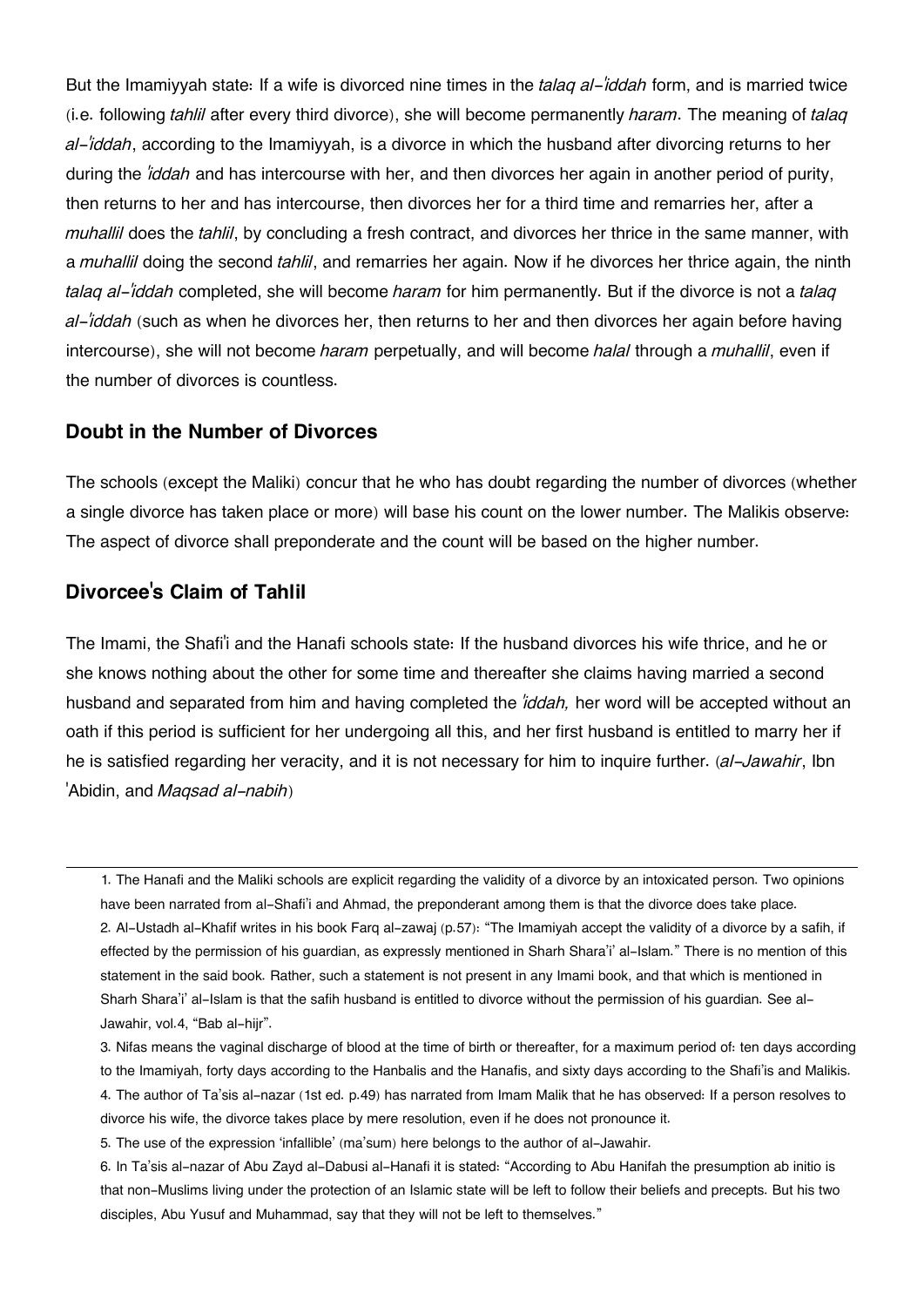# **Al-Khul'**

*Khul'* is a form of divorce in which the wife releases herself (from the marriage tie) by paying consideration to the husband. Here we have the following issues.

## **[The Condition of the Wife](#page--1-0)'s Destestation**

When they both agree to *khul'* and she pays him the consideration to divorce her, though they are well settled and their conduct towards each other is agreeable, is their mutual agreement to *khul'* valid?

The four schools state: The *khul'* is valid and the rules applicable to it and their effects will follow. But it is *makruh*[1](#page--1-0) (detestable though lawful).

According to the Imamiyyah, such a *khul'* is not valid and the divorcer will not own the consideration. But the divorce (so pronounced) will be valid and revocable if all the conditions for revocability are present. The proof they offer are traditions of the Imams of the Ahl al-Bayt (A) and verse 229 of *Surat al-Baqarah*:

فَإِنْ خِفْتُمْ أَلاَّ يُقِيمَا حُدُودَ اللَّهِ فَلاَ جُنَاحَ عَلَيْهِمَا فِيمَا افْتَدَتْ بِهِ

### *...Then if you fear that they cannot maintain the limits set by Allah, there is no blame on the two for what she gives to release herself ..*

wherein the verse has made the validity of consideration contingent upon the fear of sinning in case the marital relationship were to continue.

## **Mutual Agreement to Khul[' for a Consideration Greater than Mahr](#page--1-0)**

The schools concur that the consideration should have material value and that its value may be equal to, lesser, or greater than the *mahr*.

## **[Conditions for Consideration Payable in Khul](#page--1-0)'**

According to the four schools, it is also valid to conclude a *khul'* agreement with anyone apart from the wife. Therefore, if a stranger asks the husband to divorce his wife for a sum which he undertakes to pay and the husband divorces her, the divorce is valid even if the wife is unaware of it and on coming to know does not consent. The stranger will have to pay the ransom to the divorcer. (*Rahmat al-ummah* and *Farq al-zawaj* of al-Ustadh al-Khafif )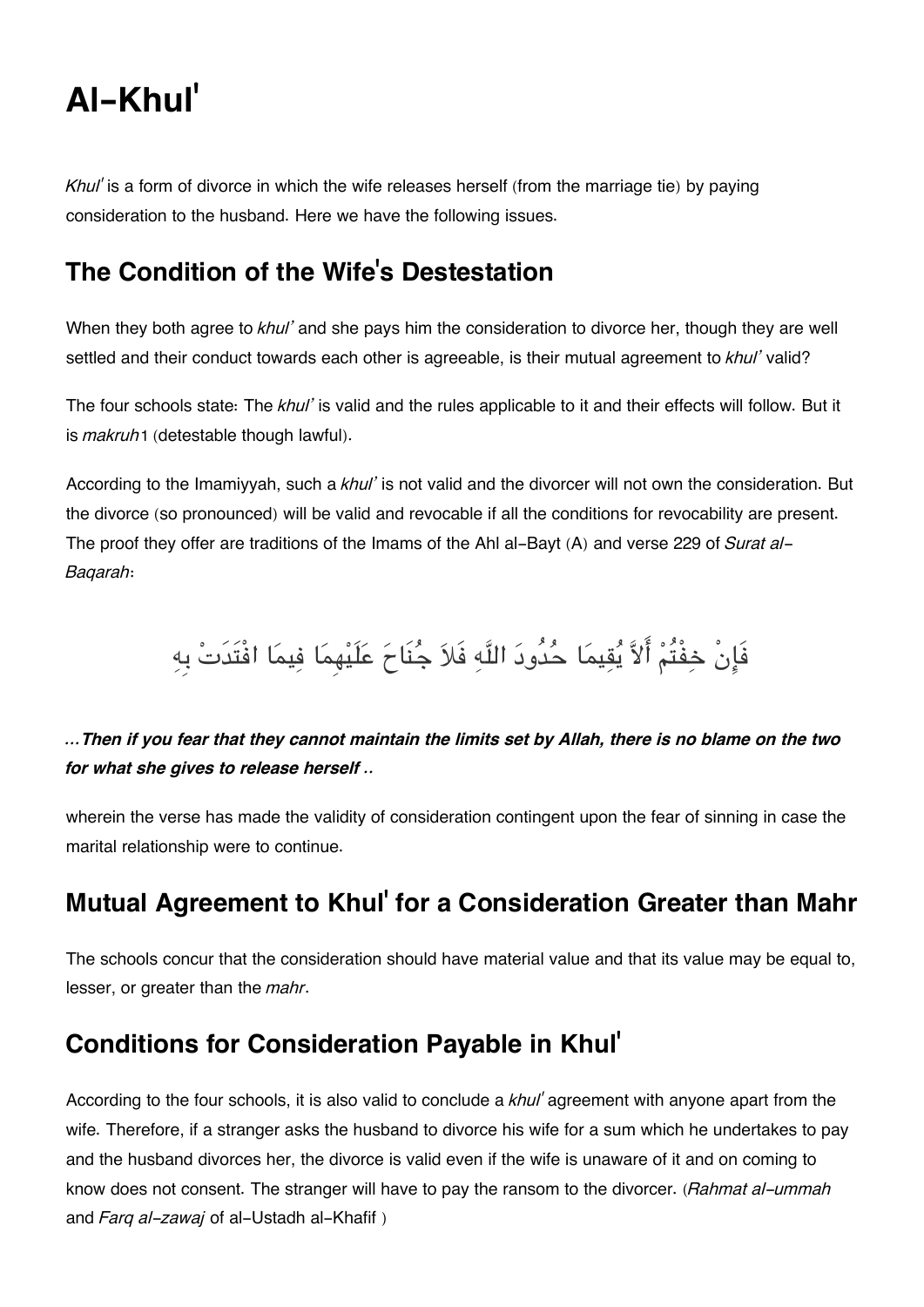The Imamiyyah observe: Such a *khul'* is invalid and it is not binding upon the stranger to pay anything. But it is valid for a stranger to act as a guarantor of the consideration by the wife's permission and ask the husband, after the wife's permission, to divorce her for such· a consideration guaranteed by him. Thus, if the husband divorces her on this condition, it is binding on the guarantor to pay him that amount and then claim it from the divorcee.

All that which is validly payable as *mahr* is also valid as consideration in *khul'*, by consensus of all the five schools. It is also not necessary that the amount of consideration be known in detail beforehand if it can be known eventually (such as when she says: "Grant me *khul'* for that which is at home", or "in the locker", or "my share of inheritance from my father", or "the fruits of my garden").

If *khul'* is given in return for that which cannot be owned, such as liquor or swine, the Hanafi, the Maliki and the Hanbali schools observe: If both knew that such ownership is *haram*, the *khul'* is valid and the divorcer is not entitled to anything, making it a *khul'* without consideration. The Shafi'is say: The *khul'* is valid and she is entitled to the *mahr al-mithl* (*al-Mughni*, vol. 7).

Most Imami legists state: The *khul'* shall be void and the divorce will be considered revocable if it is an instance of revocable divorce; otherwise, it will be irrevocable. In all the cases, the divorcer shall not be entitled to anything.

If the husband grants her *khul'* for a consideration that he believes to be *halal* and it later turns out to be *haram* (such as when she says: "Grant me *khul'* for this jar of vinegar," which turns out to be wine) the Imami and the Hanbali schools observe: He shall claim from her a similar quantity of vinegar. The Hanafis state: He shall claim from her the stipulated *mahr*. According to the Shafi'i school, he shall claim from her the *mahr al-mithl*.

If she seeks *khul'* for a consideration she considers to be her property and it turns out to be someone else's, the Hanafi school and most Imami legists observe: If the owner allows it, the *khul'* will be valid and the husband will take it, but if he disallows, the husband is entitled to a similar consideration either in cash or kind. The Shafi'i school states: The husband is entitled to *mahr al-mithl*. This is in accordance with the Shafi'i principle that when a consideration becomes invalid, it becomes void and *mahr al-mithl* becomes payable (*Maqsad al-nabih*). According to the Malikis, the divorce becomes irrevocable, the consideration becomes void, and the divorcer gets nothing even if the owner permits (*al-Fiqh 'ala almadhahib al-'arba'ah,* vol. 4).

If the wife seeks *khul'* by undertaking to nurse and maintain his child for a certain period, the *khul'* will be valid and she will be bound to nurse and maintain the child, as per consensus. The Hanafi the Maliki and the Hanbali schools further clarify that it is valid for a pregnant wife to seek *khul'* from her husband in return for maintaining the child in her womb on the same grounds on which it is valid for her to seek *khul'* by undertaking the maintenance of a born child. I have not come across in the lmami and Shafi'i sources accessible to me anyone who has dealt with this issue, although the principles of the Shari'ah do not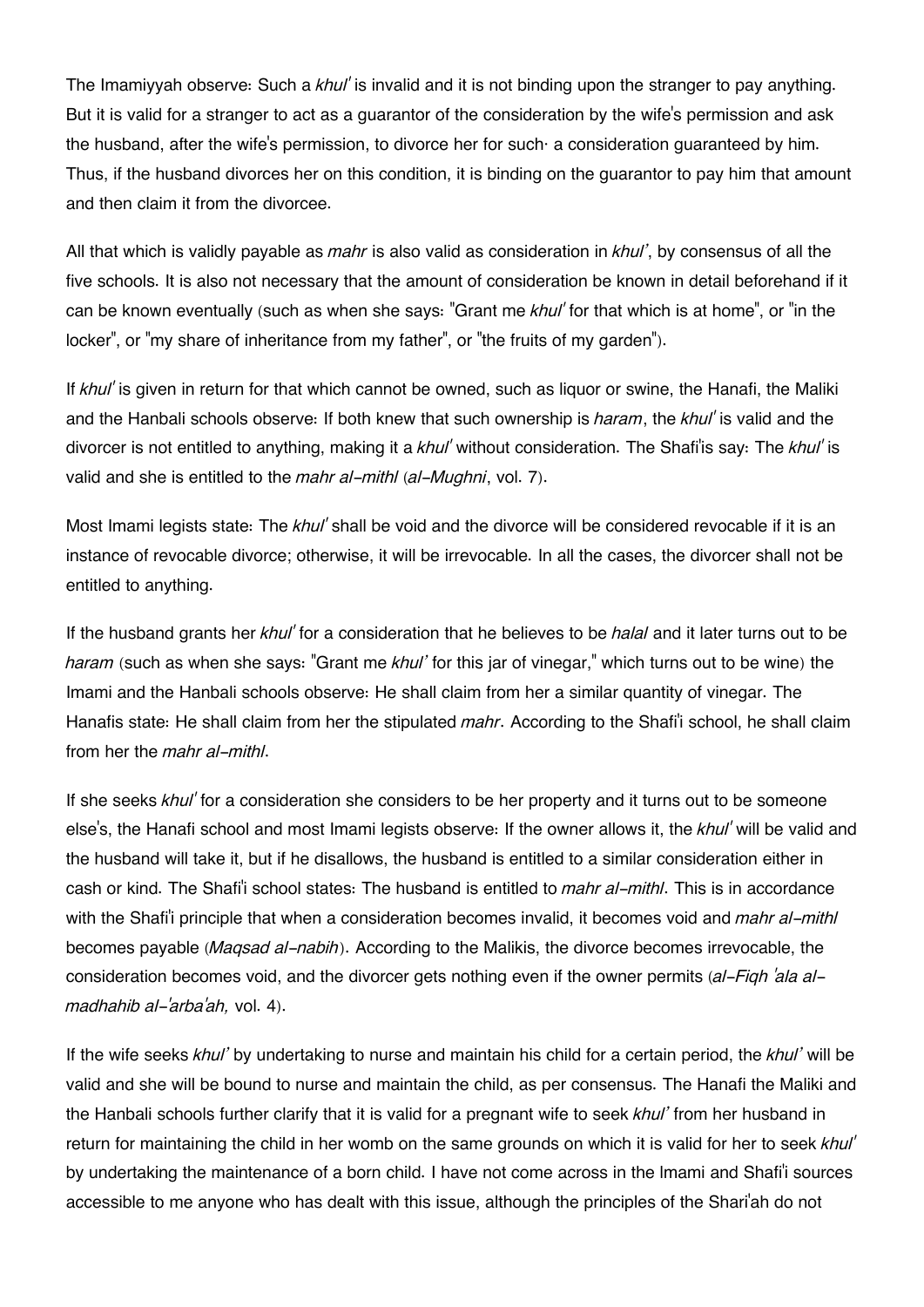prohibit it, because the cause, which is the child in the womb, is present, and the wife's pledge is a condition by which she binds herself to the effect that in the event of the child being born alive she will be responsible for its nursing and maintenance for a specific period, and Muslims are bound by the conditions they lay down, provided this does not result in a *halal* becoming *haram* or vice versa. Hence this condition is valid in itself, for it does not suggest anything legally void; therefore its fulfillment is compulsory because it is part of a binding contract. The uncertainty concerning the child being born alive or dead, and its dying after birth before the stipulated period, is overlooked in a *khul'*.

The furthest one can go in asserting its impermissibility and invalidity is by likening a pledge to maintain with a discharge from maintenance. Therefore, when a discharge from maintenance is invalid because it is an annulment of something not binding, similarly a pledge to maintain is not valid because it is not presently *wajib*. But there is a great difference between a pledge and a discharge, because it is necessary that a discharge be from something present and actual, while a pledge need not be so. Apart from this, we have already discussed in the chapter on marriage regarding *khul'* in return for foregoing the right to custody of a child by the father or the mother.

#### **[A Related Issue](#page--1-0)**

If a husband grants *khul'* to his wife in return for her maintaining the child, she is entitled to claim the child's maintenance from its father on her not being able to maintain it, and he will be compelled to pay the maintenance. But he can reclaim this maintenance from the mother if she comes to possess the means. If the child dies during the stipulated period, the divorcer is entitled to claim a compensation for the remaining period in accordance with the words of the verse (2:229) **هِب تَدَتْاف ايمف .** It is better for a woman to undertake the nursing and maintenance of the child for a certain period so long as it is alive. Then the divorcer will not have the right to a claim against her if the child dies.

## **[Conditions for a Wife Seeking Khul](#page--1-0)'**

There is consensus among the schools that a wife seeking *khul'* should be a sane adult. They also concur that the *khul'* of a stupid (*safih*) wife is not valid without the permission of her *wali* (guardian). The schools differ regarding the validity of *khul'* where the guardian has granted her the permission to seek *khul'*. The Hanafis observe: If the guardian undertakes to pay the consideration from his own personal assets, the *khul'* is valid; otherwise, the consideration is void, while the divorce takes place according to the more authentic of two traditions (Abu Zuhrah).

The Imami and the Maliki schools state: With the guardian's permission to her to pay the consideration, the *khul'* is valid by payment from her wealth not his. (*al-Jawahir* and *al-Fiqh 'ala' al-madhahib al- 'arba'ah*)

The Shafi'i and the Hanbali schools consider the *khul'* of a stupid wife as invalid irrespective of the guardian's permission. The Shafi'i school allows one exception to the above opinion, wherein the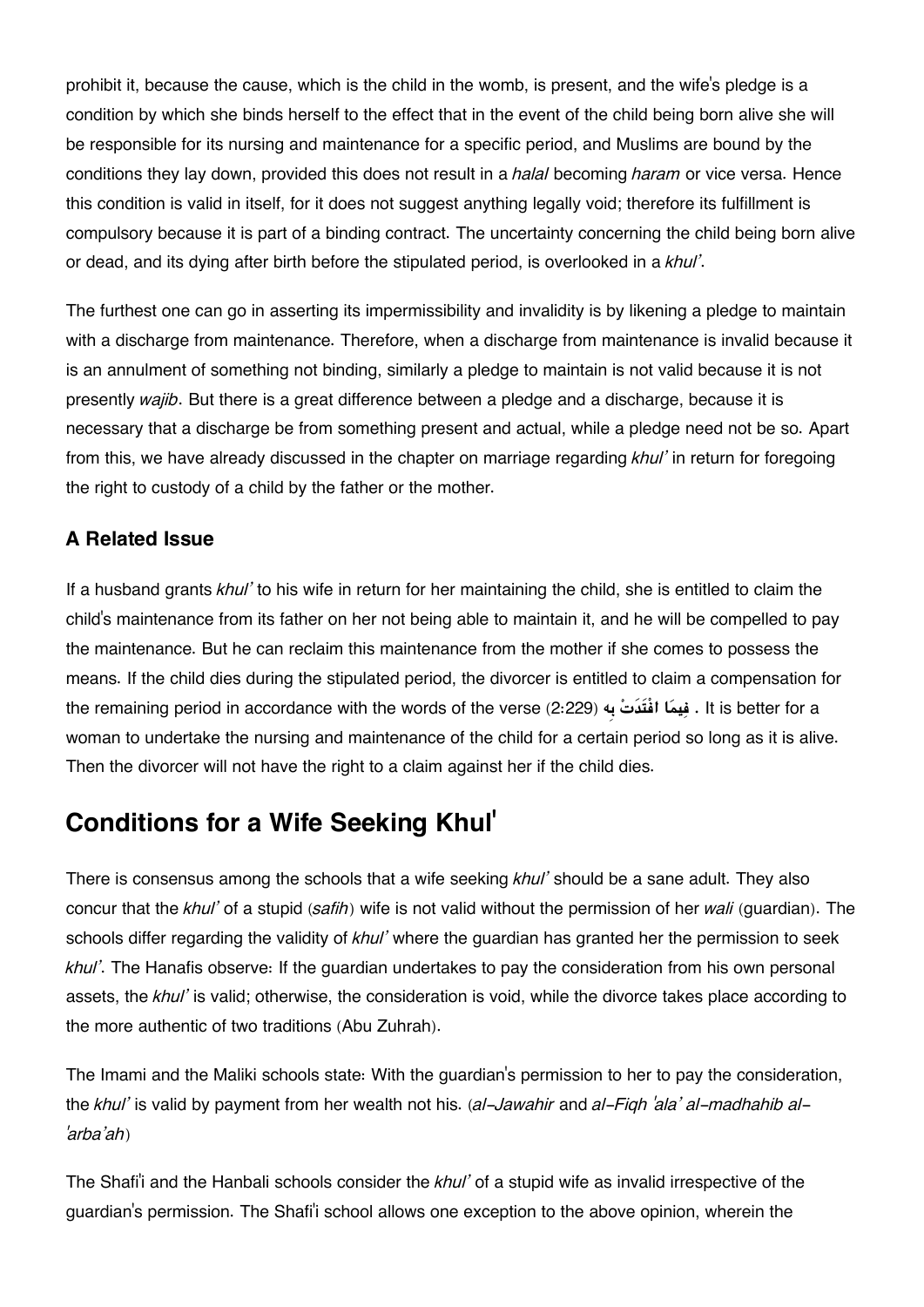guardian fears the husband's squandering her wealth and grants her permission to seek a *khul'* from him for the protection of her property. The Shafi'is then add: Such a *khul'* is invalid and the divorce is revocable. The Hanbalis say: Neither the *khul'* nor the divorce will take place except when the husband intends a divorce through *khul'* or if the *khul'* takes place in the words of a divorce.

If a woman seeks *khul'* during her last illness, it is considered valid by all schools. But they differ where she pays as consideration more than a third of her wealth or more than the husband's share to be inherited from her on assumption of her death during the *'iddah*. As said above, they inherit from each other in this situation.

The Imami and the Shafi'i schools state: If she seeks *khul'* for *mahr al-mithl*, it is valid and the consideration is payable from her undivided legacy. But if it exceeds *mahr al-mithl*, the excess will be deducted from one-third of her legacy.

The Hanafis observe: Such a *khul'* is valid and the divorcer is entitled to the consideration if it does not exceed either one-third of her wealth or his share of inheritance from her were she to die during the *'iddah*. This means that he will take the least of the three amounts: the consideration of the *khul'*, his share of inheritance from her, or a third of her legacy. (Therefore, if the consideration for the *khul'* is 5, his share of inheritance 4, and a third of her legacy 3, he shall be entitled to 3).

According to the Hanbali school, if she seeks *khul'* in return for a consideration equaling his share of inheritance from her or something lesser, the *khul'* and the consideration are valid. But if she seeks *khul'* for a higher consideration, only the excess will be void (*al-Mughni*, vol. 7).

The Imamiyyah moreover require the wife seeking *khul'* to fulfil all the requirements in a divorcee (such as her purity from menses, non-occurrence of intercourse in the period of purity if her marriage has been consummated, her being neither menopausal nor pregnant, her not being a minor below the age of nine). Similarly, they require the presence of two just witnesses for the *khul'* to be valid. But the other schools validate a *khul'* irrespective of the state of the wife seeking it, exactly like a divorce.

## **[Conditions for a Husband Granting Khul'](#page--1-0)**

Excepting the Hanbali, all the other schools concur that a husband granting *khul'* requires to be a sane adult. The Hanbalis state: *Khul'* granted by a discerning minor (*mumayyiz*) is valid, as is a divorce given by him. As mentioned at the beginning of this chapter on divorce, the Hanafis permit a divorce pronounced in jest, under duress, or in a state of intoxication, and the Shafi'i and the Maliki schools concur with them concerning divorce pronounced in jest. A *khul'* granted in a state of rage is valid if the rage does not eliminate the element of intention.

There is consensus among the schools concerning the validity of a *khul'* granted by a stupid (*safih*) husband. But the consideration will be given to his guardian, and its being given to him is not valid.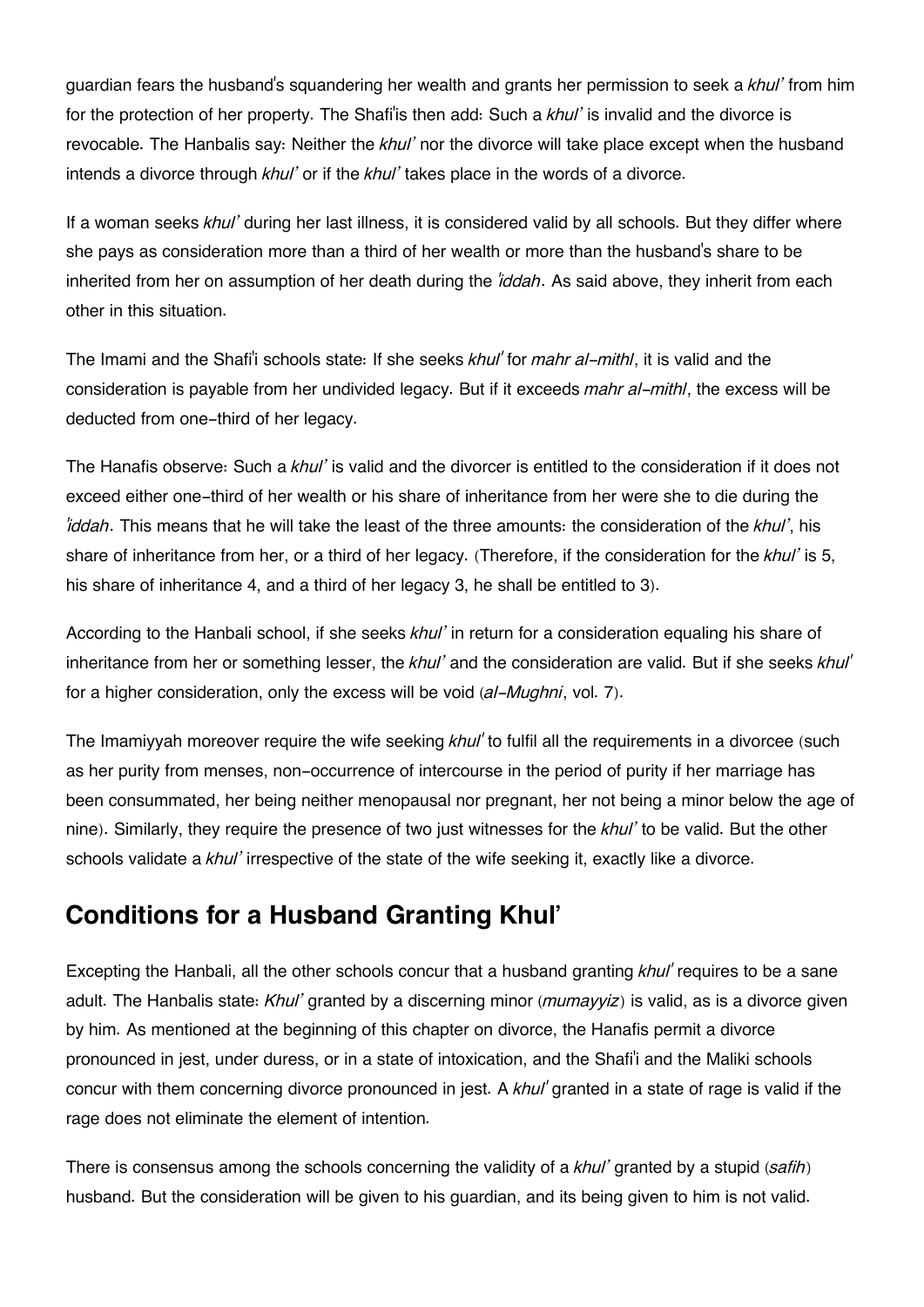Regarding a *khul'* granted by a sick husband on his death bed, it is undoubtedly valid, because when his divorcing without receiving any consideration is valid, a divorce along with consideration would be more so.

## **[The Pronouncement of Khul'](#page--1-0)**

The four schools permit the use of explicit words – such as derivatives of *al-khul'* and al*-faskh* (dissolution) – in the pronouncement, as well as implicit words (such as "*bara'tuki*" [I relinquish you] and "*abantuki*" [I separate myself from you]). The Hanafis have said: The use of the words *al-bay'* (to sell) and *al-shira'* (to purchase) is valid (for instance, when the husband says to the wife: "I sell you to yourself for so much", and the wife replies: "I purchase", or when he says: "Buy your divorce for so much", and she replies: "I accept"). Similarly the Shafi'i school accepts the validity of a *khul'* pronounced with the word *al-bay'*.

The Hanafis allow the conditional *khul'*, the *khul'* by exercise of an option, and the *khul'* in which the pronouncement and the payment of consideration is separated by an extended time interval (such as, where a husband is away from his wife and it reaches him that she has said, "I seek a *khul'* for so much," and he accepts it). Similarly the Malikis also do not consider the time factor an impediment.

*Khul'* is valid according to the Hanbali school even without an intention if the word used is explicit (such as *al-khul'*, *al-faskh* and *al-mufadat*); but it requires that the pronouncement and payment take place simultaneously and unconditionally.

The Imamiyyah have said: *Khul'* does not take place by using implicit words or even explicit words other than *al-khul'* and *al-talaq*. If desired, they can be used together or singly (thus, she may say: "I pay you this much for divorcing me", and he will reply: "I grant you *khul'* for it, and therefore you are divorced". This form of pronouncement is the safest and most suitable in the view of all Imami legists. It also suffices if he says: "You are divorced in return for it," or "I grant you *khul'* in return for it"). The Imamiyyah require that *khul'* should be unconditional, exactly as in divorce, and consider necessary the absence of any time gap between its pronouncement and payment of consideration.

[1.](#page--1-0) Al-Ustadh al-Khafif, Farq al-zawaj (1958), p.159.

# **Al-'Iddah**

There is consensus among Muslims about the general necessity of *'iddah*. Its basis is the Qur'an and the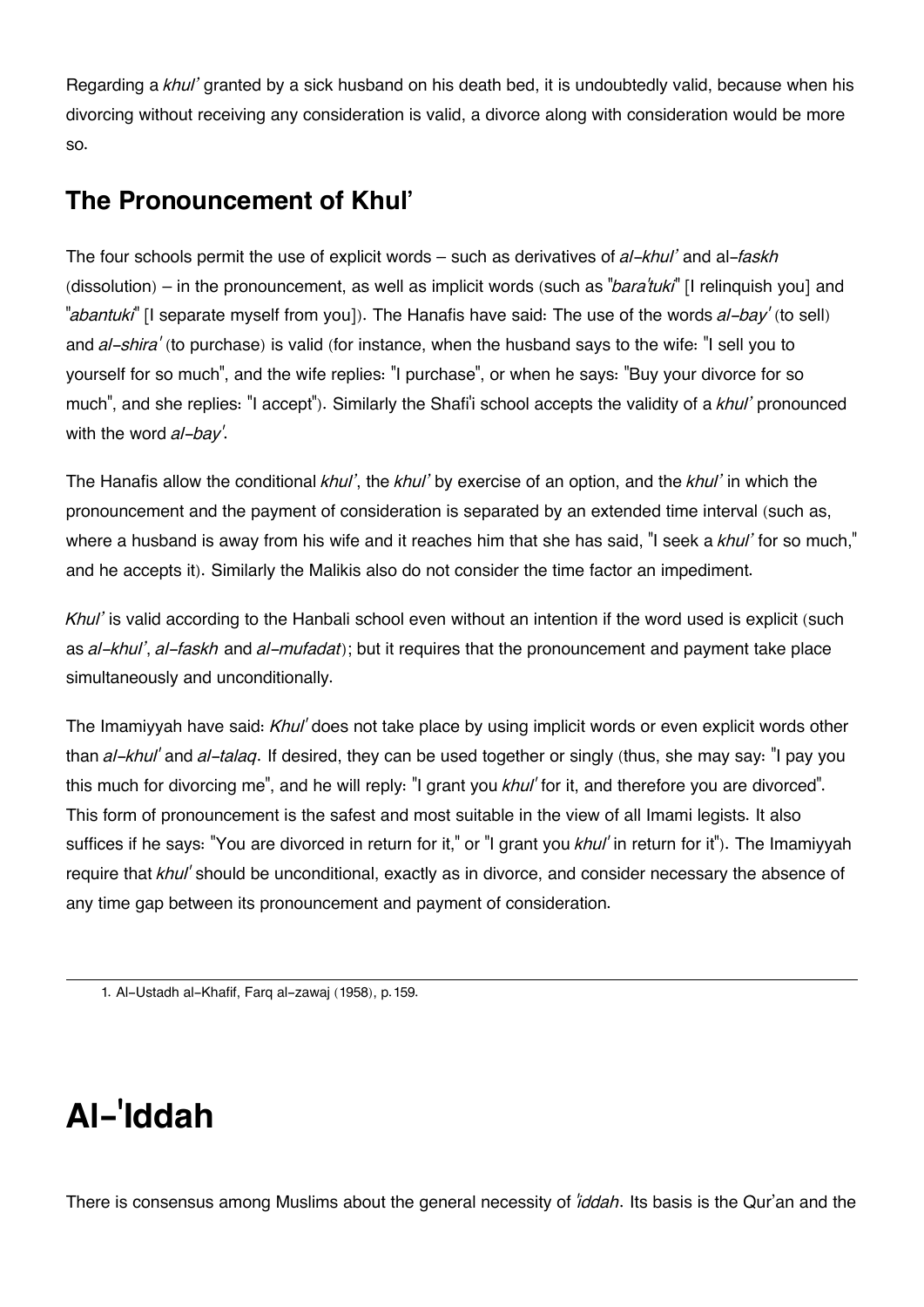Sunnah. As to the Qur'an, we have the following verse:

والْمطَلَّقَات يتَربصن بِانفُسهِن ثَلاثَةَ قُروء

#### *Women who are divorced shall wait, keeping themselves apart, three (monthly) courses.. (2:228)*

As to the Sunnah, there is the Prophet's tradition commanding Fatimah bint Qays:

اعتدّي في بيت ابن أُم مكتوم

Observe *'iddah* in the house of lbn Umm Maktum.

They differ, however, regarding: the *'iddah* of a wife separated from her husband due to divorce or annulment of marriage; the *'iddah* of a widow; the *'iddah* of a woman copulated by mistake; the relief of an adulteress (from menses); and the *'iddah* of a wife whose husband has disappeared.

## **Divorcee['s 'Iddah](#page--1-0)**

The five schools concur that a woman divorced before consummation and before the occurrence of valid seclusion has no *'iddah* to observe. The Hanafi, the Maliki and the Hanbali schools state: If the husband secludes with her without consummating the marriage and then divorces her, she will have to observe *'iddah*, exactly as if consummation had occurred.

The Imamiyyah and the Shafi'is observe: Seclusion has no effect. As mentioned earlier in relation with the distinction between revocable and irrevocable divorce, the Imamiyyah do not require a menopausal wife with whom coitus has taken place to observe *'iddah*. The reasons given by the Imamiyyah for this opinion were also mentioned earlier.

The *'iddah* for every kind of separation between husband and wife, except the one by death is the *'iddah* of divorce irrespective of its being due to: *khul'*, *li'an*, annulment due to a defect, dissolution arising from *rida'* (breast-feeding), or as a result of difference of religion.[1](#page--1-0)

Moreover, the schools concur that the *'iddah* is *wajib* on a wife divorced after consummation and that the *'iddah* will be one of the following kinds:

I. The five schools concur that a pregnant divorcee will observe *'iddah* till childbirth in accordance with the verse: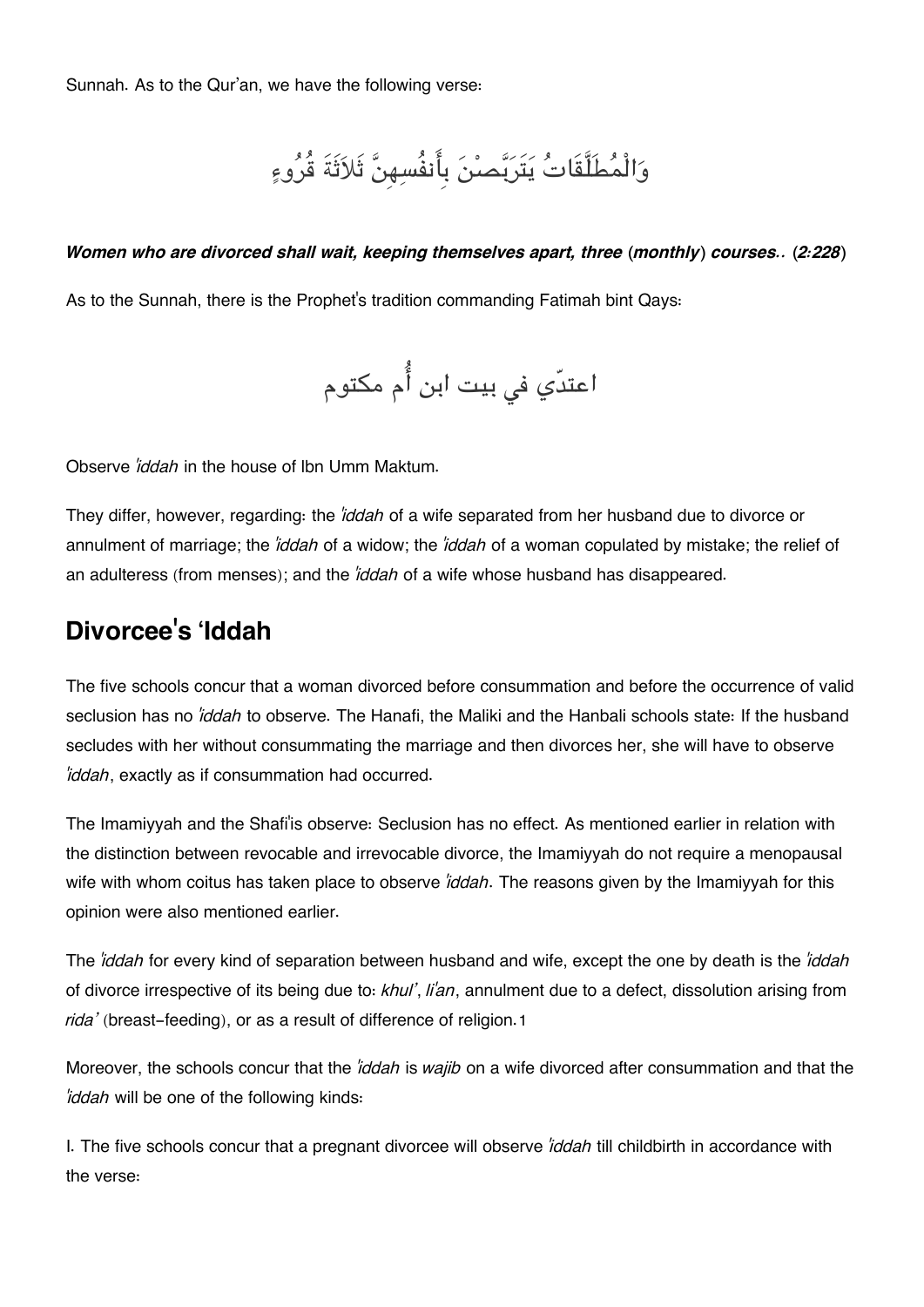# واولات الاحمالِ اجلُهن انْ يضعن حملَهن

#### *And as for pregnant women, their term shall end with delivery. (65:4)*

If she is pregnant with more than one child, her *'iddah* will not terminate until she gives birth to the last of them, as per consensus. The schools differ concerning a miscarriage if the foetus is not completely formed: the Hanafi, the Shafi'i and the Hanbali schools observe: Her *'iddah* will not terminate by its detachment. The Imami and the Maliki schools state: It will, even if it is a lump of flesh, so far as it is a foetus.

The maximum period of gestation is two years according to the Hanafis, four years according to the Shafi'is and the Hanbalis, and five years according to the Malikis, as mentioned by *al-Fiqh 'ala almadhahib al-'arba'ah*. In *al-Mughni*, it is narrated from Malik to be four years. Details of this were mentioned in the chapter on marriage.

A pregnant woman cannot menstruate according to the Hanafi and the Hanbali schools. The Imami, the Shafi'i and the Maliki schools allow the possibility of its occurrence.

She will observe an *'iddah* of three lunar months if she is: an adult divorcee who has not yet menstruated or a divorcee who has reached the age of menopause.[2](#page--1-0) This age is seventy years according to the Malikis, fifty years according to the Hanbalis, fifty-five years according to the Hanafis, sixty-two years according to the Shafi'is, and according to the Imamiyyah fifty for ordinary women and sixty for those of Qurayshi descent.

Regarding a wife copulated with before her completing nine years, the Hanafis observe: *'Iddah* is *wajib* on her even if she is a child. The Maliki and the Shafi'i schools state: *'Iddah* is not *wajib* on a minor incapable of intercourse, but *wajib* on one who is capable even if she is under nine. The Imami and the Hanbali schools do not consider *'iddah wajib* on a minor under nine years even if she has the capacity for intercourse. (*al-Fiqh 'ala al-madhahib al-'arba'ah*, vol. 4, discussion on the *'iddah* of a menopausal divorcee).

A divorcee over nine who has had monthlies and is neither pregnant nor menopausal has an *'iddah* of three *quru'*, as per consensus. The Imami, the Maliki and the Shafi'i schools have interpreted the word *qara'* to mean purity from menses. Thus, if she is divorced at the last moment of her present period of purity, it will be counted as a part of *'iddah*, which will be completed after two more of such terms of purity. The Hanafis and the Hanbalis interpret the term to mean menstruation. Thus, it is necessary that there be three monthlies after the divorce, and the monthly during which she is divorced is disregarded. (*Majma' al-anhur*)

If a divorcee undergoing this kind of *'iddah* claims having completed the period, her word will be accepted if the period is sufficient for the completion of *'iddah*. According to the Imamiyyah, the minimum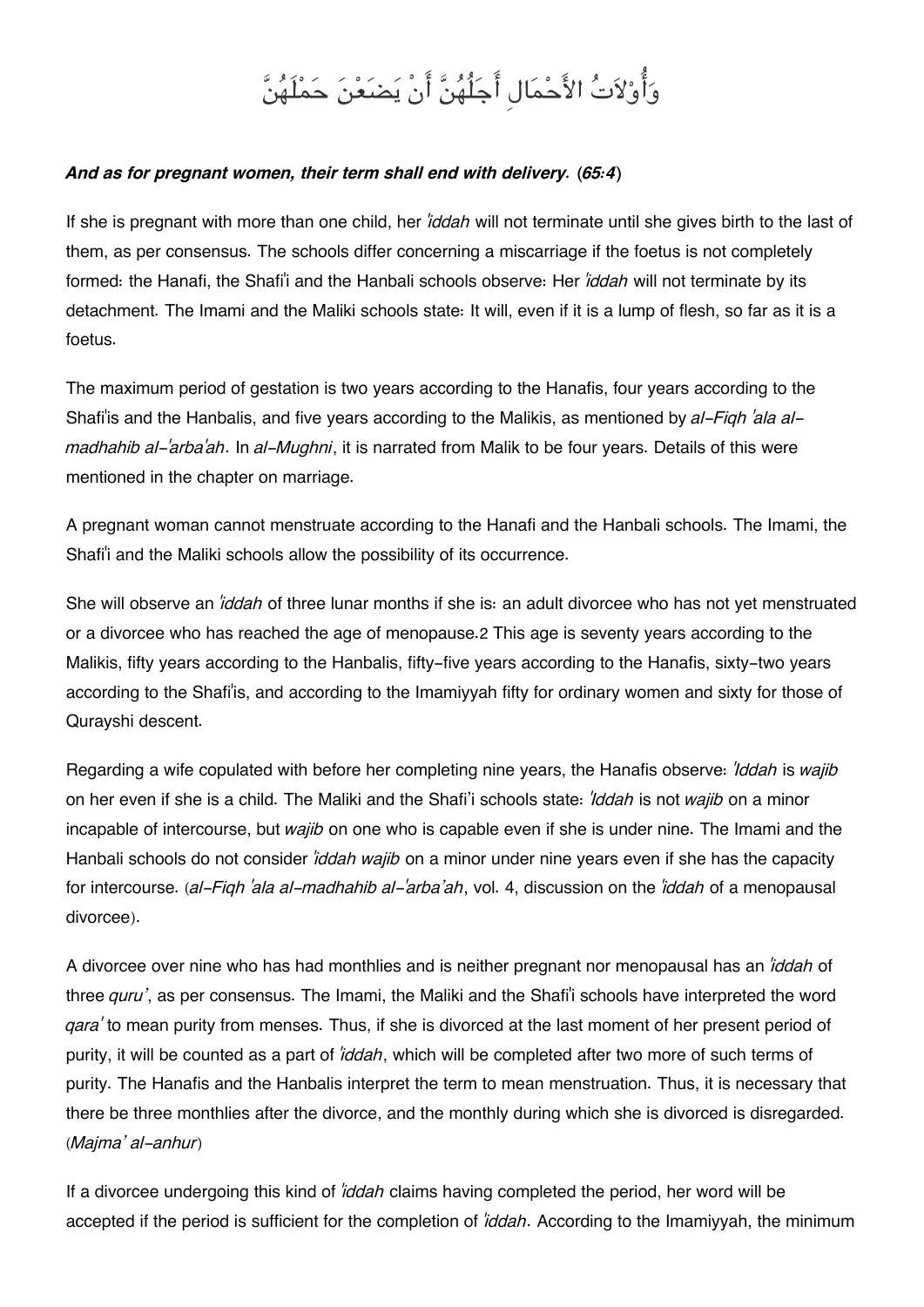period required for accepting such a claim is twenty-six days and two 'moments', by supposing that she is divorced at the last moment of her first purity, followed by three days of menses (which is the minimum period) followed by a ten-day purity period (which is the minimum period of purity according to the Imamiyyah) followed again by three days of menses, then a second ten-day purity followed by menses. The period of *'iddah* comes to an end with the sole recommencement of menses, and the first moment of the third monthly is to make certain the completion of the third period of purity.

*Nifas* is similar to menses, in the opinion of the Imamiyyah. Accordingly, it is possible for an *'iddah* to be completed in twenty-three days, if the wife is divorced immediately after childbirth but before the commencement of *nifas* (in which case the *'iddah* is 23 days, considering a moment of *nifas* followed by ten days of the first purity, followed by three days of menses – which is the minimum period for it – followed by a second ten-day purity).

The minimum period for accepting such a claim by a divorcee is thirty-nine days according to the Hanafi school, by supposing his divorcing her at the end of her purity, and supposing again the minimum threeday period of menstruation, followed by a 15-day purity (which is the minimum in the opinion of the Hanafis). Thus, three menses, covering nine days, separated by two periods of purity, making up thirty days, make up a total of thirty-nine.

## **[Maximum Period of](#page--1-0) 'Iddah**

As mentioned earlier, a mature divorcee who has not yet menstruated will observe a three-month *'iddah,* as per consensus. But if she menstruates and then ceases to do so - as a result of her nursing a child or due to some disease – the Hanbali and the Maliki schools observe: She will observe *'iddah* for one complete year. In the later of his two opinions, al-Shafi'i has said: Her '*iddah* will continue until she menstruates or reaches menopause; after this, she will observe an *'iddah* of three months. (*al-Mughni*, vol. 7. "bab al-'idad")

The Hanafi school is of the opinion that if she menstruates once and then ceases perpetually due to disease or breast-feeding a child, her *'iddah* will not terminate before menopause. Accordingly, the period of *'iddah* can extend for more than forty years in the opinion of the Hanafi and the Shafi'i schools. (*al-Fiqh 'ala al-madhahib al-'arba'ah*, vol. 4. the discussion on *'iddat al-mutallaqh idha kanat min dhawat al-hayd*).

The Imamiyyah observe: If menstruation ceases due to some accidental cause the divorcee will observe an *'iddah* of three months, similar to a divorcee who has never menstruated. If menses resume after the divorce, she will observe *'iddah* for the shorter of the two terms. i.e. three months or three *quru'*. This means that if three *quru'* are completed before three months, the *'iddah* will be over on their completion, and if three months are completed before three *quru'*, then again the *'iddah* will terminate. If she menstruates even a moment before the completion of three months, she will have to wait for nine months, and it will not benefit her if she is later free from menses for a period of three months. After the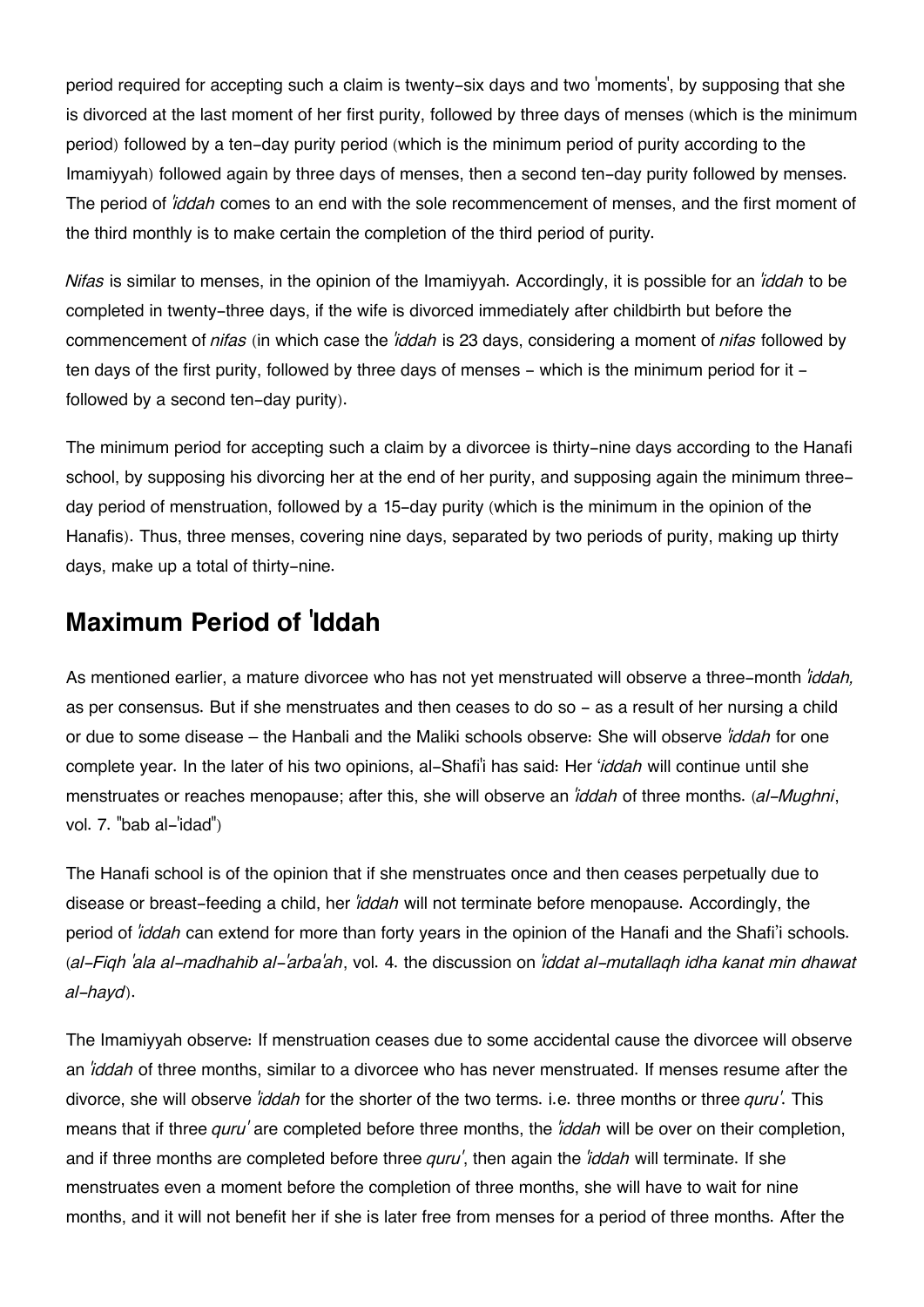completion of nine months, if she gives birth before the completion of a year, her *'iddah* will terminate, and similarly if she menstruates and completes the periods of purity. But if she neither gives birth nor completes the periods of purity before the end of the year, she will observe an additional *'iddah* of three months after completing the nine months. This adds up to a year, which is the maximum period of '*iddah* according to the Imamiyyah.[3](#page--1-0)

## **[The Widow](#page--1-0)'s 'Iddah:**

There is consensus among the schools that the *'iddah* of a widow who is not pregnant is four months and ten days, irrespective of her being a major or a minor, her being menopausal or otherwise, and regardless of the consummation of her marriage, in accordance with the verse:

وَالَّذِينَ يُتَوَفَّوْنَ مِنْكُمْ وَيَذَرُونَ أَزْوَاجاً يَتَرَبَّصنْنَ بِأَنفُسِهِنَّ أَرْبَعَةَ أَشْهُرٍ وَعَشْراً

### *And those among you who die and leave behind wives, (these wives) should keep themselves waiting for four months and ten days. (2:234)*

This is the case when she is sure of not being pregnant. But if she has a doubt she is bound to wait until delivery or attainment of certainty that she is not pregnant. This is the opinion of many legists belonging to different schools.

The four Sunni schools state: The *'iddah* of a pregnant widow will terminate on delivery, even if it occurs a moment after the husband's death. This permits her to remarrying immediately after giving birth, even if the husband has not yet been buried, as per the verse:

واولات الاحمالِ اجلُهن انْ يضعن حملَهن

#### *And as for pregnant women, their term shall end with delivery. (65:4)*

The Imamiyyah state: Her *'iddah* will be whichsoever is longer of the two terms, i.e. delivery or four months and ten days. Thus if four months and ten days pass without her giving birth, her *'iddah* will continue until childbirth; and if she delivers before the completion of four months and ten days, her *'iddah* will be four months and ten days. The Imamiyyah argue that it is necessary to combine the verse 2:234:

يتَربصن بِانفُسهِن اربعةَ اشْهرٍ و عشراً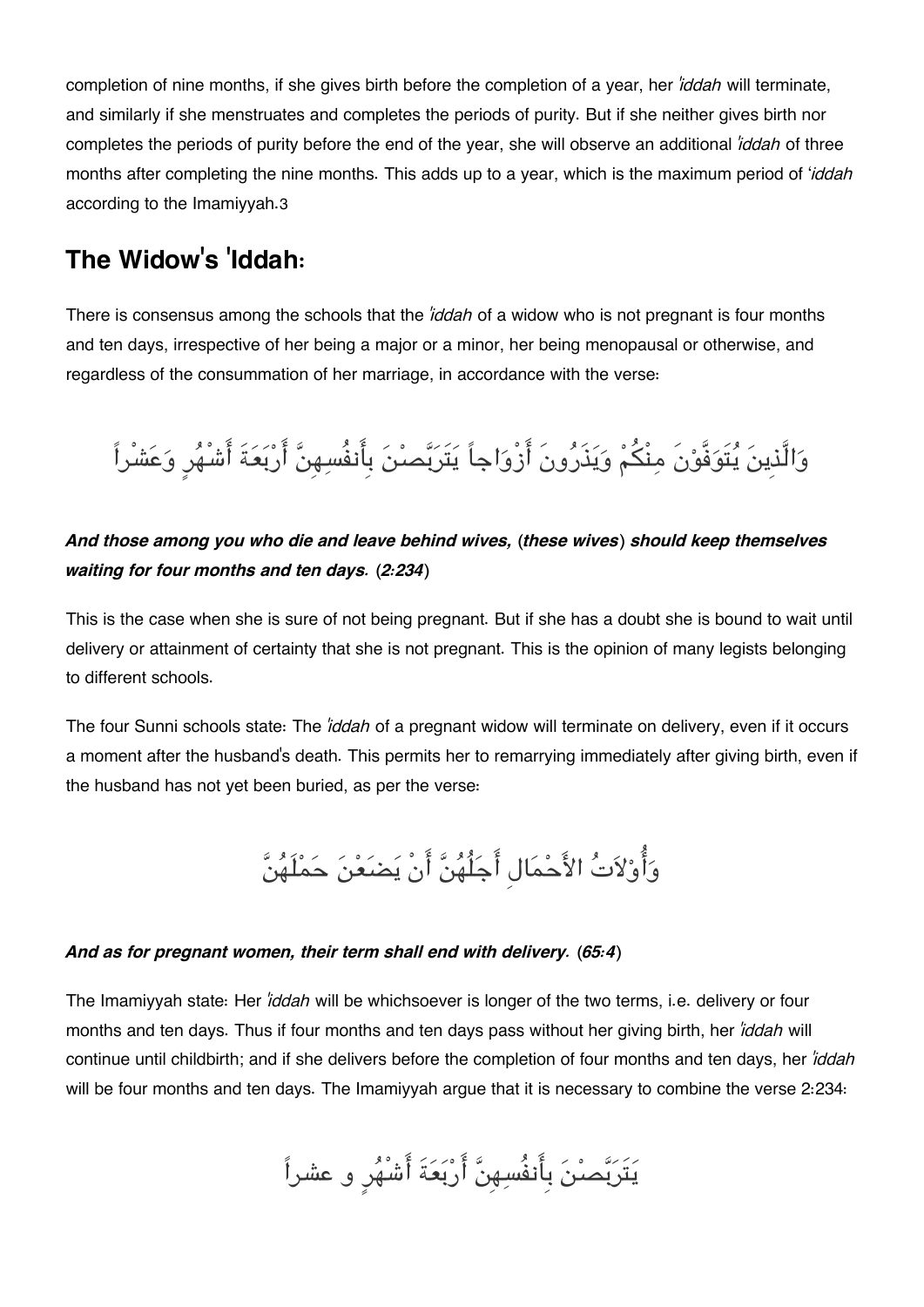# اجلُهن انْ يضعن حملَهن

The former verse has fixed the *'iddah* at four months and ten days, and it includes both a pregnant and a non-pregnant wife. The latter verse has stipulated the *'iddah* of a pregnant wife to last until childbirth, and it includes both a divorcee and a widow. Thus an incompatibility emerges between the apparent import of the two verses regarding a pregnant widow who delivers before the completion of four months and ten days. In accordance with the latter verse her *'iddah* terminates on delivery, and in accordance with the former the *'iddah* will not terminate until four months and ten days have been completed. An incompatibility also appears if she does not deliver after the completion of four months and ten days; according to the former verse her *'iddah* terminates when four months and ten days are over, and in accordance with the latter the *'iddah* will not terminate because she has not yet delivered. The word of the Qur'an is unequivocal, and it is necessary that parts of it harmonize with one another. Now, if we join the two verses like this:

والَّذِين يتَوفَّونَ منْم ويذَرونَ ازْواجاً يتَربصن بِانفُسهِن اربعةَ اشْهرٍ وعشْراً ،واولات الاحمالِ اجلُهن انْ يضعن حملَهن

the meaning will be that the *'iddah* of a widow who is not pregnant, or is pregnant but delivers within four months and ten days, is four months and ten days; and that of a widow who delivers after four months and ten days is until the time of her delivery.

If someone questions how the Imamiyyah specify the *'iddah* of a pregnant widow to be the longer of the two terms (delivery or four months and ten days) while the verse **ِالمحالا تلاواو** is explicit that the *'iddah* of a pregnant woman terminates on her giving birth, the Imamiyyah say: How have the four schools said that the *'iddah* of a pregnant widow is two years, if the gestation period so extends, in spite of the verse:

# وَالَّذِينَ يُتَوَفَّوْنَ مِنْكُمْ وَيَذَرُونَ أَزْوَاجاً يَتَرَبَّصْنَ بِأَنفُسِهِنَّ أَرْبَعَةَ أَشْهُرٍ وَعَشْراً

which is explicit that it is four months and ten days? If the questioner replies: The four schools have done so acting in accordance with the verse **الأحمال ولاتا**, the Imamiyyah reply: We have acted in accordance with the verse: والذين يتوفّون

Therefore it is not possible to apply both the verses except by stipulating the longer of the two terms as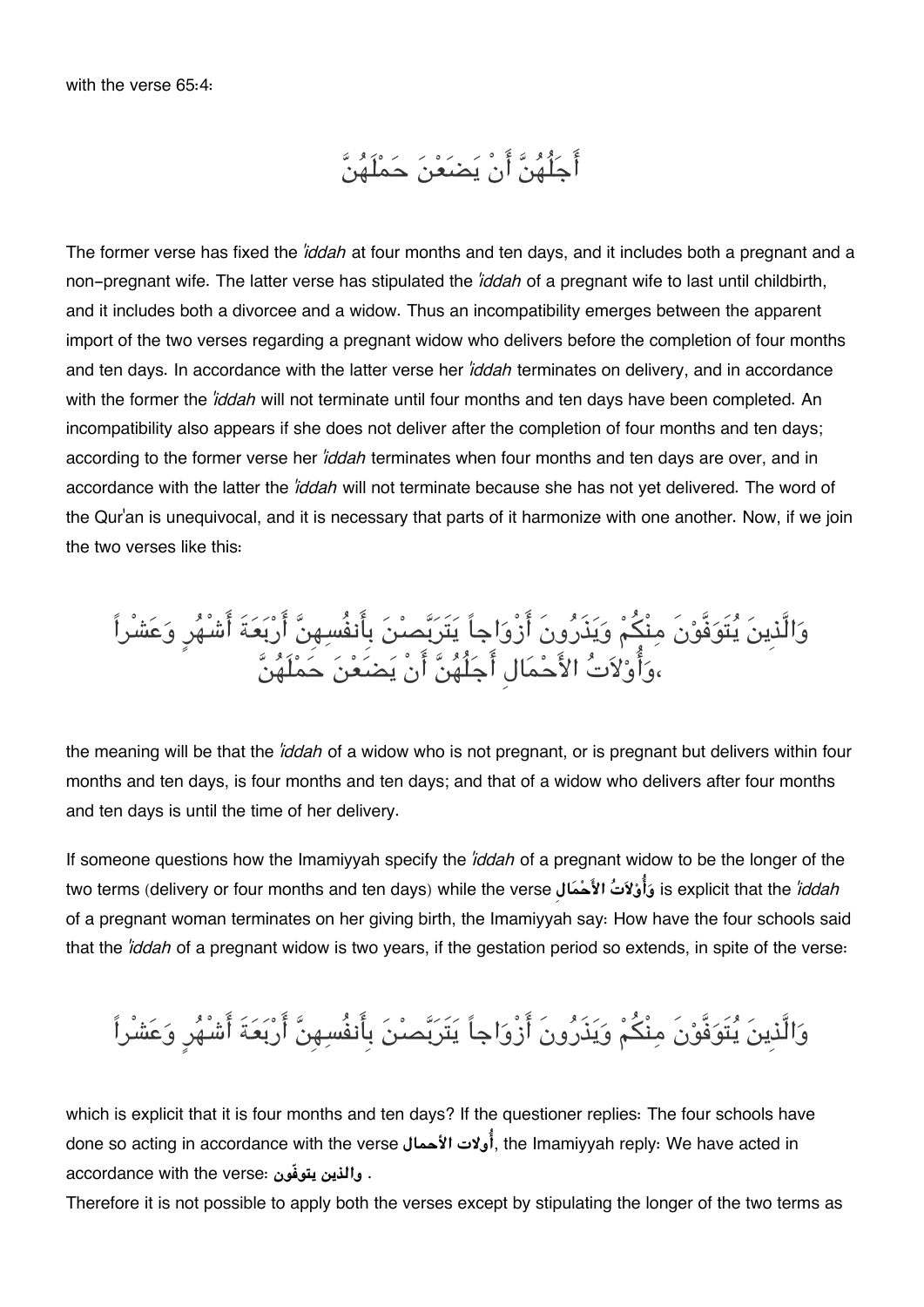#### *'iddah*.

The schools excepting the Hanafi, concur that *al-hidad* is *wajib* on the widow, irrespective of her being major or minor, Muslim or non-Muslim. The Hanafis do not consider it *wajib* for a non-Muslim and a minor widow because they are not *mukallaf* (responsible for religious duties).

The meaning of *al-hidad* is that the woman mourning her husband's death refrain from every adornment that makes her attractive. It determination depends on prevailing customs and usage.

The Imamiyyah observe: The *'iddah* of divorce will commence on the recital of the divorce, irrespective of the husband's presence or absence. The *'iddah* of a widow commences on the news of his death reaching her, if he is away. But if the husband is present and she comes to know of his death after some time, her *'iddah* will commence from the time of his death, as per the predominant opinion among Imamiyyah legists.

The schools concur that if the husband of a revocable divorcee dies while she is undergoing *'iddah*, she is bound to start anew with a widow's *'iddah* from the time of his death, irrespective of the divorce taking place during the husband's mortal illness or health, because the marital bond between her and the husband has not yet broken. But if the divorce is irrevocable, it will depend. If he divorces her while healthy, she will complete the *'iddah* of divorce and will not have to observe any *'iddah* due to the husband's death, as per consensus, even if the divorce was without her consent. Similar is the case if he divorces her during his mortal illness on her demand. But what if he divorces her during his mortal illness without her demanding it, and then dies before the termination of her *'iddah*? Shall she start the widow's '*iddah*, like a revocable divorcee, or shall she continue to observe the *'iddah* of divorce?

The Imami, the Maliki and Shafi'i schools state: She shall continue to observe the *'iddah* of divorce without changing over to the *'iddah* of widowhood.

According to the Hanafi and the Hanbali schools, she shall change over to the *'iddah* of widowhood.

In short, a revocable divorcee will start observing the '*iddah* of widowhood if the divorcer dies before the termination of her *'iddah* of divorce, and an irrevocable divorcee will continue to observe the *'iddah* of divorce, as per the concurrence of all the schools except the Hanafi and the Hanbali, who exclude an irrevocable divorcee if the divorce takes place during the divorcer's mortal illness without her consent.

### **['Iddah for Intercourse by Mistake](#page--1-0)**

According to the Imamiyyah, the *'iddah* of 'intercourse by mistake' is similar to the *'iddah* of a divorcee. Therefore, if the woman is pregnant, she will observe *'iddah* until childbirth; if she has menstruated, her *'iddah* will be three *quru'*, otherwise three months. An 'intercourse by mistake' is, according to the Imamiyyah, one in which the man involved is not liable to penal consequences, irrespective of the woman being one with whom marriage is unlawful (such a wife's sister or a married woman) or lawful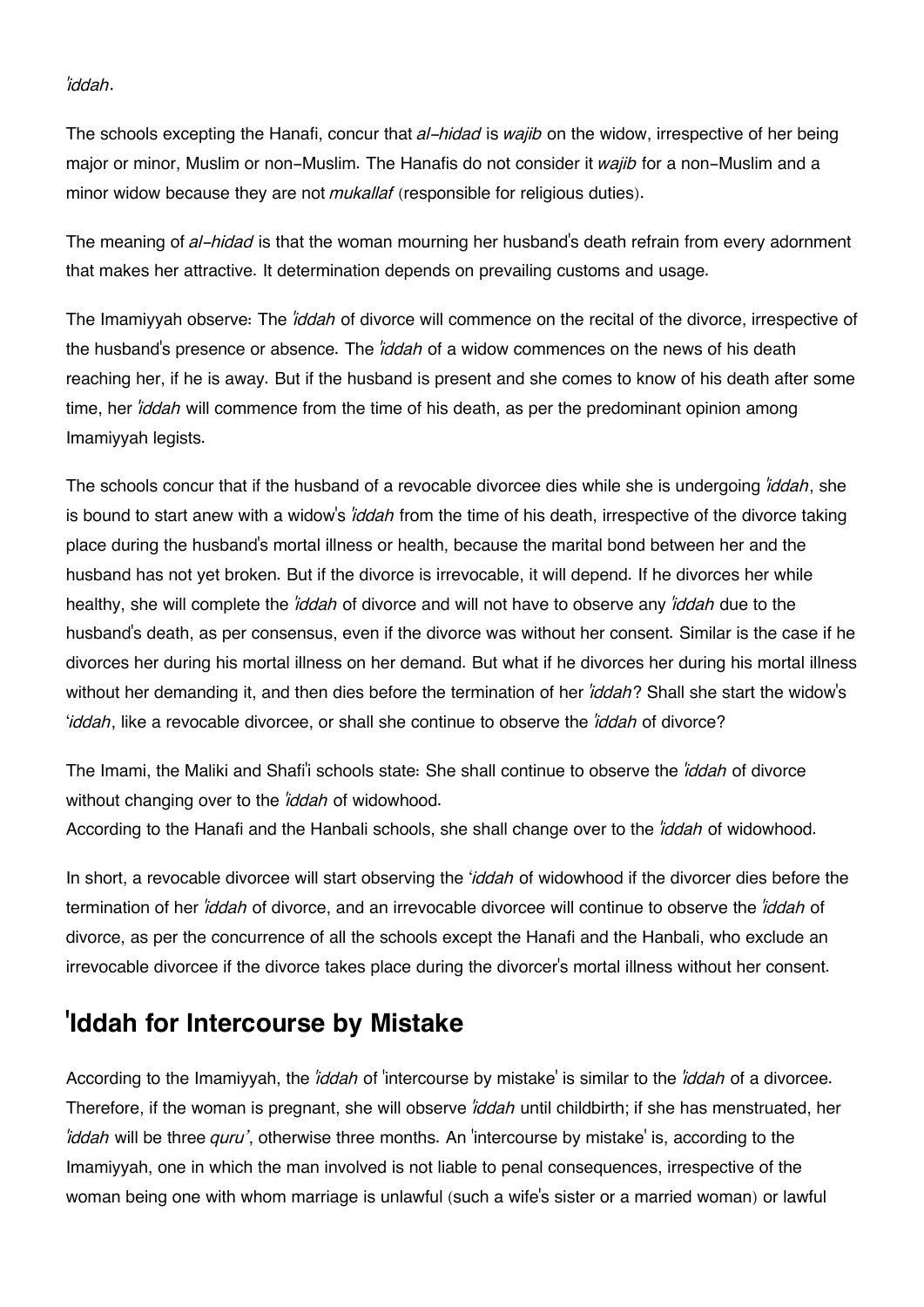(such as any unmarried woman outside the prohibited degrees of marriage). The view held by the Hanbalis is nearly similar to this view, where they observe that every form of sex relations necessitate the observance of *'iddah*. They do not differ from the Imamiyyah except in some details, as indicated below on the discussion of the *'iddah* of a fornicatress.

The Hanafis state: '*Iddah* is *wajib* both as a result of intercourse by mistake or an invalid marriage. *'lddah* is not *wajib* if the marriage is void. An example of the 'mistake' is a man's having relations with a sleeping woman thinking her to be his wife. An invalid (*fasid*) marriage is one with a woman with whom marriage is lawful but in which some essential conditions remain unfulfilled (such as where a contract has been recited without the presence of witnesses). A void (*batil*) marriage is a contract with a woman belonging to the prohibited degrees of relatives (e.g. sister or aunt). The *'iddah* for intercourse by mistake according to them is three menstruations if she menstruates, or three months if she is not pregnant. If she is pregnant, the *'iddah* will continue until childbirth.

The Malikis state: She will release herself after three *quru'*; if she does not menstruate, by three months; if pregnant, on childbirth.

Whatever be the case, if a man who has had intercourse by mistake dies, the woman will not observe the *'iddah* of widowhood, because her *'iddah* is due to intercourse, not marriage.

## **The ['Iddah of a Fornicatress](#page--1-0)**

The Hanafi and the Shafi'i schools, as well as the majority of Imamiyyah legists, remark: *'lddah* is not required for fornication, because the relations have no sanctity. Thus, marriage and intercourse with a fornicatress is lawful, even if she is pregnant. But the Hanafis permit marriage with a woman pregnant through fornication without allowing intercourse with her before her delivery.

The Malikis state: Fornication is similar to intercourse by mistake. Thus she will release herself in a period equal to the period of *'iddah* except when she is to undergo the punishment, in which case she will release herself after a single menstruation.

The Hanbalis observe: '*Iddah* is as *wajib* on a fornicatress as on a divorcee (*al-Mughni*, vol.6 and *Majma' al-anhur*).

## **The ['Iddah of a Kitabiyyah](#page--1-0)**

The schools concur that a *kitabiyyah* (a non-Muslim female adherent of a religion having a scripture) wife of a Muslim will be governed by the laws applicable to a Muslim wife concerning the necessity of *'iddah*, and *al-hidad* in an *'iddah* of widowhood. But if she is a wife of a non-Muslim *kitabi*, the Imami,[4](#page--1-0) the Shafi'i, the Maliki and the Hanbali schools consider *'iddah wajib* upon her. But the Shafi'i, the Maliki and the Hanbali schools do not consider *al-hidad wajib* for her while observing the *'iddah* of widowhood.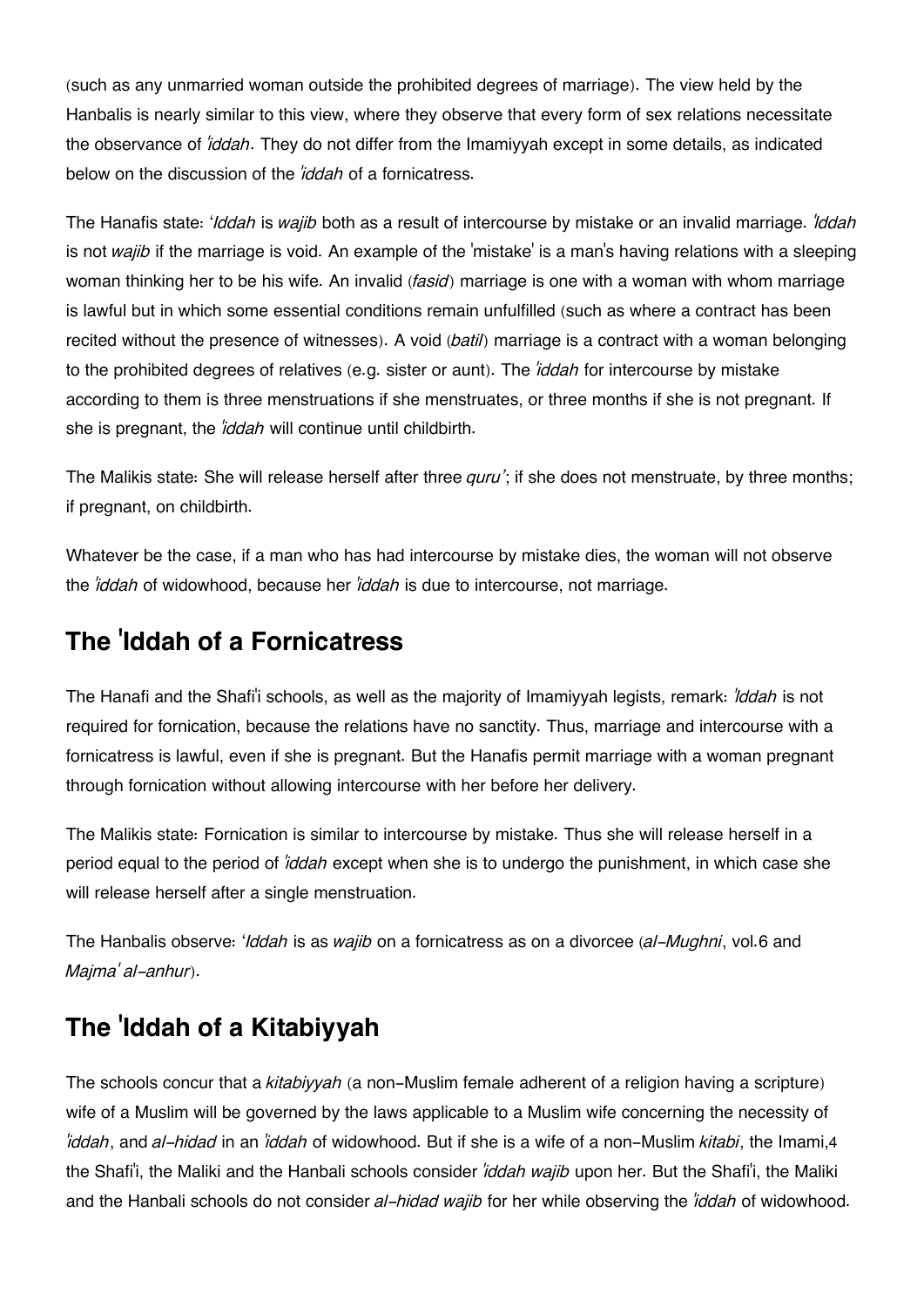The Hanafis state: A non-Muslim woman married to a non-Muslim does not have an *'iddah*. (al-Shi'rani, *Mizan*, bab al-'idad wa al-'istibra')

## **[Wife of a Missing Husband](#page--1-0)**

A missing person can be in one of these two situations: First, where his absence is continuous but his whereabouts are known and news about him is received. Here, according to consensus, his wife is not entitled to remarry. The second situation arises where there is no more any news of him and his whereabouts. The imams of the various schools differ regarding the law applicable to his wife.

Abu Hanifah, al-Shafi'i according to his later and preferred opinion, and Ahmad according to one of his two traditions, observe: Marriage is impermissible for the wife of a missing husband as long as he may be considered alive on the basis of a usual life-span. Abu Hanifah has fixed this period at 120 years; al-Shafi'i and Ahmad at 90 years.

Malik states: She shall wait for 4 years and then observe an *'iddah* of four months and ten days, after which she may remarry.

Abu Hanifah and al-Shafi'i in the more reliable of his two opinions state: If the first husband returns after she marries another, the second marriage shall become void and she will become the first's wife.

Malik observes: If the first husband returns before the consummation of the second marriage, she will belong to the first husband, but if he returns after consummation she will remain the second's wife. It will be *wajib* however, for the second husband to pay *mahr* to the first.

According to Ahmad, if the second husband has not consummated the marriage she belongs to the first; but if he has, the choice lies with the first husband: he may either reclaim her from the second husband and give him the *mahr* or allow her to remain with him by taking the *mahr*. (*al-Mughni*, vol. 7 and *Rahmat al-ummah*) [5](#page--1-0)

The Imamiyyah state: The case of a missing person who is not known to be living or dead will be studied. If he has any assets by which the wife can be maintained, or has a guardian willing to maintain her, or someone volunteering to do it, it is *wajib* for her to patiently wait for him; it is not permissible for her to marry in any circumstance until she learns of his death or his divorcing her. But if the missing husband has neither any property nor someone willing to maintain her, if the wife bears it patiently, well and good; but if she wants to remarry, she will raise the issue before the judge. The judge will order a four-year waiting period for her from the time the issue was brought to him, and then start a search for the husband during that time.

If nothing is known, and the missing husband has a guardian or an attorney in charge of his affairs, the judge will order him to divorce her. But if the husband has neither a guardian nor an attorney, or has, but has prohibited him from divorcing, and it is not possible to compel him, the judge will himself pronounce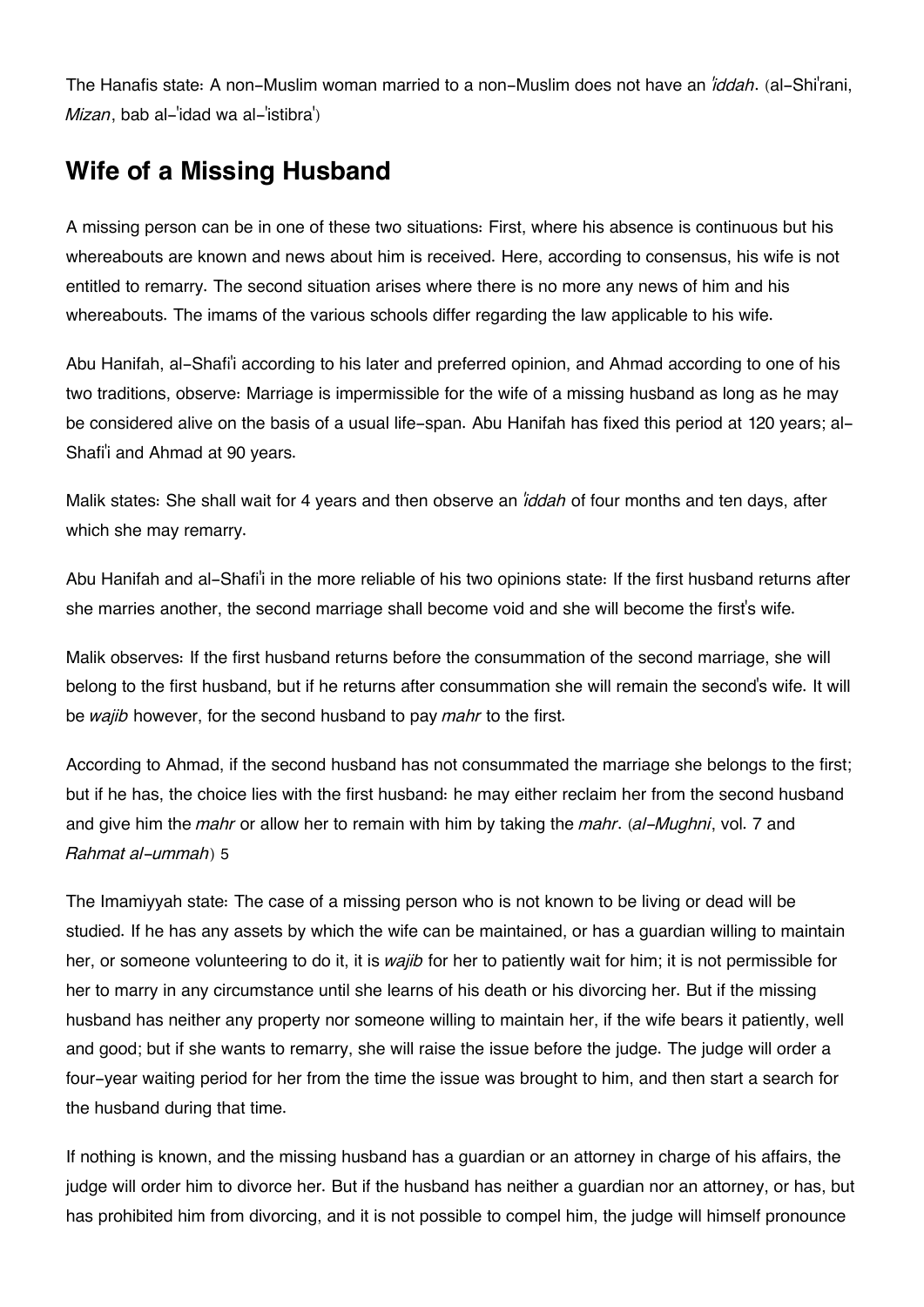the divorce by using the authority granted to him by the *Shari'ah*. After this divorce the wife will observe an *'iddah* of four months and ten days after which she may remarry.

The method of search is that the judge will question about his presence and seek information from those coming from the place where there is a possibility of his being present. The best way of it is to depute a reliable person from among the people of the place where the search is being conducted to supervise the search on his behalf and report to him the result. A search of an ordinary extent is sufficient, and it is neither necessary that his whereabouts be inquired in every place which can possibly be reached, nor that the inquiry be conducted continually. When the search is completed in a period of less than four years in a manner that it becomes certain that further inquiry is fruitless, the search is no longer *wajib*. Yet it is necessary that the wife wait for four years; this is in compliance with an explicit tradition and the demand of precaution in marital ties, as well as the possibility of the husband returning during these four years.

After the completion of this period the divorce will take place and she will observe an *'iddah* of four months and ten days without *hidad*. She is entitled to maintenance during this period, and the spouses inherit from each other as long as she is in *'iddah*. If the husband comes back during the *'iddah*, he may return to her if he wants or let her remain as she is. But if he comes back after the completion of the *'iddah* but before her marrying another, the preferable opinion is that he has no right over her; and more so if he finds her married.[6](#page--1-0)

## **[The Rules Governing](#page--1-0) 'Iddah**

We said in the chapter on maintenance that there is consensus regarding a revocable divorcee's right to maintenance during her *'iddah*. We also said that there is a difference of opinion regarding an irrevocable divorcee during her *'iddah*. Here we shall discuss the following issues:

#### **[Inheritance between a Divorcer and a Divorcee](#page--1-0)**

There is consensus that when a husband revocably divorces his wife, their right of inheriting from each other does not disappear as long as she is in *'iddah*, irrespective of the divorce being given in mortal illness or in condition of health. The right to mutual inheritance is annulled on the completion of the *'iddah*. There is a consensus again regarding the absence of mutual inheritance if the husband divorces his wife irrevocably in health.

### **[Divorce by a Sick Person](#page--1-0)**

The schools differ when a sick person divorces his wife irrevocably and then dies in the same sickness.

The Hanfis entitle her to inherit as long as she is in *'iddah*, provided the husband is considered attempting to bar her from inheriting from him and the divorce takes place without her consent. In the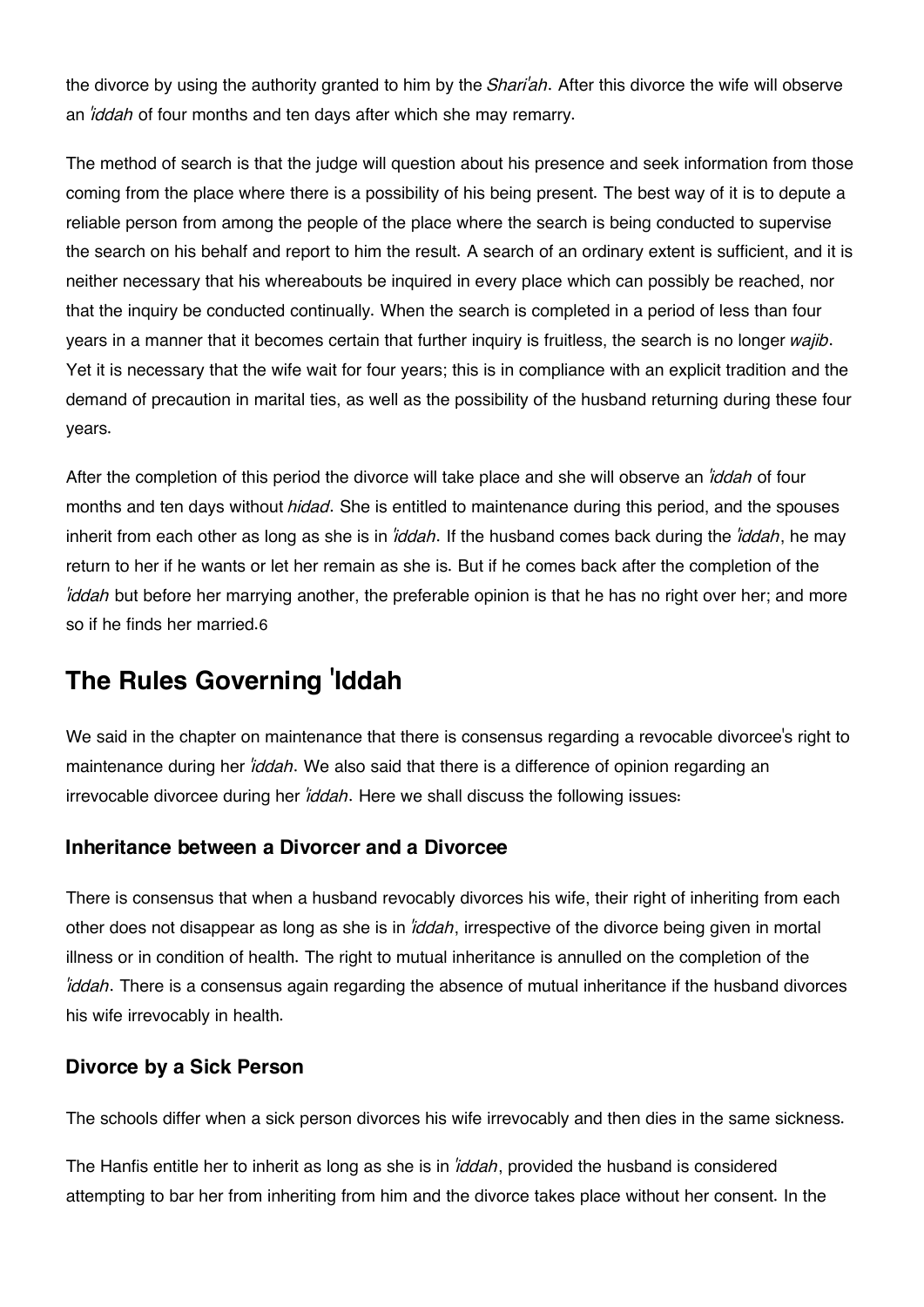absence of any of these two conditions she will not be entitled to inherit.

The Hanbalis state: She will inherit from him as long as she does not remarry, even if her *'iddah* terminates.

The Malikis state: She inherits from him even after her remarriage.

Three opinions of al-Shafi'i have been reported, and one of them is that she will not inherit even if he dies while she is observing *'iddah*.

It is notable that apart from the Imamiyyah the other schools speak of a divorce by a sick person only when it is irrevocable. But the Imamiyyah have observed: If he divorces her while sick, she will inherit from him irrespective of the divorce being revocable or irrevocable, on the realization of the following four conditions:

1. That the husband's death occurs before the completion of one year from the date of divorce. Thus, if he dies one year after the divorce, even if by an hour, she will not inherit from him.

2. That she does not remarry before his death. If she does and he dies within a year (of the divorce), she will not inherit.

3. That he does not recover from the illness in which he divorced her. Thus, if he recovers and then dies within a year, she will not be entitled to inherit.

4. That the divorce does not take place on her demand.

#### **['Iddah and Location](#page--1-0)**

The schools concur that a revocable divorcee will observe *'iddah* at the husband's home. Therefore, it is not permissible for him to expel her. Similarly, it is not permissible for her to leave it. The schools differ regarding an irrevocable divorcee. The four schools are of the opinion that she will observe *'iddah* like a revocable divorcee, without there being any difference, in accordance with the verse:

# ولاَ تُخْرِجُوهُنَّ مِنْ بُيُوتِهِنَّ وَلاَ يَخْرُجْنَ إِلاَّ أَنْ يَأْتِينَ بِفَاحِشَةٍ مُبَيِّنَةٍ

### *Do not expel them from their homes, and neither should they themselves go forth, unless they commit an obvious indecency. (65:1)*

The Imamiyyah state: An irrevocable divorcee is free to decide about her own affairs and may observe *'iddah* wherever she wants, because the marital bond between her and the husband has snapped; neither do they inherit from each other, nor is she entitled to maintenance, unless pregnant. Accordingly,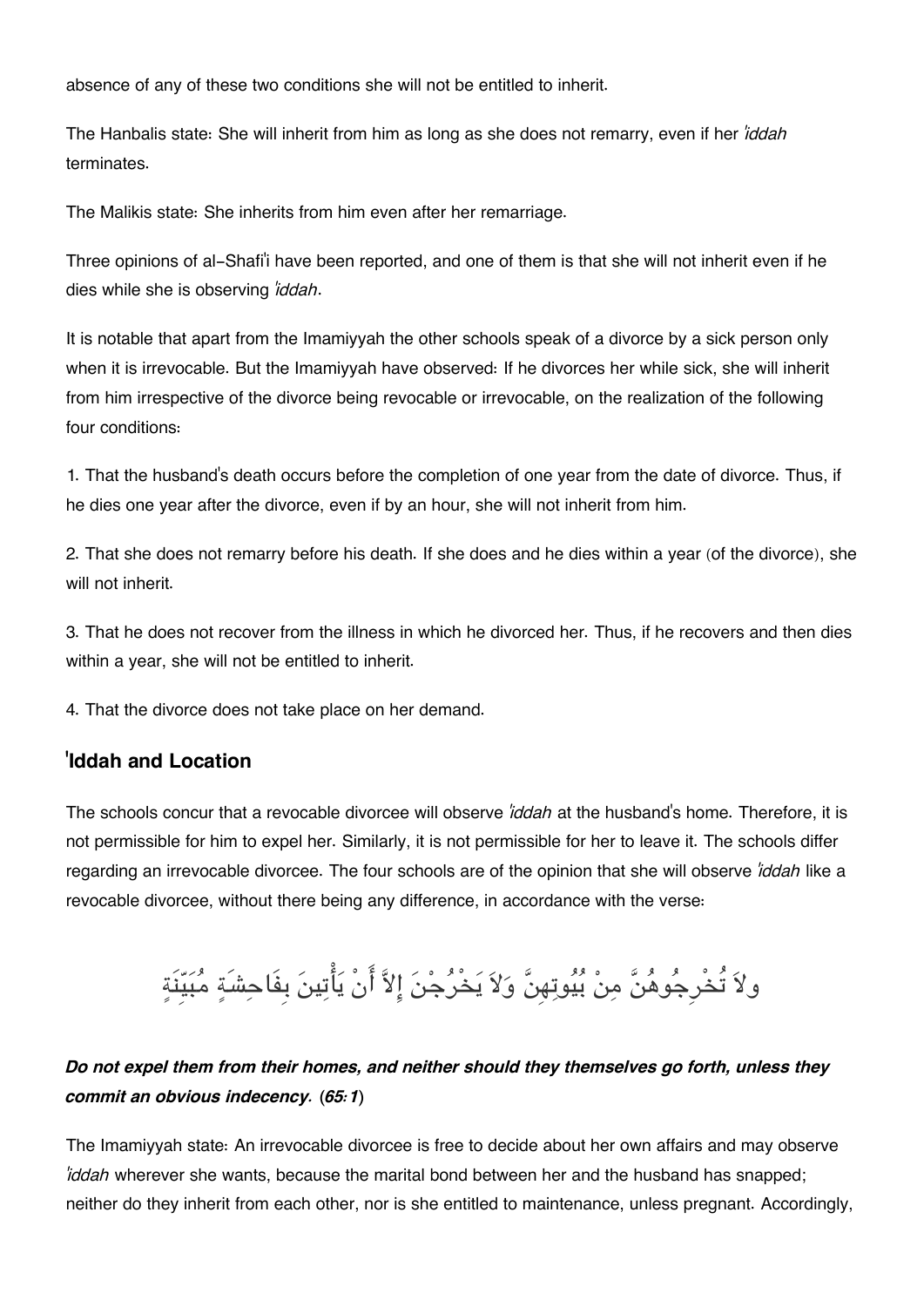the husband is not entitled to confine her. As to the above verse, they say that it relates specifically to revocable divorcees, and there are many traditions from the Imams of the Ahl al-Bayt (A) to this effect.

#### **[Marriage with a Divorcee](#page--1-0)'s Sister in 'Iddah**

If a person marries a woman, it is *haram* for him to marry her sister. However, if she dies or is divorced and her period of *'iddah* terminates, it becomes *halal* for him to marry her sister. But is it *halal* for him to marry her sister before her *'iddah* comes to an end? The schools concur that it is *haram* to marry the sister of a divorcee in *'iddah* if the divorce is revocable, and differ where the divorce is irrevocable. The Hanafi and Hanbali schools observe: Neither marriage with her sister is permissible nor the marrying of a fifth wife (if he had four, one of whom he has divorced) until the completion of her *'iddah*, irrespective of the divorce being revocable or irrevocable.

The Imami, the Maliki and the Shafi'i schools state: It is permissible to marry the sister of a divorcee and a fifth wife before the completion of *'iddah* if the divorce is irrevocable.

#### **Can a Divorcee in ['Iddah be Redivorced?](#page--1-0)**

The four schools state: In revocable divorce, he is entitled to divorce her again while she is observing *'iddah*, without returning to her, but not if the divorce is irrevocable (*al-Mughni*, vol.7, chapters on *khul'* and *raj'ah*; *al-Fiqh 'als al-madhahib al-'arba'ah*, the discussion on conditions of divorce).

The Imamiyyah observe: Divorce of a divorcee, revocable or irrevocable, does not take place unless he returns to her, because it is meaningless to divorce a divorcee.

[6.](#page--1-0) See al-Jawahir, appendices to al-'Urwah of al-Sayyid Kazim, al-Wasilah of al-Sayyid Abu al-Hasan, and other books

[<sup>1.</sup>](#page--1-0) The Imamiyah state: When the husband, a born Muslim, apostatizes, his wife will observe the 'iddah of widowhood, and if he apostatizes by returning to his former faith, she will observe a divorcee's 'iddah.

[<sup>2.</sup>](#page--1-0) As mentioned earlier, the Imamiyah do not consider 'iddah wajib for a menopausal woman. But they say: If he divorces her, and she menstruates once before reaching menopause, she will complete her 'iddah after two more months. The four Sunni schools observe: She will start observing 'iddah anew, for three months, and her menstruation will not be included in the 'iddah.

[<sup>3.</sup>](#page--1-0) The authors of al-Jawahir and al-Masalik have mentioned the prevalent opinion (mashhur) in this regard, acting in accordance with the tradition narrated by Sawdah ibn Kulayb. Both have discussed this issue at length and narrated other views which are not mashhur and which most Imamiyyah legists have deliberately ignored.

[<sup>4.</sup>](#page--1-0) The following observation has been made in al-Jawahir, (vol.5, bab al-'idad). The 'iddah of a non-Muslim woman is exactly like that of a free Muslim woman in regard to both divorce and death. I have not come across any difference of opinion because of the generality of the proofs and an explicit tradition from al-Sadiq (A) from al-Sarraj, who asked him (A): "What is the 'iddah of a Christian woman whose husband, a Christian, has died." He replied: "Her 'iddah is four months and ten days."

[<sup>5.</sup>](#page--1-0) This is when she does not raise the issue before a judge. But if she suffers as a result of his absence and files a complaint in court demanding separation, both Ahmad and Malik allow her to be divorced in such a situation. Details follow under the section on divorce by a judge.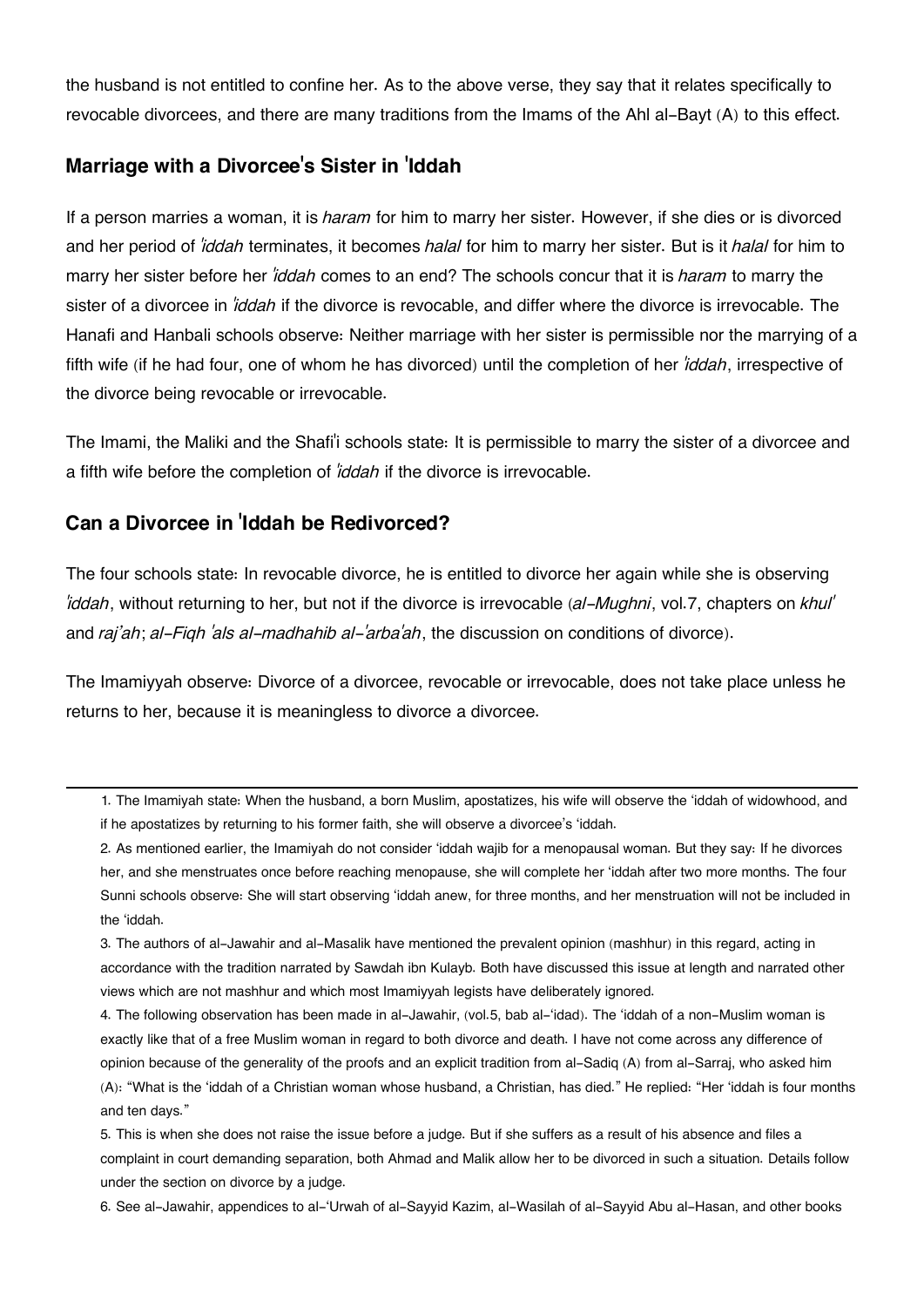on Imamiyyah fiqh. But the greater part of our discussion is based on al-Wasilah, because it is both comprehensive and lucid.

## **Return To The Divorcee (Al-Raj'ah):**

*Al-raj'ah* in the terminology of legists is restoration of the divorcee and her marital status. It is valid by consensus and does not require a guardian, or *mahr*, or the divorcee's consent, or any action on her part, in accordance with the verses:

وَبُعُولَتُهُنَّ أَحَقُّ بِرَدَّهِنَّ

*Their husbands are better entitled to restore them.. (2:228)*

# إِذا بَلَغْنَ أَجَلَهُنَّ فَأَمْسِكُوهُنَّ بِمَعْرُوفٍ أَوْ فَارِقُوهُنَّ بِمَعْرُوفٍ

#### *So when they have reached their prescribed term retain them honourably or separate from them honourably... (65:2)*

The schools concur that it is necessary that the divorcee being restored be in the *'iddah* of a revocable divorce. Thus there is no *raj'ah* for: an irrevocable divorcee of an unconsummated marriage, because there is no *'iddah* for her; for a triple divorcee, because she requires a *muhallil*; and for the divorcee of *khul'* against a consideration, because the marital bond between the two has been dissolved.

There is consensus among the schools that the return is effected by oral word, and they consider it necessary that the pronouncement be complete and unconditional. Thus if the *raj'ah* is made contingent upon something (such as when he says: "I return to you if you so desire"), it will not be valid.[1](#page--1-0) Accordingly, if neither an act nor a satisfactory declaration proving *raj'ah* takes place on his part after the unsatisfactory pronouncement and the period of *'iddah* expires eventually, the divorcee will become a stranger for him.

The schools differ regarding the possibility of *raj'ah* being effected by an act, such as sexual intercourse or its preliminaries, without any pronouncement preceding it. The Shafi'is observe: It is necessary that *raj'ah* be either by spoken word or in writing. Thus it is not valid by intercourse even if he intends *raj'ah* through it, and such intercourse with her during *'iddah* is *haram*, making him liable to *mahr al-mithl*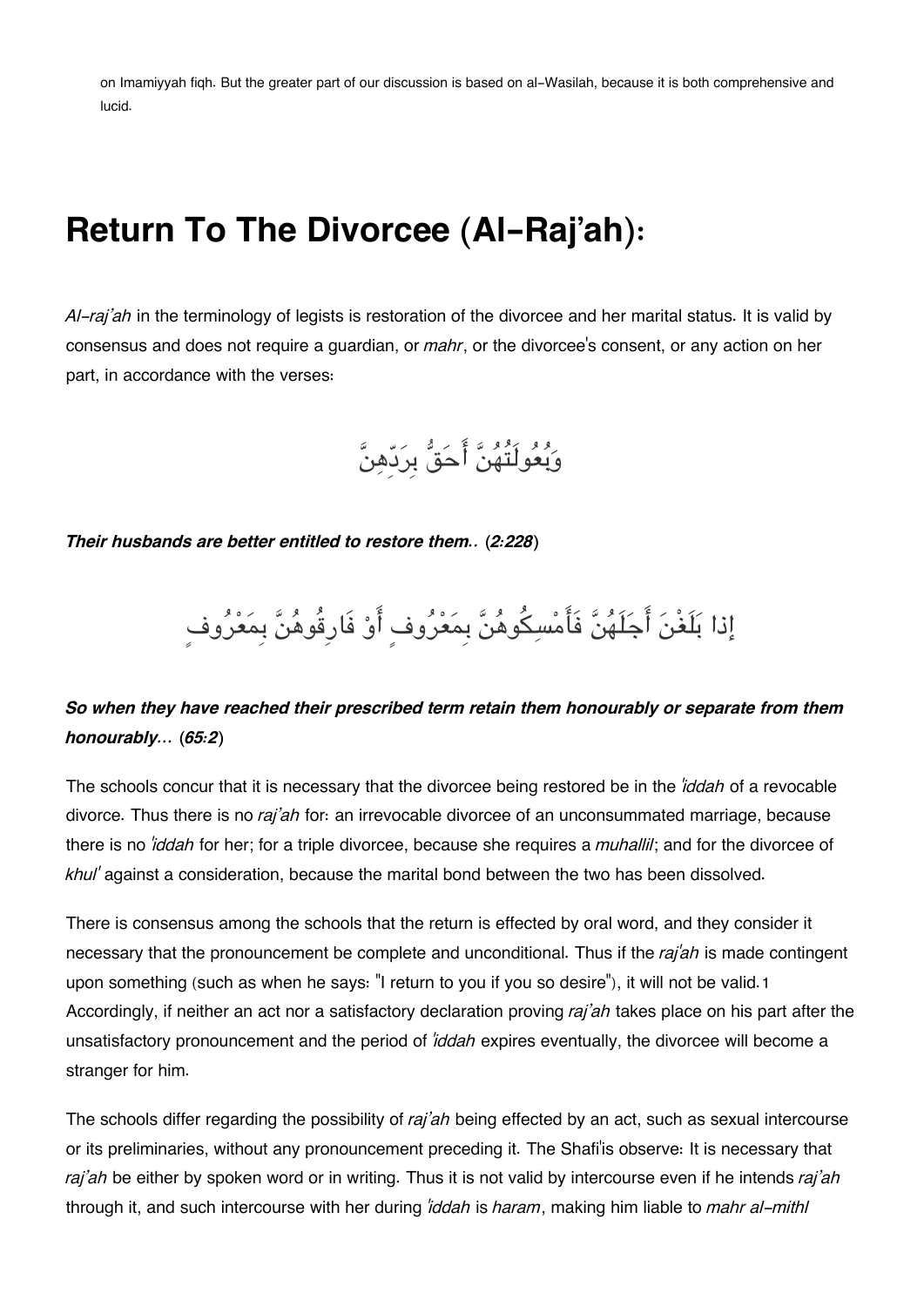because it is an 'intercourse by mistake.'

The Malikis state: *Raj'ah* is valid by an act if it is with the intention of *raj'ah*. Thus, if he has intercourse without this intention, the divorcee will not return to him. But such intercourse does not make him liable to any penal consequences nor *mahr*, and if she becomes pregnant consequently, the child will be attributed to him; and if she does not become pregnant she will release herself after a single menstrual course.

The Hanbalis are of the opinion that *raj'ah* is valid by an act only if he has intercourse. Thus, where he has intercourse, she will be considered restored even if he does not intend it. Any act apart from intercourse, such as caressing and kissing, etc., does not result in *raj'ah*

According to the Hanafis, *raj'ah* is effected by intercourse, as well as caressing, kissing, etc., by the divorcer and the divorcee, provided it is with a sexual intent. Also. *raj'ah* by an act of one in sleep, or by an act performed absent-mindedly or under coercion, or in a state of insanity (as when the husband divorces his wife, turns insane, and has intercourse with her before the termination of her '*iddah*) is valid. (*Majma' al-anhur*, bab al-raj'ah)

The Imamiyyah state: *Raj'ah* is effected through intercourse, kissing and caressing, with and without a sexual intent, as well as by any other act which is not permissible except between a married couple. It is not necessary that *raj'ah* be preceded by an oral pronouncement, because the divorcee is a wife as long as she is observing '*iddah*, and all it requires is an intention of *raj'ah*. The author of *al-Jawahir* goes a step further, observing: "Perhaps the unconditional nature of the canonical texts (*al-nass*) and the fatwas requires that *raj'ah* take place by an act even if he does not intend to restore her by it." Sayyid Abu al-Hasan writes m *al-Wasilah*: "It is highly probable that it (the act) be considered *raj'ah* even if the intent is absent."

The Imamiyyah attach no significance to an act of a person in sleep or something done absentmindedly, or under a false impression (such as his having intercourse under the impression that she is not his divorcee).

## **Raj['ah and Witnesses](#page--1-0)**

The Imami, the Hanafi and the Maliki schools state: *Raj'ah* does not require witnessing, though it is desirable (*mustahabb*). A tradition narrated from Ahmad conveys the same, and so does the more reliable opinion of al-Shafi'i. Accordingly, it is possible to claim a consensus of all the schools regarding the non-necessity of witnesses in *raj'ah*.

## **Raj['ah of an Irrevocable Divorcee](#page--1-0)**

The restoration of an irrevocable divorcee during *'iddah* is possible only in the case of a divorcee who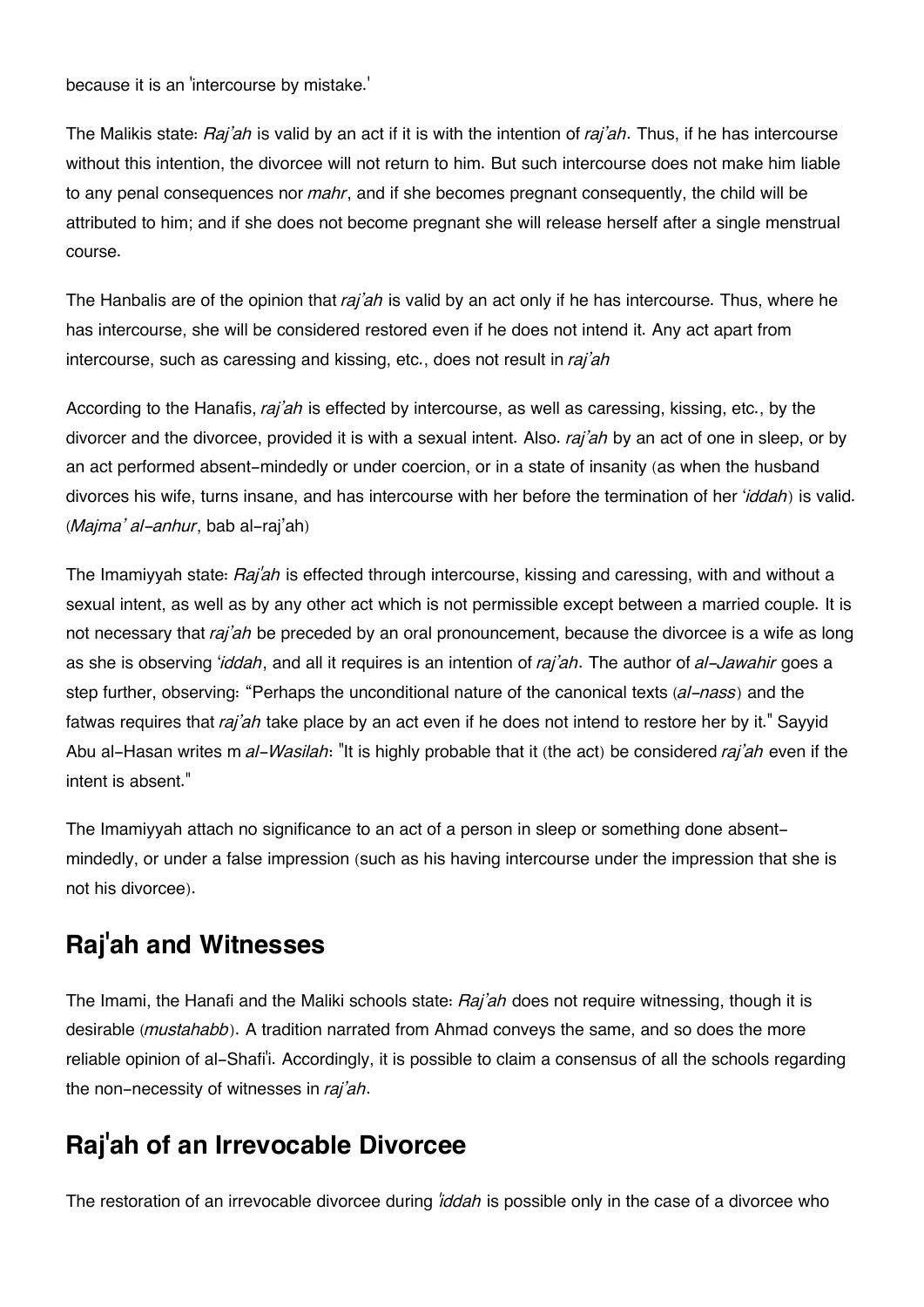has been granted *khul'* in return for a consideration, provided that the marriage has been consummated and the divorce is not one which completes three divorces. The four schools concur that the law applicable here is the one which applies to a stranger and requires a new marriage contract, along with *mahr*, her consent and the permission of the guardian (if necessary), with the exception that she is not required to complete *the 'iddah. (Bidayat al-mujtahid*, vol. 2)

The Imamiyyah observe: A divorcee of *khul'* is entitled to reclaim what she has paid as a consideration as long as she is in *'iddah*, provided the husband is aware of her reclaiming the consideration and has not married her sister or a fourth wife. Thus, when he is aware of it and there is no impediment, he is entitled to recant the divorce. By his recanting she becomes his lawful wife and there is no need for a new contract or *mahr*. If he becomes aware of her reclaiming the consideration but does not recant the divorce, the divorce which was irrevocable becomes revocable and all the rules applicable to it and its consequences will follow, and the divorcer will be compelled to restore what the divorcee had given him for divorcing her.

## **[Disagreement During the](#page--1-0) 'Iddah**

If there is a disagreement between the divorcer and a revocable divorcee, such as when he claims: "I have returned to her," and she denies it, the divorcer will be considered to have made the return if it takes place during the *'iddah*, and similarly if he denies having divorced her at all, because his saying this guarantees his connection with the wife.

The burden of proof rests on the divorcer to prove *raj'ah* if the two differ regarding it after the expiry of the *'iddah*. On his failing to do so, she will take an oath that he has not returned to her, if he claims having returned to her by an act (such as sexual intercourse, etc.). If the divorcer claims *raj'ah* by oral word and not by an act, she will take an oath that she knows nothing about it. According to Abu Hanifah, her word will be accepted without an oath. (Ibn 'Abidin)

If they differ regarding the expiry of *'iddah*, such as when she claims its expiry by menstruation in a period sufficient for creating the possibility of her claim being veracious, her word will be accepted, as per consensus, though the Imami, the Shafi'i and the Hanbali schools also require her to take an oath. The author of *al-Mughni* (vol.7, bab al-raj'ah) has narrated from al-Shafi'i and al-Khiraqi: "In all cases where we said that her word will be accepted, she will have to take an oath if the husband denies her claim."

If she claims the expiry of *'iddah* by the completion of three months, the author of *al-Mughni*, a Hanbali, and the author of *al-Shara'i*, an Imami, observe: The husband's word will be accepted. Both argue that the difference is in reality regarding the time of divorce and not the *'iddah*, and divorce being his act, his word will be accepted.

But the author of *al-Jawahir* observes that the acceptance of the divorcer's word is in accordance with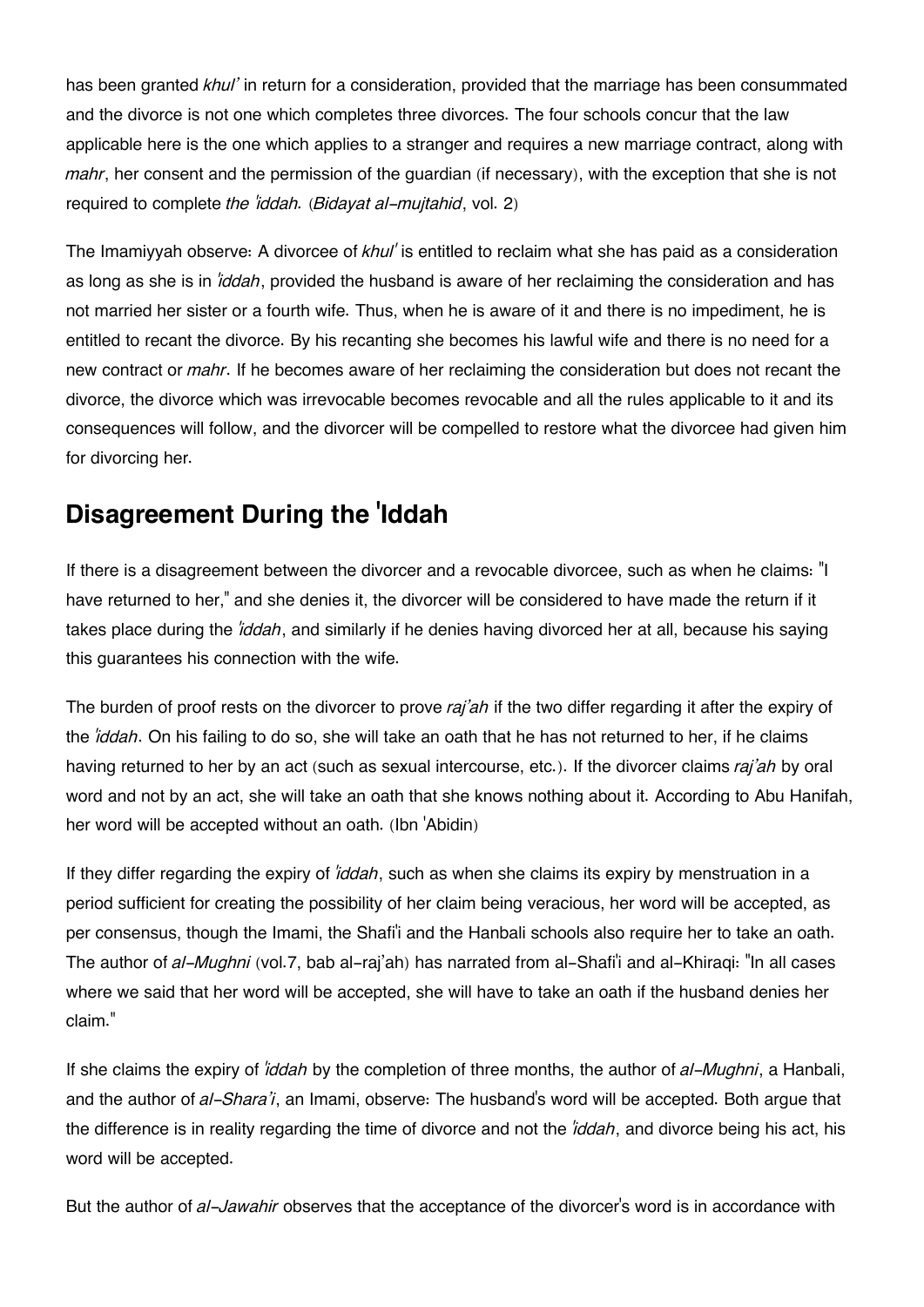the principle of presumption regarding the continuation of *'iddah* (unless the opposite is proved) and the presumption that any new situation is a latter development; but it contradicts the literal import of the canonical texts and the prevalent opinion among the legists, which place the affair of *'iddah* in the woman's hand. He further adds: The sole possibility of her veracity in a matter concerning *'iddah* is sufficient for its acceptance. This preference in accepting her word is in accordance with the tradition:

## فَوض اله إل النساء ثلاثة أشياء: الحيض والطهر والحمل

God has placed three things in the hands of women: menstruation, purity, and pregnancy.

In another tradition, menstruation and *'iddah* are mentioned instead of the above three.

[1.](#page--1-0) The author of al-Jawahir and al-Masalik state that the mashhur opinion among the Imamiyyah legists is that a conditional raj'ah is not valid. The author of al-Masalik (vol.2, bab al-talaq) says: The more mashhur opinion is that raj'ah will not take place, and even those who consider contingent divorce valid hold this opinion by placing raj'ah alongside nikah.

## **The Acceptance Of A Claim Without Proof**

We have referred above to the acceptance of the woman's word in matters concerning *'iddah*. Here it is appropriate to explain an important rule of the Shari'ah closely related to our present discussion that has often been referred to in the works of the legists, especially those of the Imami and the Hanafi schools. However, these legists have discussed it as a side issue, in the context of other related issues. I have not come across in the sources I know of anyone who has written a separate section on this problem except my brother, the late al-Shaykh 'Abd al-Karim Maghniyyah,[1](#page--1-0) in his work *Kitab al-qada'*.

It is a known fact that both in the ancient and modern system of law the burden of proof lies on the claimant and the negator is burdened with an oath. The rule under discussion is just the opposite of it. According to it, it is binding to accept the claimant's word where it concerns his intention and cannot be known except from him, and which cannot possibly be witnessed. Examples of it abound in law, both in matters related to rituals ('*ibadat*) and transactions (*mu'amalat*). Some of them are the following:

1. If something is entrusted to a person and he claims having returned it, or claims its destruction without any negligence or misuse on his part, his word will be accepted on oath despite his being the claimant.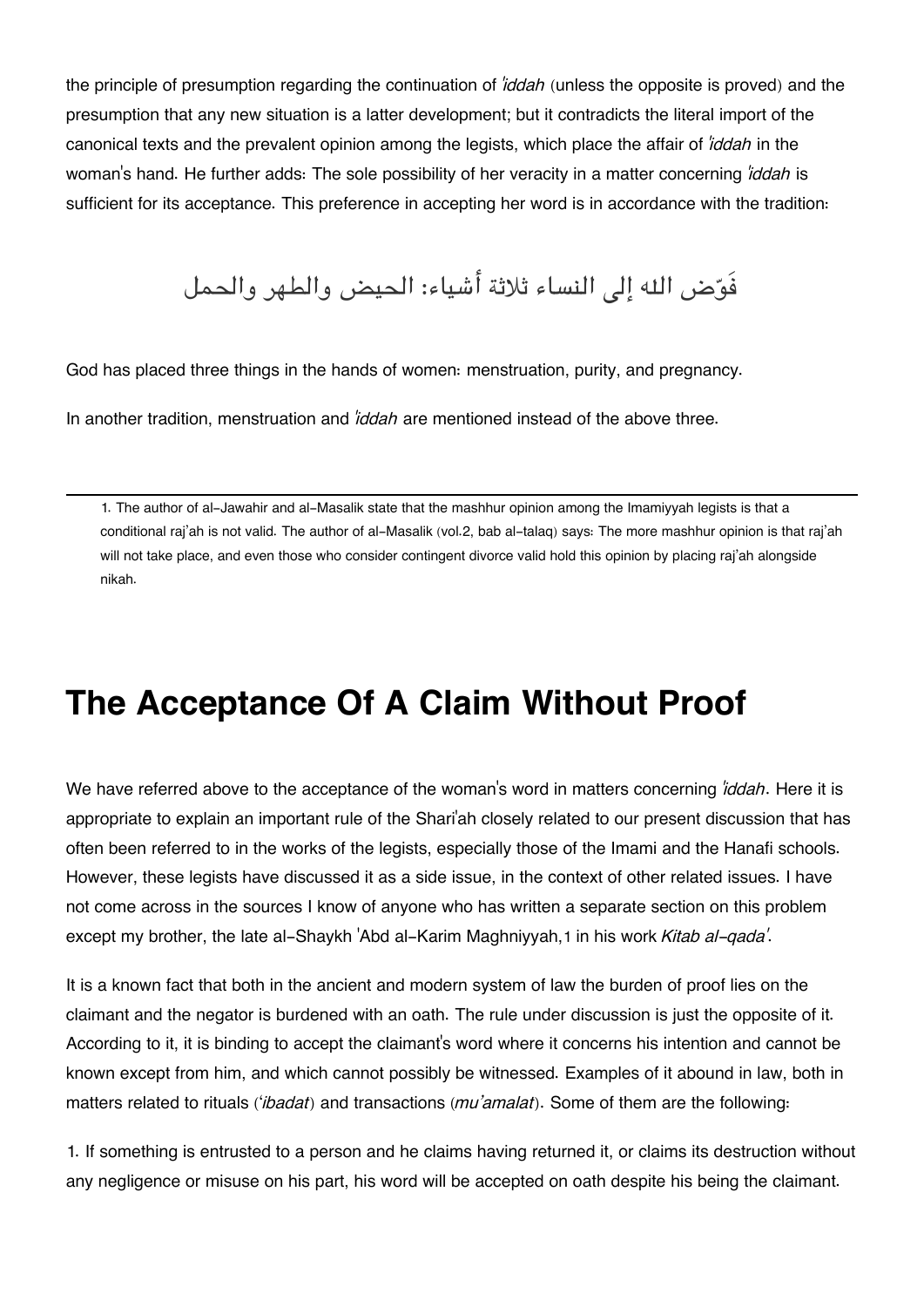2. When a marriage contract is concluded between two minors by an officious third party, if one of them, on maturing, agrees and gives his/her consent to the contract and then dies before the other's majority, a part of his/her estate, equal to the minor's share will be set apart, and on his/her majority and agreement to the contract, he/she would also be required to take an oath that his/her consent is not motivated by greed for the legacy. On his/her taking the oath, he/she will take his/her share of the deceased's estate. This is so because the intention of a person can be known only from him.

3. If a person pronounces the divorce of his wife and then claims that he did not intend it, his claim will be accepted as long as she is undergoing *'iddah*.

4. The claim of a person to have paid *zakat* or *khums* will be accepted.

5. The claim of a woman concerning her state of menstruation, purity, pregnancy and '*iddah* will be accepted.

6. The claim of indigence and need.

7. The claim by a woman that she is free of all impediments to marriage.

8. The claim of a youth that he has attained puberty (*ihtilam*).

9. The husband's claim that he has had intercourse with his wife, after she claims that he is impotent and the judge grants him a year's time. Details of it were mentioned while discussing impotence (in the chapter on marriage).

10. The claim of a working partner in a *mudarabah* partnership (where one partner contributes capital while the other contributes his skill, labour and know-how) that he has purchased a particular commodity for himself, which the partner contributing capital denies. Here the purchaser's word is accepted because he knows his intention better. There are other such examples.

Al-Shaykh 'Abd al-Karim has mentioned three proofs in his *Kitab al-qada'*:

The first proof is confirmed consensus, both in theory and practice. I have seen legists invoking this principle in all instances of its application, issuing *fatwas* on its basis in different branches of law, considering it as one of the most incontrovertible of principles. All this points towards a definite proof and a consensus regarding its being a general premise referred to in instances of doubt. The legists invoke this principle as a cause while accepting the word of an insolvent person, because if his word is not accepted, it will result in a sentence of perpetual imprisonment due to his inability to prove it...

The second proof is that which has been explicitly reported in some traditions. A certain narrator says. "I asked al-lmam al-Rida (A), '(What is to be done) if a man marries a woman and then a doubt arises in his mind that she has a husband?' The Imam (A) replied, 'He is not required to do anything; don't you see that if he asks her for a proof, she will not be able to find anyone who can bear witness that she has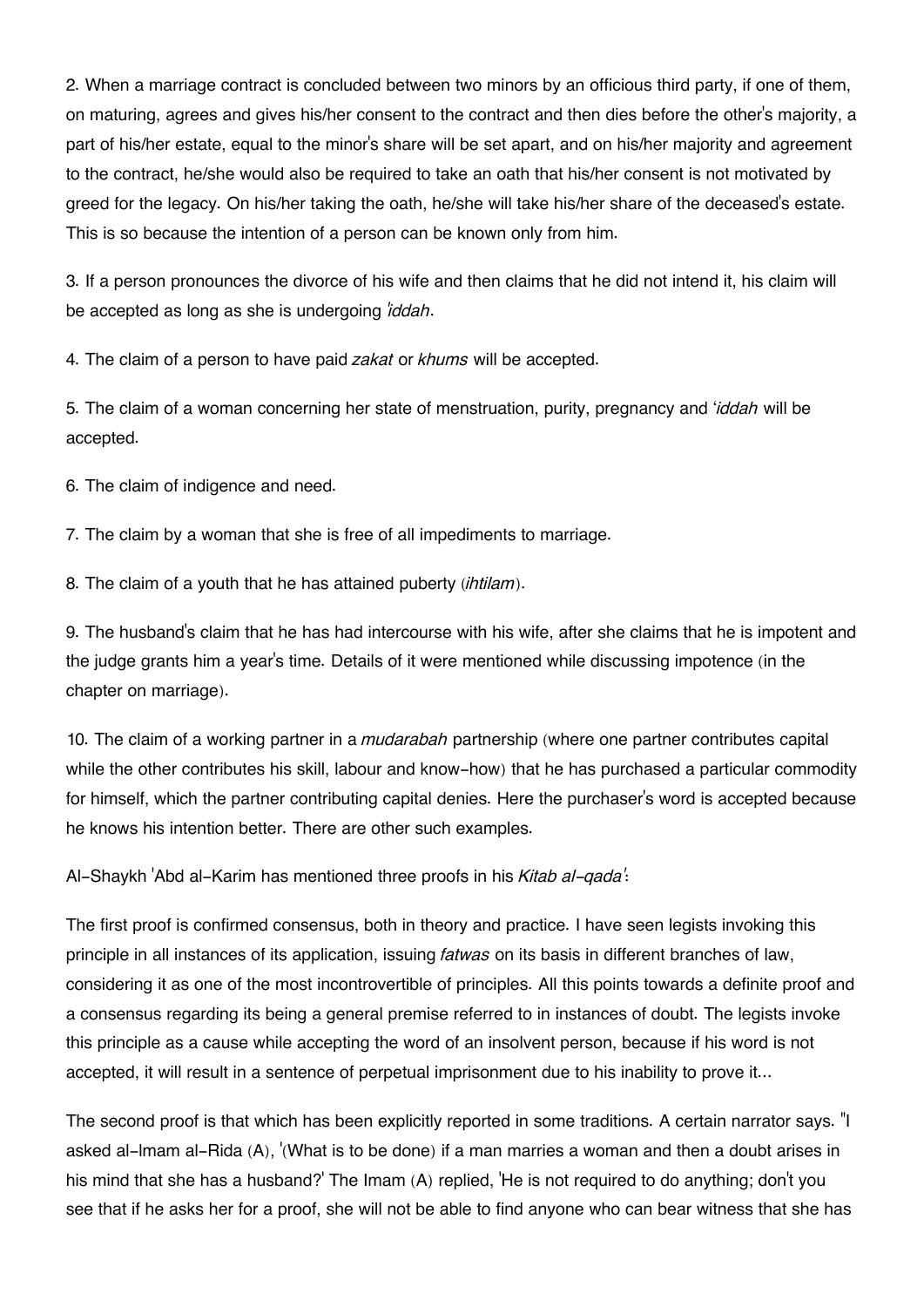#### no husband?' "

Thus, the impossibility of producing witnesses is common to all these instances where another person's testimony is not possible due to the act being a private fact between the person and his Lord, which cannot be known except from the person himself. This is in addition to what has been narrated in the tradition regarding the acceptability of women's claim concerning menses, purity, *'iddah* and pregnancy.

The third proof is that in the event of not accepting the claimant's word in matters that cannot be known except from him, the dispute would of necessity remain unresolved and there would be no means in the Shari'ah for deciding disputes, and this is contradictory to the basic principle that says that there is a solution for everything in the Shari'ah. Therefore, in such circumstances the claimant's claim will be accepted after his taking an oath, because apart from this there is no other way to settle the dispute.

As to the need for an oath, it is in line with the consensus that in every claim in which the claimant's word is given precedence, he is bound to take an oath, because disputes are solved either by evidence or oath, and when it is not possible to produce a proof, the claimant's oath is the only alternative. Here it is not possible to burden the negator with an oath, because among the requirements of an oath is certain knowledge of the fact for which the oath is being taken, and there is no way a negator can have knowledge of the claimant's intention. It is necessary to point out that the need to make such a claimant take an oath arises in the case of a dispute that cannot be settled except by his oath. But if there is no such dispute, his word will be accepted without an oath (e.g. his claim of having paid *zakat* and *khums,* or his claim of their not being *wajib* upon him because he does not fulfil the conditions for their incidence).

Also necessary for accepting the claim of such a claimant is the absence of circumstantial evidence refuting the veracity of his claim. Thus if an act of his proves his intention - such as when he buys or sells and then claims that it was unintentional – it would result in his proving his own falsity because the apparent circumstances establish his intention. As to the acceptance of a claimant that he did not intend divorce, it is limited, as mentioned earlier, to a revocable divorce as long as the divorcee is undergoing *'iddah*, and this claim of his is considered his reclaiming her. Hence his word will not be given credence and his claim will not be heard if the divorce is irrevocable or if he makes the claim after the completion of *'iddah*.

[<sup>1.</sup>](#page--1-0) He died in 1936 and left behind many compilations, all of them related to law and jurisprudence, and none of which have appeared in print. Among them is a good and useful treatise on 'adalah. The best of these works is a big book on qada', and there exists only a single copy of this work written in his own hand. It is a unique work and no other book like it has been compiled on this issue. My first reliance in writing this section has been on that book, then on al-Jawahir and the appendices of al-'Urwah.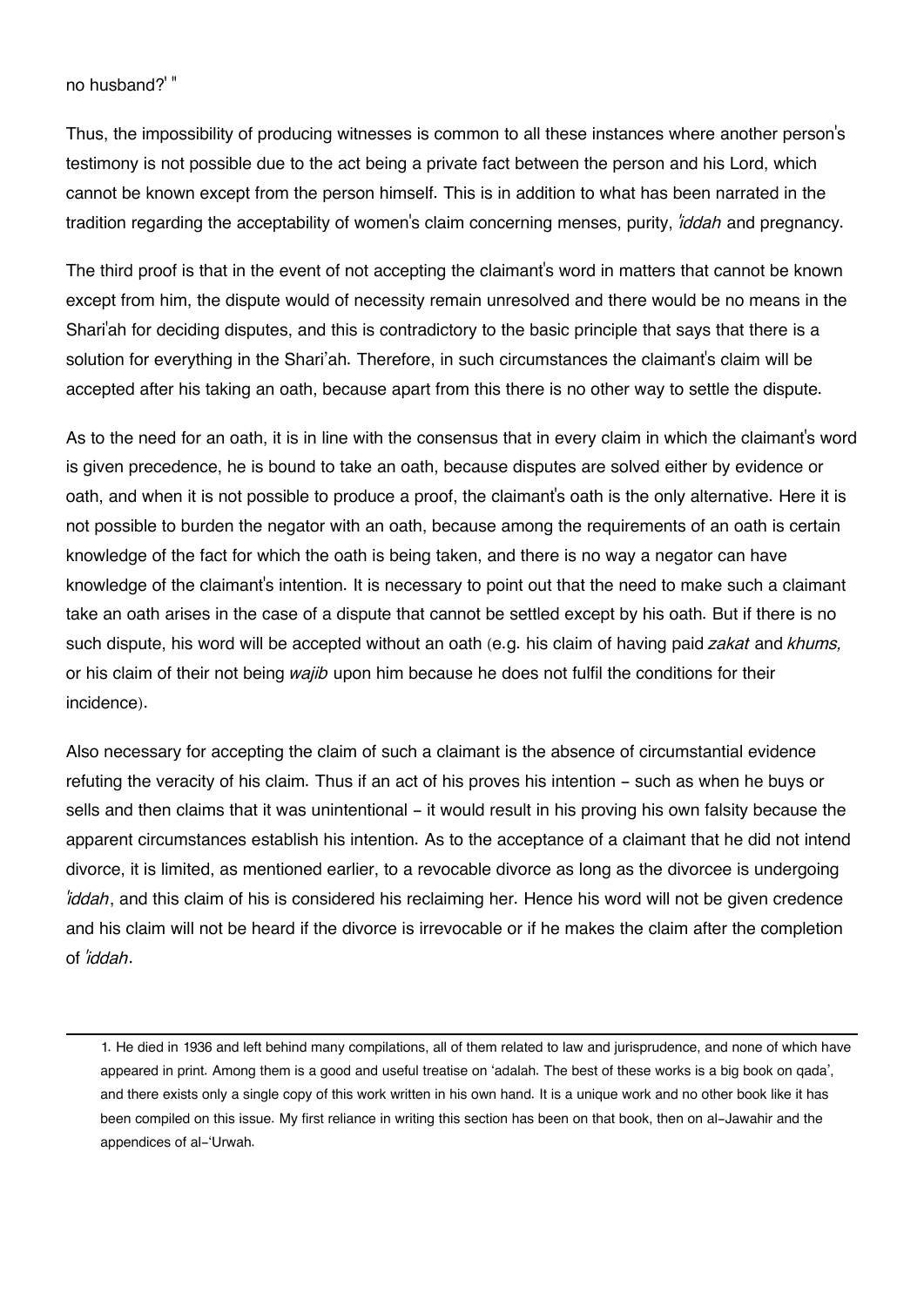## **Court Divorce (Talaq Al-Qadi)**

Is a judge entitled to divorce someone's wife against his will? Abu Hanifah says: A judge is not entitled to divorce someone's wife, whatever the cause, except when the husband is *majbub*, *khasi* or '*anin*,[1](#page--1-0) as mentioned earlier in the section on defects. Thus, failure to provide maintenance, intermittent absence, life imprisonment, etc., do not validate a woman's divorce without the husband's consent, because divorce is the husband's prerogative.

Malik, al-Shafi'i and Ibn Hanbal allow a woman to demand separation before a judge on certain grounds, of which some are the following:

I. Non-provision of maintenance: These three legists concur that when the incapability of a husband to provide essential maintenance is proved, it is valid for his wife to demand separation. But if his inability is not proved and he refuses to provide maintenance, al-Shafi'i observes: The two may not be separated; Malik and Ahmad remark: Separation may take place, because the failure to provide his maintenance is similar to insolvency. The law in Egypt explicitly validates the right to claim separation on the failure to provide maintenance.

2. Causing harm to the wife with word or deed: Abu Zuhrah, in *al-Ahwal al-shakhsiyyah* (page 358). says: It is stated in Egyptian law, Act 25 of 1929, that if a wife pleads harm being caused to her by the husband, so that the like of her cannot continue living with him, the judge will divorce her irrevocably on her proving her claim and after the judge's failing to reform the husband. If the wife fails to prove her claim but repeats her complaint, the judge will appoint two just arbitrators related to the couple to find out the reasons for the dispute and to make an effort to resolve it. On their failing to do so, they will identify the party at fault, and if it is the husband or both of them, they will cause their separation through an irrevocable divorce on the judge's order. This law is based on the opinion of Malik and Ahmad.

The Sunni Shari'ah courts in Lebanon rule separation if a dispute arises between them and two arbitrators specify the necessity of separation.

3. On harm being caused to a wife by the husband's absence, according to Malik and Ahmad, even if he leaves behind what she requires as maintenance for the period of his absence. The minimum period after which a wife can claim separation is six months according to Ahmad, and three years according to Malik, though a period of one year has also been narrated from the latter. The Egyptian law specifies a year. Whatever the case, she will not be divorced unless he refuses both to come to her or to take her to the place of his residence. Moreover, Malik does not differentiate between a husband having an excuse for his absence and one who has none with regard to the application of this rule. Thus both the situations necessitate separation. But the Hanbalis state: Separation is not valid unless his absence is without an excuse. (*al-Ahwal al-shakhsiyyah* of Abu Zuhrah and *Farq al-zawaj* of al-Khafif)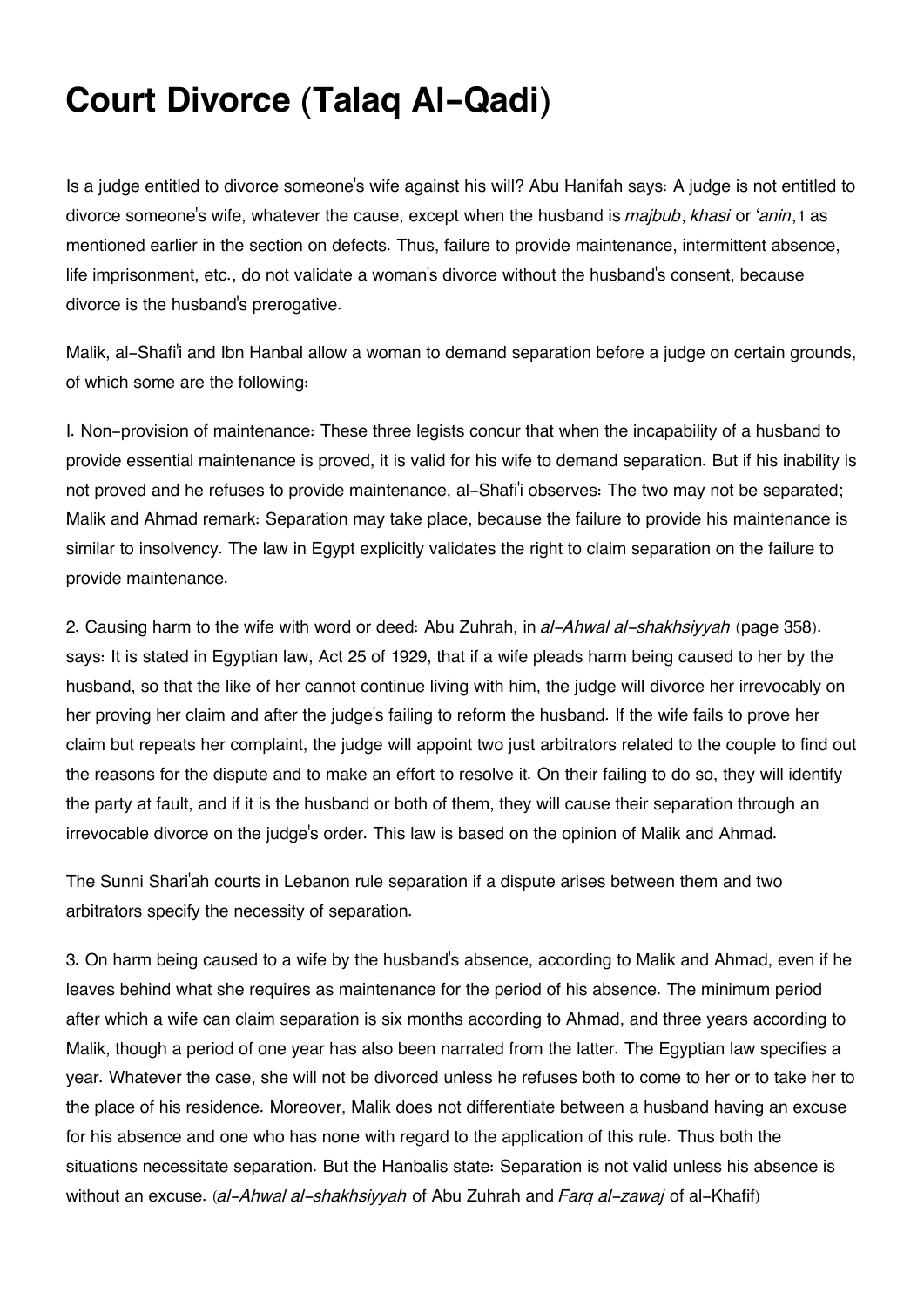4. On harm being caused to a wife as a result of the husband's imprisonment. Ibn Taymiyyah, a Hanbali, has explicitly mentioned it and it has also been incorporated in Egyptian law that if a person is imprisoned for a period of three years or more, his wife is entitled to demand separation pleading damage after a year of his imprisonment, and the judge will order her divorce.

Most Imamiyyah legists do not empower the judge to affect a divorce, regardless of the circumstances except in the case of the wife of a missing husband, after the fulfillment of the conditions mentioned earlier. This stand of the Imamiyyah is in consonance with the literal meaning of the tradition:

الطلاق بيد من أخذ بالساق.

But a group of grand legal authorities (*al-maraji' al-kibar*) have permitted divorce by a judge, with a difference of opinion regarding its conditions and limitations. We cite their observations here.

Al-Sayyid Kazim al-Yazdi, in the appendices to *al-'Urwah* (*bab al-'iddah*), has said: The validity of a wife's divorce by a judge is not remote if it comes to his knowledge that the husband is imprisoned in a place from where he will never return, and similarly where the husband though present is indigent and incapable of providing maintenance, along with the wife's refusal to bear it patiently.

Al-Sayyid Abu al-Hasan al-Isfahani, in the *bab al-zawaj* of *al-Wasilah* (under the caption, *al-qawl fi alkufr*), writes: If a husband refuses to provide maintenance while possessing the means to· do so and the wife raises the issue before a judge, the judge will order him to provide her maintenance or to divorce her. On his refusing to do either, and it not being possible to maintain her from his wealth or to compel him to divorce, the obvious thing which comes to the mind is that the judge will divorce her, if she so desires. Al-Sayyid Muhsin al-Hakim has given a similar fatwa in *Minhaj al-Salihin* (*bab al-nafaqat*).

The author of *al-Mukhtalif* has narrated from Ibn Junayd that the wife has the option to dissolve marriage on the husband's inability to provide maintenance. The author of *al-Masalik,* while discussing the divorce of a missing person's wife, observes: As per an opinion, the wife is entitled to break off marriage on the basis of non-provision of maintenance due to pennilessness. The author of *Rawdat aljannat* (vol.4), in the biographical account of Ibn Aga Mubammad Bagir al-Behbahani, one of the great scholars says: He wrote a treatise (*risalah)* on the rules of marriage concerning indigence, entitled *Muzhir al-mukhtar*. In it, he has upheld the validity of wife's annulling marriage in event of husband's refusing, despite his presence, to maintain or divorce her, even if his refusal is a result of poverty and indigence.

The Imams of the Ahl al-Bayt (A) are on record as having said: "If a husband fails to provide his wife clothes to cover her body (*'awrah*) and food to fill her stomach, the *imam* is entitled to separate them." This, along with other reliable traditions, especially the tradition: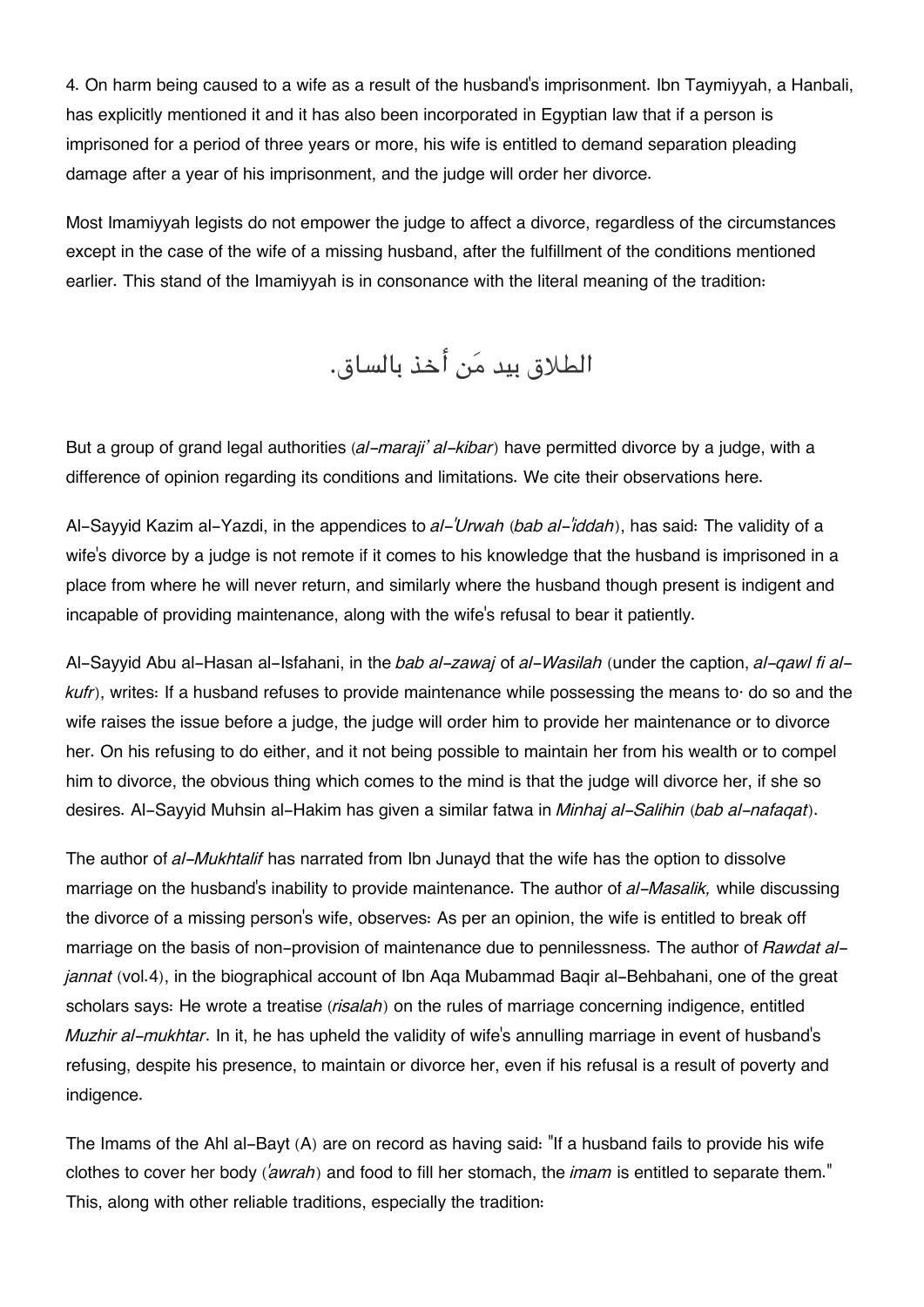## الطلاق لمن أخذ بالساق,

bestows upon the Imami legist the authority to grant divorce on the fulfilment of the requisite conditions and no one may object to him for it as long as his act is in accordance with the principles of Islam and those of the legal schools.

There is no doubt that the scholars who have refrained from granting divorces have done so on account of caution and the fear lest this power should be misused by persons devoid of the necessary learning and commitment to the faith, resulting in divorces being granted without the fulfilment of the conditions of the Shari'ah. This is the sole reason which has caused me to refrain despite the knowledge that if I do so I would be justified before God. I consider that a sensible solution to this problem and one which would prevent every unfit person from exercising this authority is the appointment by the *maraji'* of reliable representatives in Iraq or Iran bound by certain conditions and limitations within which they may affect a divorce – as was done by al-Sayyid Abu al-Hasan al-Isfahani.

[1.](#page--1-0) For the meaning of these terms, see "Marriage according to Five Schools of Islamic Fiqh", Part 2, under "al-'Uyub (defects)", al-Tawhid, vol. IV, No.4, pp.39-41.

## **Al-Zihar**

*Zihar* means a husband telling his wife: "You are to me like the back of my mother." The schools concur that if a husband utters these words to his wife, it is not permissible for him to have sex with her unless he atones by freeing a slave. If he is unable to do so, he should fast for two successive months. If even this is not possible, he is required to feed sixty poor persons.

The schools also concur in considering a husband who has intercourse before the atonement a sinner, and the Imamiyyah also require him to make a double atonement.

The Imamiyyah consider *zihar* valid if it takes place before two just male witnesses hearing the husband's pronouncement to the wife in a period of purity in which she has not been copulated with, exactly as in the case of divorce. Similarly, researchers among them also require her marriage to have been consummated, otherwise *zihar* will not take place.

The reason for opening a separate chapter for *zihar* in Islamic law are the opening verses of the *Surat al-Mujadilah*. The exegetes describe that Aws ibn Samit, one of the Prophet's (S) Companions, had a wife with a shapely body. Once he saw her prostrating in prayer. When she had finished, he desired her.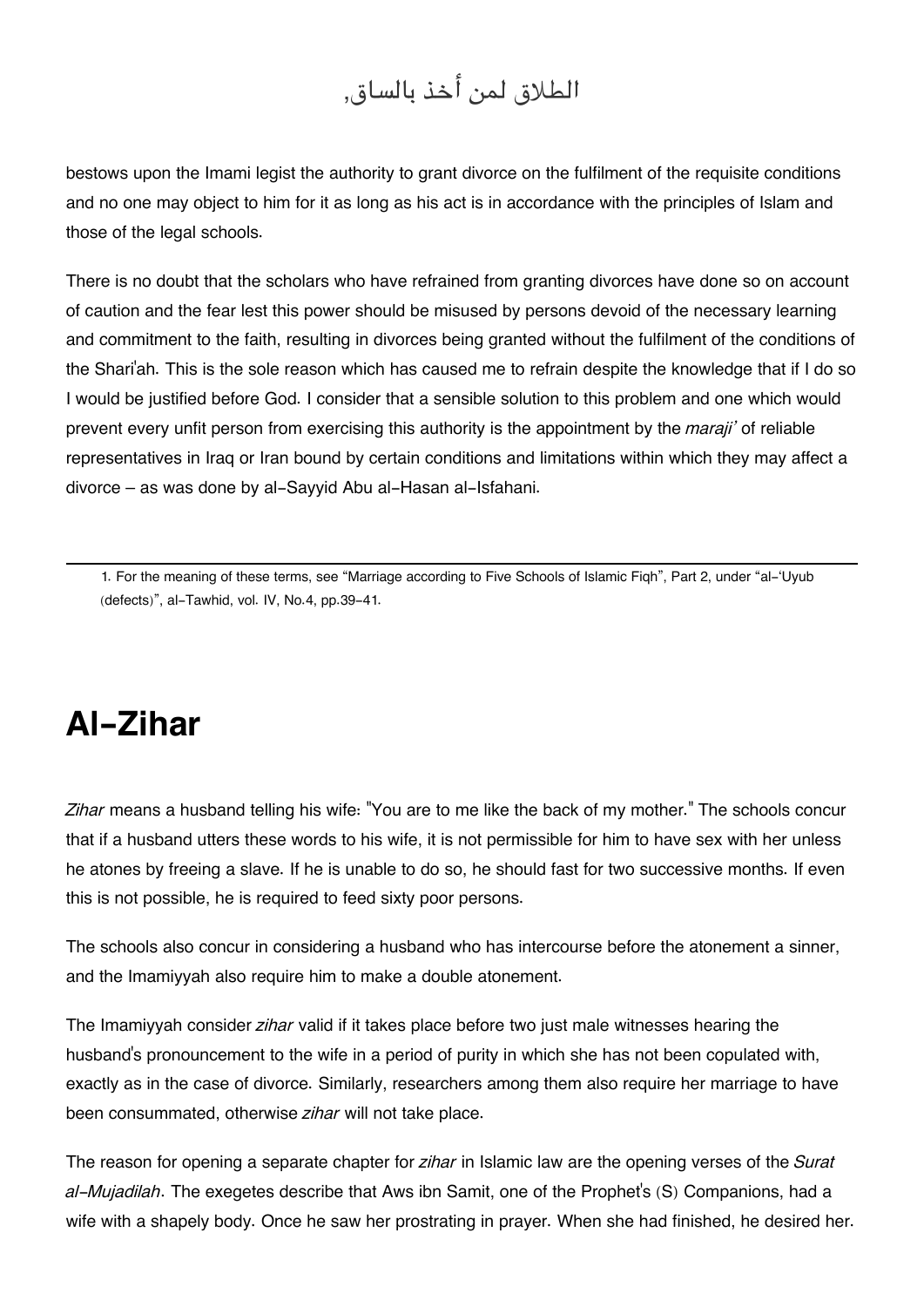She declined. On this he became angry and said: "You are to me like the back of my mother". Later he repented having said so. *Zihar* was a form of divorce amongst the pagan Arabs, and so he said to her: "I presume that you have become *haram* for me. She replied: "Don't say so, but go to the Prophet (S) and ask him". He told her that he felt ashamed to question the Prophet (S) about such a matter. She asked him to permit her to question the Prophet (S), which he did. When she went to the Prophet (S), 'A'ishah was washing his (S) head. She said: "O Apostle of God! My husband Aws married me when I was a young girl with wealth and had a family. Now when he has eaten up my wealth and destroyed my youth, and when my family has scattered and I have become old, he has pronounced *zihar*, repenting subsequently. Is there a way for our coming together, by which you could restore our relationship?"

The Prophet (S) replied, "I see that you have become *haram* for him." She said, "O Prophet of God! By Him Who has given you the Book, my husband did not divorce me. He is the father of my child and the most beloved of all people to me." The Prophet (S) replied, "I have not been commanded regarding your affair." The woman kept coming back to the Prophet (S) and once when the Prophet (S) turned back she cried out and said: "I complain to God regarding my indigence, my need and my plight! O God, send upon Thy Prophet (S) that which would end my suffering". She then returned to the Prophet and implored his mercy saying, "May I be your ransom, O Prophet of God, look into my affair." 'A'ishah then said to her: "Curtail your speech and your quarrel. Don't you see the face of the Apostle of God?" Whenever the Prophet (S) received revelation a form of trance would overtake him.

The Prophet (S) then turned towards her and said: "Call your husband." When he came, the Prophet (S) recited to him the verses:

تحادلك في زوْ تَحَاوُرَكَمَا إِنَّ اللَّهَ سَمِيعٌ بَصبِير \* الَّذِينَ يَظَاهِرُونَ مِنْكُمْ مِنْ نِسَائِهِمْ مَا هَنَّ أُمَّهَاتِهمْ إِنْ أُمَّهَاتُهُمْ إِلاَّ اللاَّئِي وَلَدْنَهُمْ وَإِنَّهُمْ لَيَقُولُونَ مَنْكُراً مِنْ الْقَوْلِ وَزُوراً وَإِنْ اللَّهَ لَعَفُوٌّ غَفُورٌ \* وَالَّذِينَ يَظَاهِرُونَ مِنْ نِسَائِهِمْ ثُمَّ يَعُودُونَ لِمَا قَالُوا فَتَحْرِيرُ رَقَبَةٍ تَوعظُونَ بِه وَالله بِما تَع ن مُتَتَابِعَيْن من قَبْل أَنْ يَتَمَاسا فَمَنْ لتُومْنُوا بِاللّهِ وَرَسُولِه وَتِلْكَ حَدُودُ اللّهِ وَلِلْكَا

*God has heard the speech of her who disputes with you concerning her husband and complains to God. And God hears your colloquy. Surely God is the Hearer, the Seer. Those among you who pronounce zihar to their wives, they (the wives) are not their mothers. Their mothers are only those who gave them birth; and they indeed utter an ill word and a lie, and indeed God is Pardoning, Forgiving. And those who pronounce zihar to their wives and then recant their words,*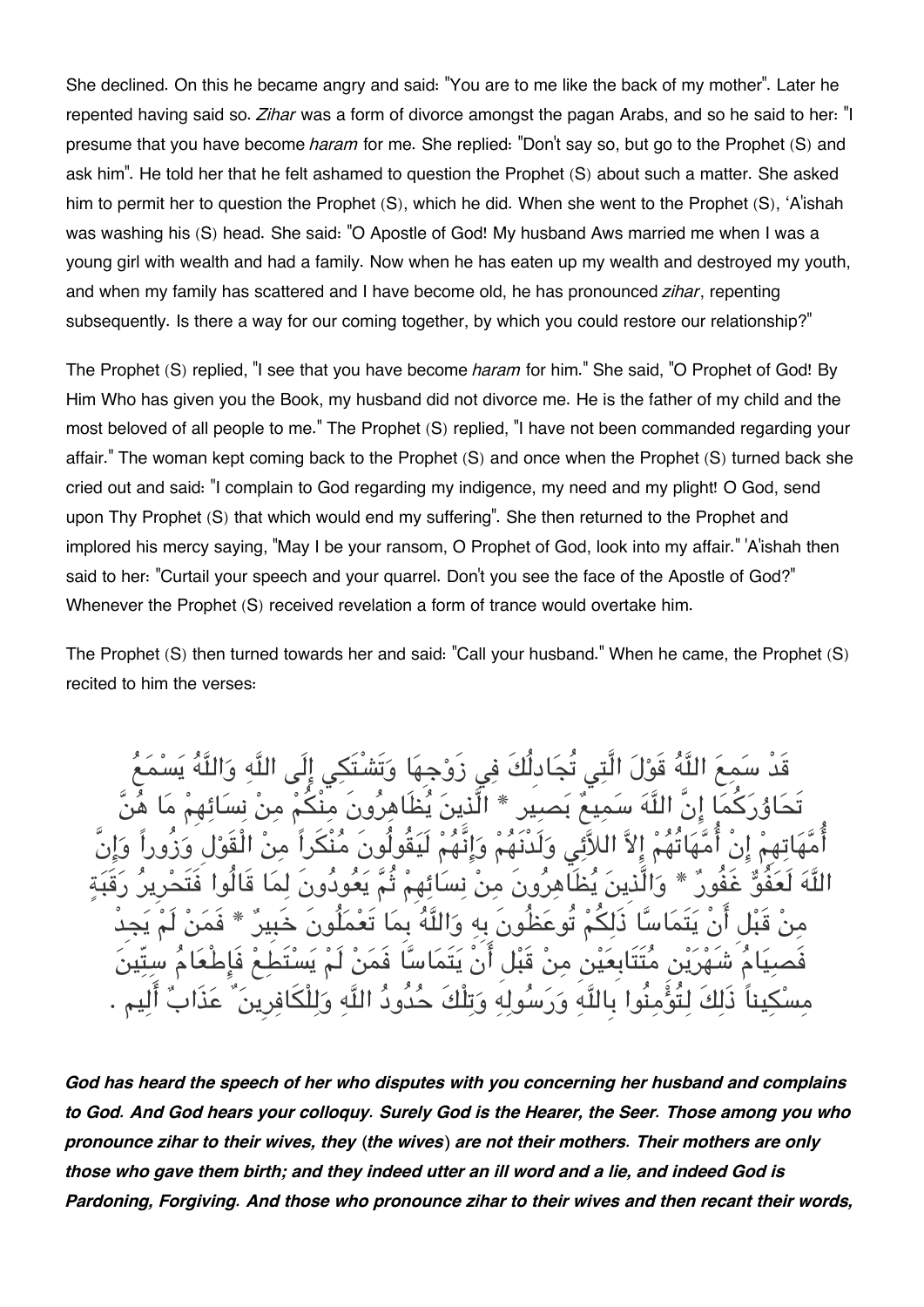*should free a slave before they touch each other. Unto this you are exhorted; and God is aware of your actions. And he who does not possess the means, should fast for two successive months before they touch each other. And he who is unable to do so, should feed sixty needy ones. This, that you may put trust in God and His Apostle. These are the limits set by God; and for unbelievers is a painful chastisement. (58:1-4)*

After reciting these verses the Prophet (S) said to the husband: "Can you afford to free a slave?" The husband replied: "That will take up all my means." The Prophet (S) then asked him, "Are you capable of fasting for two successive months?" He replied: "By God, if I do not eat three times a day my eyesight becomes dim and I fear that my eyes may go blind." Then the Prophet (S) asked him, "Can you afford to feed sixty needy persons?" He replied: "Only if you aid me, O Apostle of God." The Prophet (S) said, "Surely I will aid you with fifteen *Sa'* (a cubic measure) and pray for blessings upon you." Aws, taking what the Prophet (s) had ordered for him, fed the needy and ate along with them and thus his affair with his wife was settled.

## **Al-Ila'**

*Ila'* is an oath taken by a husband in God's name to refrain from having sex with his wife. The Qur'anic basis of this concept is verse 226 of the *Surat al-Baqarah*:

للَّذِينَ يُوْلُونَ مِنْ نِسَائِهِمْ تَرَبُّصُ أَرْبَعَةِ أَشْهُرٍ فَإِنْ فَاءُوا فَإِنَّ اللَّهَ غَفُورٌ رَحِيمٌ \* وَإِنْ عَزَمُوا الطَّلاَقَ فَإِنَّ اللَّهَ سَميعٌ عَليمٌ \*

*Those who forswear their wives (by pronouncing ila') must wait for four months; then if they change their mind, lo! God is Forgiving, Merciful. And if they decide upon divorce, then God is surely Hearing, Knowing. ( 2:226--227)*

The Imamiyyah require that marriage should have been consummated in order for *ila'* to be valid, otherwise *ila'* will not take place.

The schools concur that *ila'* takes place where the husband swears not to have sex with his wife for the rest of her life or for a period exceeding four months.[1](#page--1-0) The schools differ if the period is four months; the Hanafis assert that it takes place and the other schools maintain that it doesn't.

There is consensus that if the husband has sex within four months, he must atone (for breaking his oath), but the hindrance to the continuation of marital relations will be removed. The schools differ where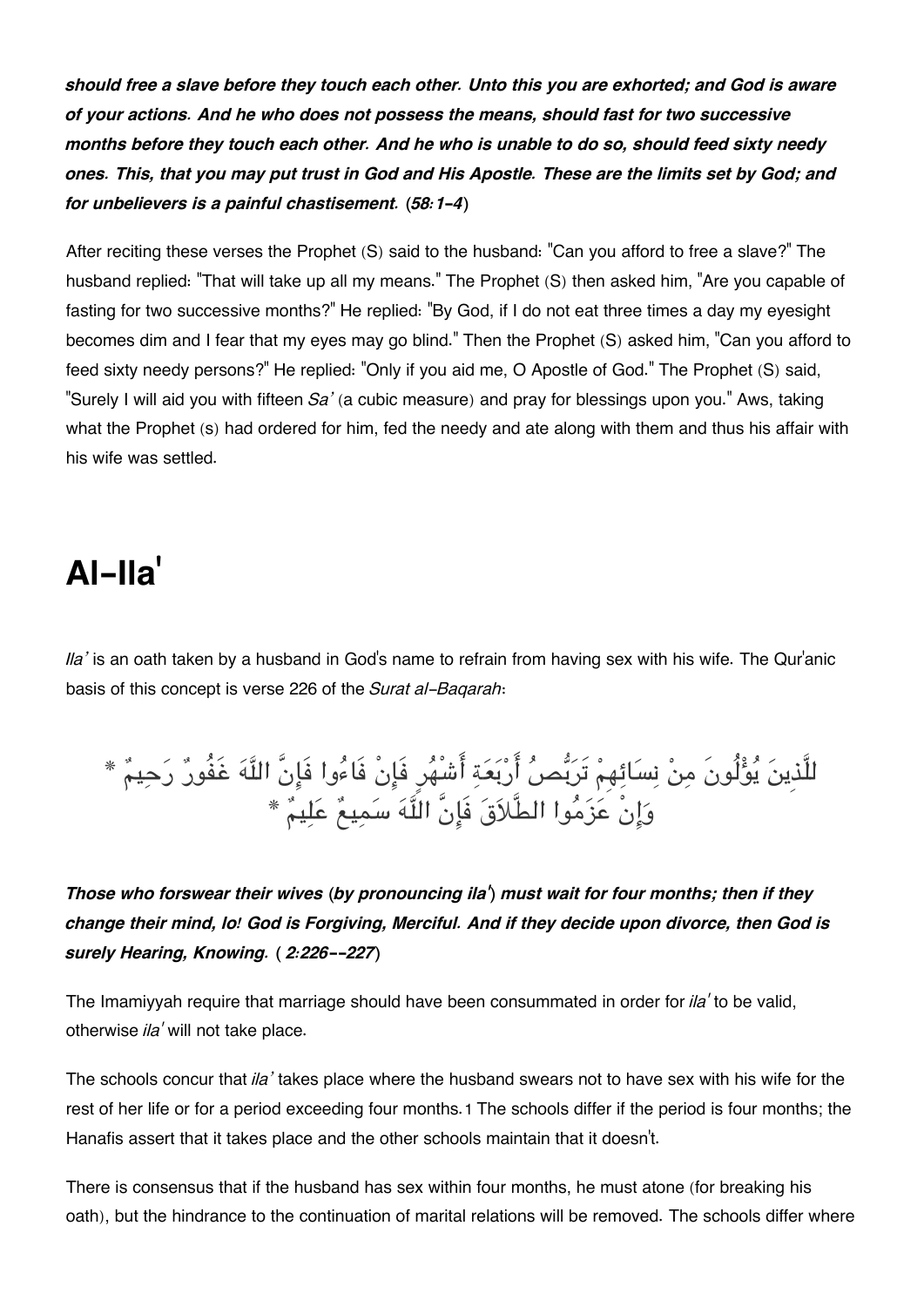four months pass without sex. The Hanafis observe: She will divorce herself irrevocably without raising the issue before the judge, or the husband will divorce her. (*Bidayat al-mujtahid*)

The Maliki, the Shafi'i and the Hanbali schools state: If more than four months pass without his having sex, the wife will raise the issue before the judge so that he may order the husband to resume sexual relations. If the husband declines, the judge will order him to divorce her. If the husband declines again, the judge will pronounce her divorce, and in all situations the divorce will be revocable. (*Farq al-zawaj* of al-Khafif)

The Imamiyyah state: If more than four months pass without sex, and the wife is patient and willing, it is up to her and no one is entitled to object. But if she loses patience, she may raise the issue before the judge, who, on the completion of four months,[2](#page--1-0) will compel the husband to resume conjugal relations, or to divorce her. If he refrains from doing either, the judge will press him and imprison him until he agrees to do either of the two things, and the judge is not entitled to pronounce divorce forcibly on behalf of the husband.

All the schools concur that the atonement for an oath is that the person taking the oath should perform one of these alternatives: feed ten needy persons, provide clothing to ten needy persons, free a slave. If he has no means for performing any of these, he should fast for three days.

Furthermore, according to the Imamiyyah, only those oaths which are sworn in the name of the sacred Essence of God will be binding. The oath of a child and a wife is not binding if the father and the husband prohibit it, except when the oath is taken for performing a *wajib* or for refraining from a *haram*. Similarly, an oath will not be binding upon anyone if it is taken to perform an act refraining from which is better than performing it, or is taken to refrain from an act whose performance is better than refraining from it, except, of course, the oath of *ila'*, which is binding despite the fact that it is better to refrain from it.

[1.](#page--1-0) The secret of stipulating this period is that a wife has the right to sex at least once every four months. It has been said that the difference goes back to the interpretation of the verse َونُلوي ينِلَّذل . Here there are those who say that the verse has not stipulated any period for ila', and others who consider it necessary that four months pass before the judge may warn the husband either to restore conjugal ties or to divorce here, and this obviously requires a period of more than four months, even though by a moment.

[2.](#page--1-0) Most Imamiyyah legists state: The judge will allow the husband four months' time from the day the matter was brought to his notice, and not from the day of the oath.

#### **Source URL:**

https://www.al-islam.org/divorce-according-five-schools-islamic-law-allamah-muhammad-jawad-mag hniyyah